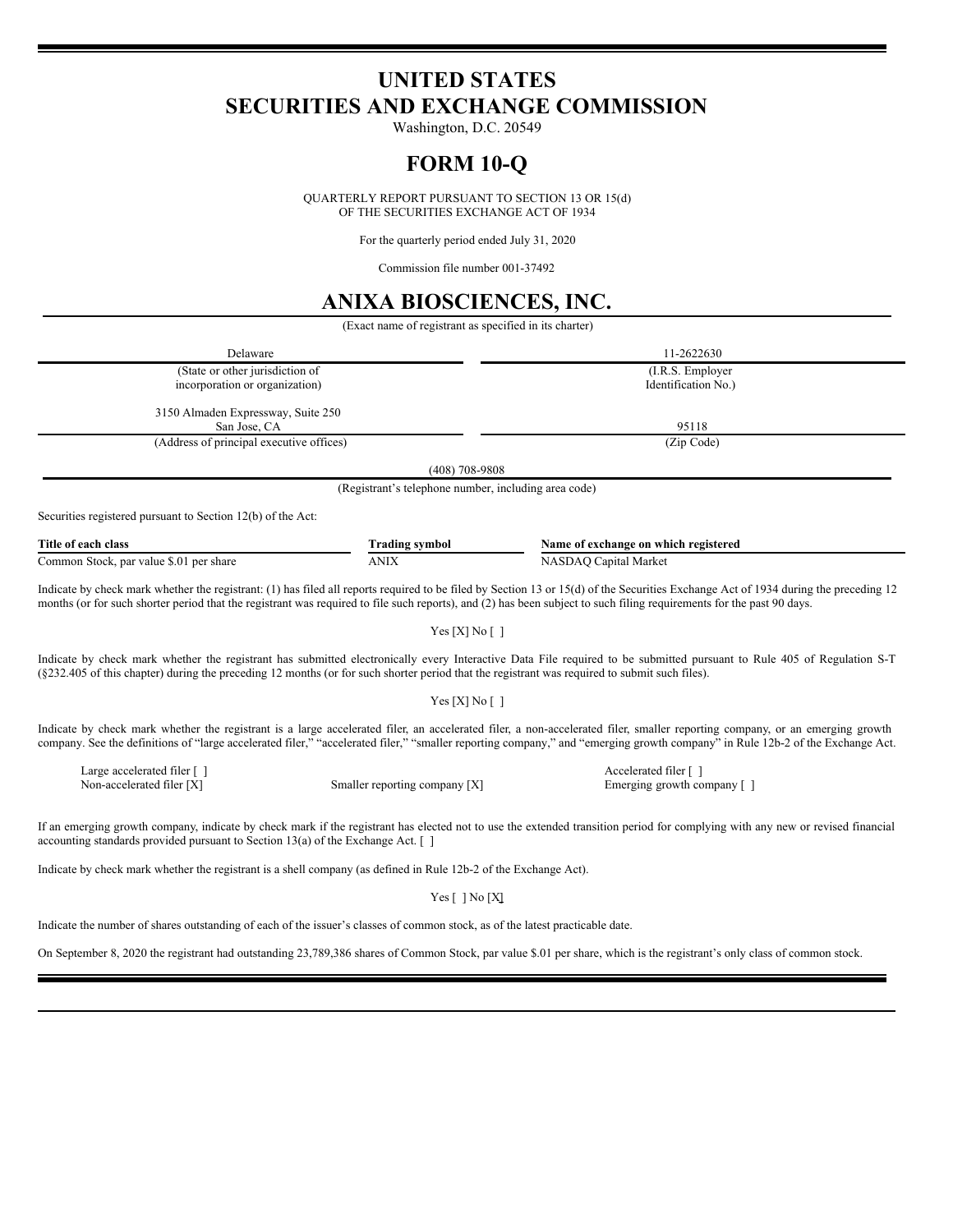# **TABLE OF CONTENTS**

|                   | PART I. FINANCIAL INFORMATION                                                                                           |                |
|-------------------|-------------------------------------------------------------------------------------------------------------------------|----------------|
| Item 1.           | <b>Financial Statements.</b>                                                                                            | 3              |
|                   | Condensed Consolidated Balance Sheets as of July 31, 2020 (Unaudited) and October 31, 2019                              | $\overline{3}$ |
|                   | Condensed Consolidated Statements of Operations (Unaudited) for the three and nine months ended July 31, 2020 and 2019  | $\overline{4}$ |
|                   | Condensed Consolidated Statements of Shareholders' Equity (Unaudited) for the three months ended July 31, 2020 and 2019 | 5              |
|                   | Condensed Consolidated Statements of Shareholders' Equity (Unaudited) for the nine months ended July 31, 2020 and 2019  | 6              |
|                   | Condensed Consolidated Statements of Cash Flows (Unaudited) for the nine months ended July 31, 2020 and 2019            | $\tau$         |
|                   | Notes to Condensed Consolidated Financial Statements (Unaudited)                                                        | 8              |
| Item 2.           | Management's Discussion and Analysis of Financial Condition and Results of Operations.                                  | 24             |
| Item 3.           | Quantitative and Qualitative Disclosures About Market Risk.                                                             | 31             |
| Item 4.           | Controls and Procedures.                                                                                                | 31             |
|                   | PART II. OTHER INFORMATION                                                                                              |                |
| Item 1.           | Legal Proceedings.                                                                                                      | 32             |
|                   | Item 1A. Risk Factors.                                                                                                  | 32             |
| Item 2.           | Unregistered Sales of Equity Securities and Use of Proceeds.                                                            | 32             |
| Item 3.           | Defaults Upon Senior Securities.                                                                                        | 32             |
| Item 4.           | Mine Safety Disclosures.                                                                                                | 32             |
| Item 5.           | Other Information.                                                                                                      | 32             |
|                   |                                                                                                                         |                |
| Item 6.           | Exhibits.                                                                                                               | 32             |
| <b>SIGNATURES</b> |                                                                                                                         | 33             |
|                   | 2                                                                                                                       |                |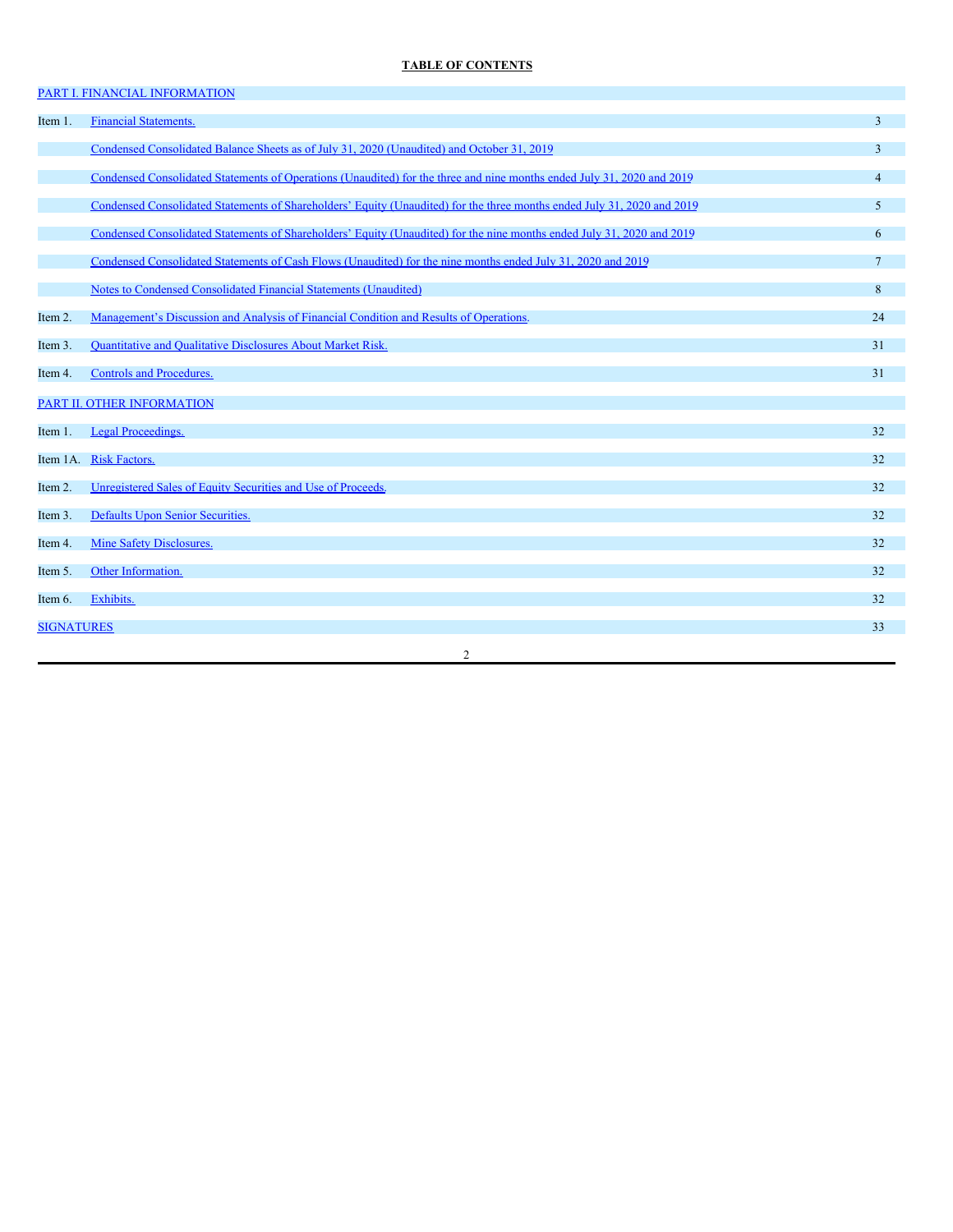# <span id="page-2-0"></span>**PART I. FINANCIAL INFORMATION**

# <span id="page-2-1"></span>**Item 1. Financial Statements.**

#### <span id="page-2-2"></span>ANIXA BIOSCIENCES, INC. AND SUBSIDIARIES CONDENSED CONSOLIDATED BALANCE SHEETS

|                                                                                                                            |              | July 31,            |              | October 31,     |
|----------------------------------------------------------------------------------------------------------------------------|--------------|---------------------|--------------|-----------------|
|                                                                                                                            |              | 2020<br>(Unaudited) |              | 2019            |
| <b>ASSETS</b>                                                                                                              |              |                     |              |                 |
| Current assets:                                                                                                            |              |                     |              |                 |
| Cash and cash equivalents                                                                                                  | $\mathbb{S}$ | 5,928,007           | $\mathbf S$  | 3,491,625       |
| Short-term investments in certificates of deposit                                                                          |              | 3,140,000           |              | 2,350,000       |
| Receivables                                                                                                                |              | 5,950               |              | 66,527          |
| Prepaid expenses and other current assets                                                                                  |              | 189,842             |              | 184,972         |
| Total current assets                                                                                                       |              | 9.263.799           |              | 6,093,124       |
| Property and equipment, net of accumulated depreciation of \$95,015                                                        |              |                     |              | 200,569         |
| Operating lease right-of-use asset                                                                                         |              | 67,982              |              |                 |
| Other assets                                                                                                               |              | 30,000              |              |                 |
| Total assets                                                                                                               |              | 9,361,781           | \$           | 6,293,693       |
| <b>LIABILITIES AND EQUITY</b>                                                                                              |              |                     |              |                 |
| Current liabilities:                                                                                                       |              |                     |              |                 |
| Accounts payable                                                                                                           | S            | 339,295             | $\mathbb{S}$ | 585,817         |
| Accrued expenses                                                                                                           |              | 815,717             |              | 895,498         |
| Operating lease liability                                                                                                  |              | 58,195              |              |                 |
| Total current liabilities                                                                                                  |              | 1,213,207           |              | 1,481,315       |
| Operating lease liability, non-current                                                                                     |              | 10,567              |              |                 |
| <b>Total liabilities</b>                                                                                                   |              | 1,223,774           |              | 1,481,315       |
| Commitments and contingencies (Note 9)                                                                                     |              |                     |              |                 |
| Equity:                                                                                                                    |              |                     |              |                 |
| Shareholders' equity:                                                                                                      |              |                     |              |                 |
| Preferred stock, par value \$100 per share; 19,860 shares authorized; no shares issued or outstanding                      |              |                     |              |                 |
| Series A convertible preferred stock, par value \$100 per share; 140 shares authorized; no shares issued or<br>outstanding |              |                     |              |                 |
| Common stock, par value \$.01 per share; 48,000,000 shares authorized; 23,653,754 and 20,331,754 shares                    |              |                     |              |                 |
| issued and outstanding, respectively                                                                                       |              | 236.537             |              | 203.317         |
| Additional paid-in capital                                                                                                 |              | 197,993,060         |              | 186,849,299     |
| Accumulated deficit                                                                                                        |              | (189, 611, 583)     |              | (181, 817, 263) |
| Total shareholders' equity                                                                                                 |              | 8,618,014           |              | 5,235,353       |
| Noncontrolling interest (Note 1)                                                                                           |              | (480,007)           |              | (422, 975)      |
| Total equity                                                                                                               |              | 8,138,007           |              | 4,812,378       |
| Total liabilities and equity                                                                                               |              | 9,361,781           | \$.          | 6,293,693       |
|                                                                                                                            |              |                     |              |                 |

The accompanying notes are an integral part of these condensed consolidated financial statements.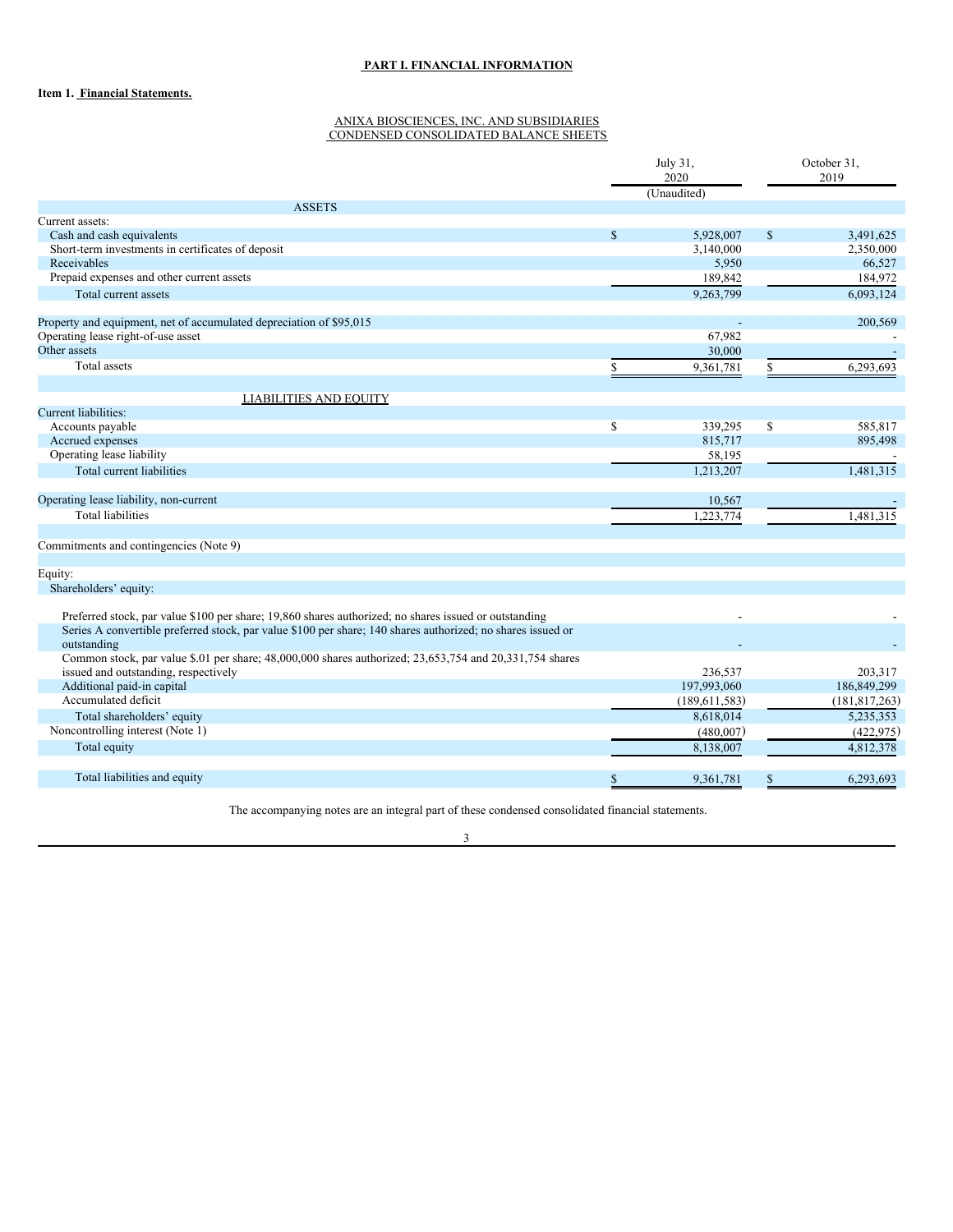# <span id="page-3-0"></span>ANIXA BIOSCIENCES, INC. AND SUBSIDIARIES CONDENSED CONSOLIDATED STATEMENTS OF OPERATIONS (UNAUDITED)

|                                                                                                                                                                   |               | For the Three Months Ended<br>July 31, |                   | For the Nine Months Ended<br>July 31, |               |              |             |  |  |  |  |
|-------------------------------------------------------------------------------------------------------------------------------------------------------------------|---------------|----------------------------------------|-------------------|---------------------------------------|---------------|--------------|-------------|--|--|--|--|
|                                                                                                                                                                   |               | 2020                                   | 2019              |                                       | 2020          |              | 2019        |  |  |  |  |
| Revenue                                                                                                                                                           |               |                                        |                   |                                       |               |              | 250,000     |  |  |  |  |
| Operating costs and expenses:                                                                                                                                     |               |                                        |                   |                                       |               |              |             |  |  |  |  |
| Patent assertion expenses                                                                                                                                         |               |                                        |                   |                                       |               |              | 166,250     |  |  |  |  |
| Amortization of patents                                                                                                                                           |               |                                        | 41,875            |                                       |               |              | 418,750     |  |  |  |  |
| Research and development expenses (including non-cash share-based<br>compensation expenses of \$394,842, \$338,449, \$1,250,497 and \$2,567,294,<br>respectively) |               | 1,254,131                              | 1,085,574         |                                       | 3,973,509     |              | 4,602,239   |  |  |  |  |
| General and administrative expenses (including non-cash share-based<br>compensation expenses of \$646,957, \$492,449, \$1,922,722 and \$2,335,218,                |               |                                        |                   |                                       |               |              |             |  |  |  |  |
| respectively)                                                                                                                                                     |               | 1,181,838                              | 1,056,963         |                                       | 3,762,466     |              | 4,405,385   |  |  |  |  |
| Impairment in carrying amount of patent asset                                                                                                                     |               |                                        |                   |                                       |               |              | 418,750     |  |  |  |  |
| Total operating costs and expenses                                                                                                                                |               | 2,435,969                              | 2,184,412         |                                       | 7,735,975     |              | 10,011,374  |  |  |  |  |
| Loss from operations                                                                                                                                              |               | (2,435,969)                            | (2,184,412)       |                                       | (7, 735, 975) |              | (9,761,374) |  |  |  |  |
| Other Expense                                                                                                                                                     |               | (148,084)                              |                   |                                       | (148,084)     |              |             |  |  |  |  |
| Interest income                                                                                                                                                   |               | 7,266                                  | 18,364            |                                       | 32,707        |              | 53,783      |  |  |  |  |
| Net loss                                                                                                                                                          |               | (2,576,787)                            | (2,166,048)       |                                       | (7,851,352)   |              | (9,707,591) |  |  |  |  |
| Less: Net loss attributable to noncontrolling interest                                                                                                            |               | (15, 103)                              | (26,020)          |                                       | (57, 032)     |              | (148, 030)  |  |  |  |  |
| Net loss attributable to common shareholders                                                                                                                      | <sup>\$</sup> | (2,561,684)                            | \$<br>(2,140,028) | \$                                    | (7, 794, 320) | $\mathbb{S}$ | (9,559,561) |  |  |  |  |
| Net loss per common share attributable to common shareholders:                                                                                                    |               |                                        |                   |                                       |               |              |             |  |  |  |  |
| Basic and diluted                                                                                                                                                 | $\mathbb{S}$  | (0.11)                                 | \$<br>(0.11)      | \$                                    | (0.36)        | \$           | (0.49)      |  |  |  |  |
| Weighted average common shares outstanding:                                                                                                                       |               |                                        |                   |                                       |               |              |             |  |  |  |  |
| Basic and diluted                                                                                                                                                 |               | 23,165,066                             | 20,100,915        |                                       | 21,678,608    |              | 19,638,833  |  |  |  |  |
|                                                                                                                                                                   |               |                                        |                   |                                       |               |              |             |  |  |  |  |

The accompanying notes are an integral part of these condensed consolidated financial statements.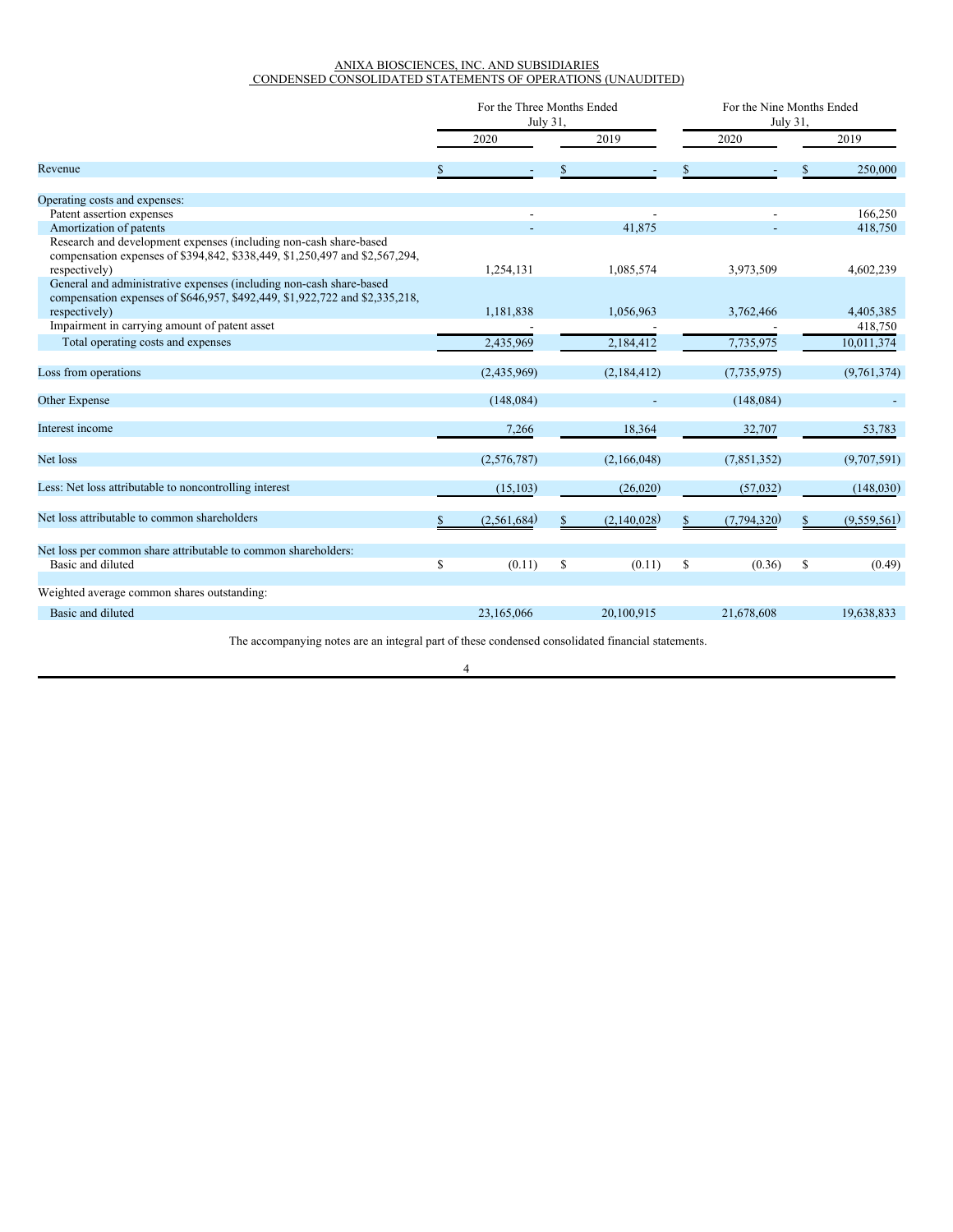## <span id="page-4-0"></span>ANIXA BIOSCIENCES, INC. AND SUBSIDIARIES CONDENSED CONSOLIDATED STATEMENTS OF SHAREHOLDERS' EQUITY (UNAUDITED**)**

# FOR THE THREE MONTHS ENDED JULY 31, 2020

|                                                                |            | Common Stock |         |  | Additional<br>Paid-in | Accumulated                   | Total<br>Shareholders'<br>Equity |             |          | Non-<br>controlling      |    | Total       |
|----------------------------------------------------------------|------------|--------------|---------|--|-----------------------|-------------------------------|----------------------------------|-------------|----------|--------------------------|----|-------------|
|                                                                | Shares     | Par Value    |         |  | Capital<br>Deficit    |                               |                                  |             | Interest |                          |    | Equity      |
| Balance, April 30, 2020                                        | 21,479,335 |              | 214,793 |  | 192,122,260           | (187.049.899)<br>$\mathbf{S}$ | - 8                              | 5.287.154   |          | (464,904)                | -8 | 4,822,250   |
| Stock option compensation to employees and directors           | $\sim$     |              | ۰.      |  | 997,094               |                               |                                  | 997.094     |          |                          |    | 997,094     |
| Stock options issued to consultants                            |            |              |         |  | 44,705                |                               |                                  | 44,705      |          | $\overline{\phantom{a}}$ |    | 44,705      |
| Common stock issued upon exercise of stock options             | 7,200      |              | 72      |  | 18,468                |                               |                                  | 18.540      |          |                          |    | 18,540      |
| Common stock issued in at-the-market offering, net of offering |            |              |         |  |                       |                               |                                  |             |          |                          |    |             |
| expenses of \$155,776                                          | 2.167.219  |              | 21.672  |  | 4.810.533             |                               |                                  | 4,832,205   |          |                          |    | 4,832,205   |
| Net loss                                                       |            |              |         |  |                       | (2,561,684)                   |                                  | (2,561,684) |          | (15, 103)                |    | (2,576,787) |
|                                                                |            |              |         |  |                       |                               |                                  |             |          |                          |    |             |
| Balance, July 31, 2020                                         | 23.653.754 |              | 236,537 |  | 197,993,060           | \$(189,611,583)               |                                  | 8.618.014   |          | (480,007)                |    | 8,138,007   |

# FOR THE THREE MONTHS ENDED JULY 31, 2019

|                                                                |                          | Common Stock |         | Additional<br>Paid-in<br>Capital |               | Accumulated     | Total<br>Shareholders'<br>Deficit<br>Equity |             | Non-<br>controlling<br>Interest |            |        | Total       |
|----------------------------------------------------------------|--------------------------|--------------|---------|----------------------------------|---------------|-----------------|---------------------------------------------|-------------|---------------------------------|------------|--------|-------------|
|                                                                | <b>Shares</b>            | Par Value    |         |                                  |               |                 |                                             |             |                                 |            | Equity |             |
| Balance, April 30, 2019                                        | 20,005,075               |              | 200,050 |                                  | 183,932,744   | (177.589.742)   |                                             | 6.543.052   |                                 | (373, 387) | - \$   | 6.169.665   |
| Stock option compensation to employees and directors           | $\overline{\phantom{a}}$ |              | ۰.      |                                  | 784,246       |                 |                                             | 784.246     |                                 |            |        | 784,246     |
| Stock options and warrants issued to consultants               |                          |              |         |                                  | 46,652        |                 |                                             | 46.652      |                                 |            |        | 46.652      |
| Common stock issued upon exercise of stock options             | 10,000                   |              | 100     |                                  | 22,600        |                 |                                             | 22,700      |                                 |            |        | 22,700      |
| Common stock issued in at-the-market offering, net of offering |                          |              |         |                                  |               |                 |                                             |             |                                 |            |        |             |
| expenses of \$111,275                                          | 147,776                  |              | 1,478   |                                  | 540,464       |                 |                                             | 541.942     |                                 |            |        | 541,942     |
| Net loss                                                       |                          |              |         |                                  |               | (2,140,028)     |                                             | (2,140,028) |                                 | (26,020)   |        | (2,166,048) |
|                                                                |                          |              |         |                                  |               |                 |                                             |             |                                 |            |        |             |
| Balance, July 31, 2019                                         | 20,162,851               |              | 201,628 |                                  | 185, 326, 706 | \$(179.729.770) |                                             | 5,798,564   |                                 | (399, 407) |        | 5,399,157   |

The accompanying notes are an integral part of these condensed consolidated financial statements.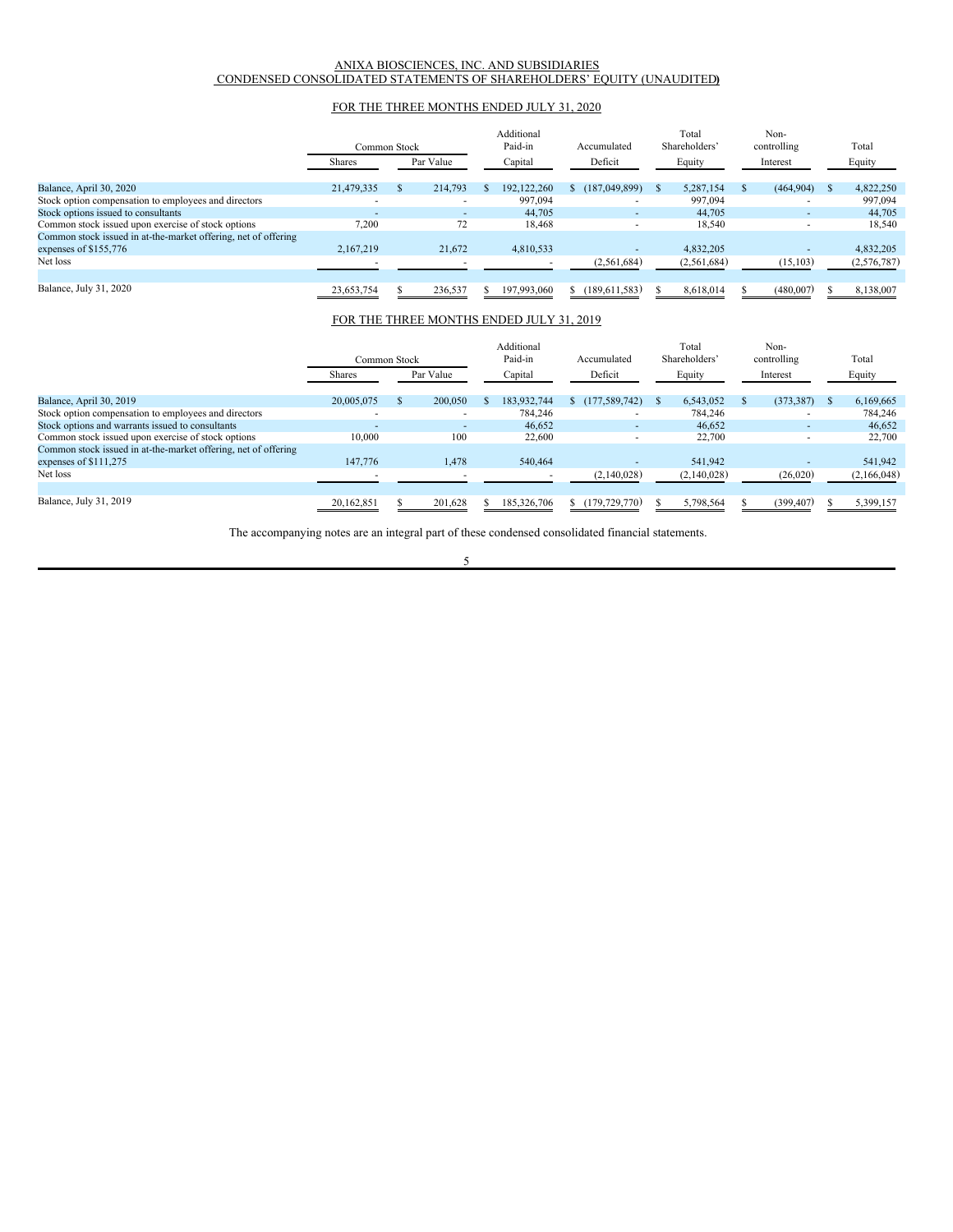## <span id="page-5-0"></span>ANIXA BIOSCIENCES, INC. AND SUBSIDIARIES CONDENSED CONSOLIDATED STATEMENTS OF SHAREHOLDERS' EQUITY (UNAUDITED**)**

# FOR THE NINE MONTHS ENDED JULY 31, 2020

|                                                                                         | Common Stock |  | Additional<br>Paid-in |  | Accumulated |         | Total<br>Shareholders' |        | Non-<br>controlling |          | Total      |             |
|-----------------------------------------------------------------------------------------|--------------|--|-----------------------|--|-------------|---------|------------------------|--------|---------------------|----------|------------|-------------|
|                                                                                         | Shares       |  | Par Value             |  | Capital     | Deficit |                        | Equity |                     | Interest |            | Equity      |
| Balance, October 31, 2019                                                               | 20,331,754   |  | 203,317               |  | 186,849,299 |         | (181, 817, 263)        |        | 5,235,353           |          | (422, 975) | 4,812,378   |
| Stock option compensation to employees and directors                                    |              |  |                       |  | 3,016,305   |         |                        |        | 3,016,305           |          |            | 3,016,305   |
| Stock options issued to consultants                                                     |              |  |                       |  | 156,914     |         | . .                    |        | 156,914             |          |            | 156,914     |
| Common stock issued upon exercise of stock options                                      | 51,100       |  | 511                   |  | 121,759     |         |                        |        | 122,270             |          |            | 122,270     |
| Common stock issued pursuant to employee stock purchase                                 |              |  |                       |  |             |         |                        |        |                     |          |            |             |
| plan                                                                                    | 9,618        |  | 96                    |  | 15,356      |         | <b>COL</b>             |        | 15,452              |          |            | 15,452      |
| Common stock issued in at-the-market offering, net of offering<br>expenses of \$314,072 | 3.261.282    |  | 32,613                |  | 7,833,427   |         |                        |        | 7,866,040           |          |            | 7,866,040   |
| Net loss                                                                                |              |  |                       |  |             |         | (7,794,320)            |        | (7,794,320)         |          | (57,032)   | (7,851,352) |
| Balance, July 31, 2020                                                                  | 23.653.754   |  | 236,537               |  | 197,993,060 |         | (189.611.583)          |        | 8.618.014           |          | (480,007)  | 8.138.007   |

# FOR THE NINE MONTHS ENDED JULY 31, 2019

|                                                                                         | Common Stock  |  |           | Additional<br>Paid-in<br>Accumulated |              | Total<br>Shareholders' |        |             | Non-<br>controlling |                          | Total |             |
|-----------------------------------------------------------------------------------------|---------------|--|-----------|--------------------------------------|--------------|------------------------|--------|-------------|---------------------|--------------------------|-------|-------------|
|                                                                                         | <b>Shares</b> |  | Par Value | Capital                              |              | Deficit                | Equity |             | Interest            |                          |       | Equity      |
| Balance, October 31, 2018                                                               | 18,908,632    |  | 189,086   | 175,415,931                          | $\mathbf{S}$ | (170, 170, 209)        | - S    | 5,434,808   |                     | (251,377)                | -S    | 5,183,431   |
| Stock option compensation to employees and directors                                    | ٠             |  | ۰         | 2,808,910                            |              |                        |        | 2,808,910   |                     |                          |       | 2,808,910   |
| Stock options and warrants issued to consultants                                        |               |  | ۰         | 139,161                              |              | ۰.                     |        | 139.161     |                     |                          |       | 139,161     |
| Common stock issued upon exercise of stock options                                      | 40,000        |  | 400       | 102,100                              |              |                        |        | 102,500     |                     | $\overline{\phantom{a}}$ |       | 102,500     |
| Restricted stock award compensation to employee pursuant to<br>stock incentive plan     |               |  | ۰.        | 1,954,441                            |              | ۰.                     |        | 1,954,441   |                     | ٠                        |       | 1,954,441   |
| Common stock issued pursuant to employee stock purchase<br>plan                         | 5,411         |  | 54        | 18,506                               |              |                        |        | 18,560      |                     |                          |       | 18,560      |
| Common stock issued in at-the-market offering, net of offering<br>expenses of \$264,186 | 1,208,808     |  | 12,088    | 4,887,657                            |              |                        |        | 4,899,745   |                     | $\overline{\phantom{a}}$ |       | 4,899,745   |
| Net loss                                                                                |               |  |           |                                      |              | (9,559,561)            |        | (9,559,561) |                     | (148, 030)               |       | (9,707,591) |
| Balance, July 31, 2019                                                                  | 20.162.851    |  | 201.628   | 185,326,706                          |              | (179, 729, 770)        |        | 5,798,564   |                     | (399, 407)               |       | 5,399,157   |

The accompanying notes are an integral part of these condensed consolidated financial statements.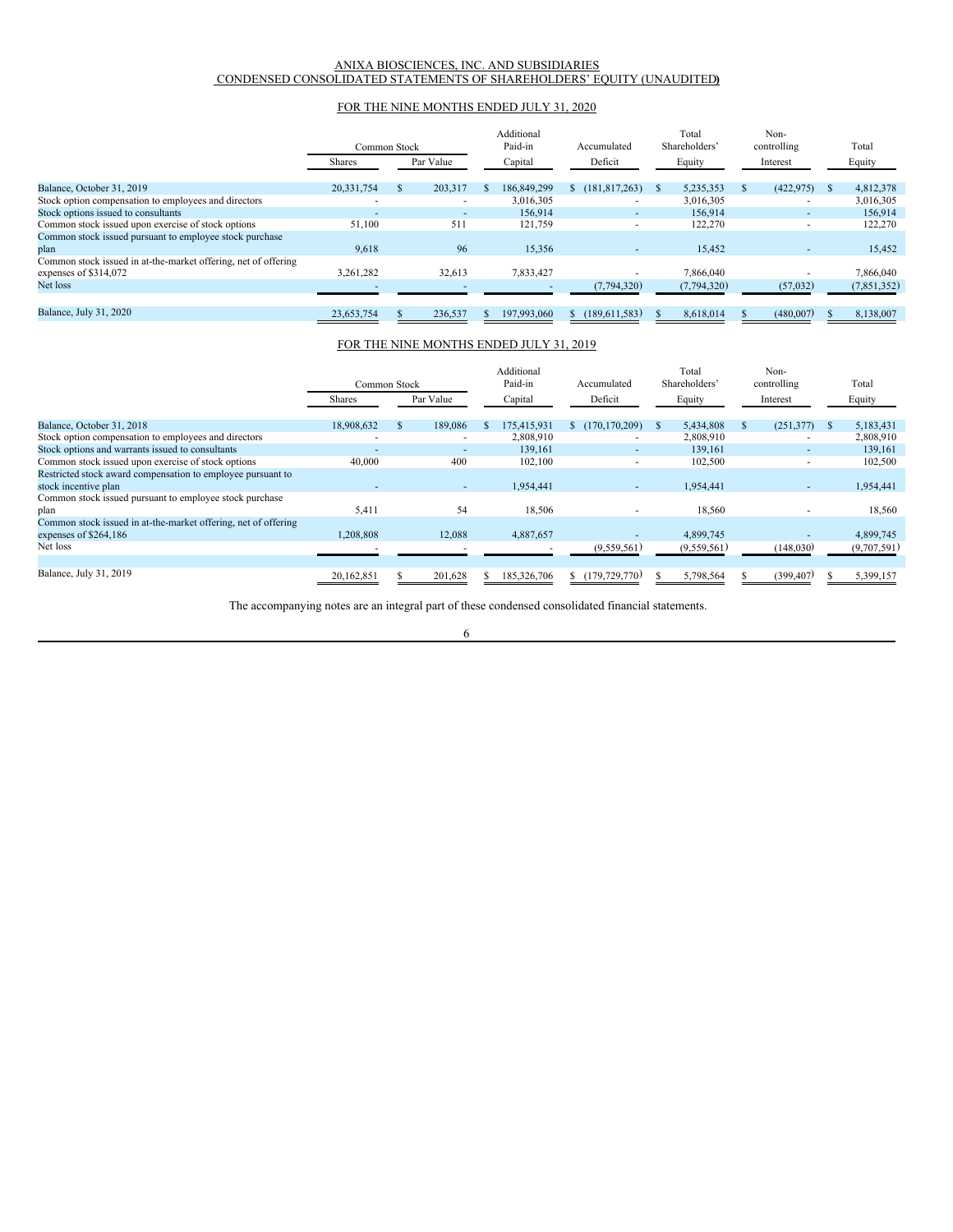## <span id="page-6-0"></span>ANIXA BIOSCIENCES, INC. AND SUBSIDIARIES CONDENSED CONSOLIDATED STATEMENTS OF CASH FLOWS (UNAUDITED)

|                                                                                                           |    | For the nine months ended<br>July 31. |                    |             |
|-----------------------------------------------------------------------------------------------------------|----|---------------------------------------|--------------------|-------------|
|                                                                                                           |    | 2020                                  |                    | 2019        |
| Cash flows from operating activities:                                                                     |    |                                       |                    |             |
| Reconciliation of net loss to net cash used in operating activities:                                      |    |                                       |                    |             |
| Net loss                                                                                                  | \$ | (7,851,352)                           | <sup>\$</sup>      | (9,707,591) |
| Stock option compensation to employees and directors                                                      |    | 3,016,305                             |                    | 2,808,910   |
| Stock options and warrants issued to consultants                                                          |    | 156,914                               |                    | 139,161     |
| Restricted stock award compensation to employee pursuant to stock incentive plan                          |    |                                       |                    | 1,954,441   |
| Depreciation of property and equipment                                                                    |    | 38.276                                |                    | 32,990      |
| Loss on disposal of property and equipment                                                                |    | 148,084                               |                    |             |
| Amortization of operating lease right-of-use asset                                                        |    | 38,317                                |                    |             |
| Amortization of patents                                                                                   |    |                                       |                    | 418,750     |
| Impairment in carrying amount of patent assets                                                            |    |                                       |                    | 418,750     |
| Change in operating assets and liabilities:                                                               |    |                                       |                    |             |
| Receivables                                                                                               |    | 60,577                                |                    | 305.919     |
| Prepaid expenses and other current assets                                                                 |    | (4,870)                               |                    | 45,847      |
| Accounts payable                                                                                          |    | (246, 522)                            |                    | (14, 234)   |
| Accrued expenses                                                                                          |    | (79, 781)                             |                    | 192,672     |
| Operating lease liability                                                                                 |    | (37, 537)                             |                    |             |
| Net cash used in operating activities                                                                     |    | (4,761,589)                           |                    | (3,404,385) |
|                                                                                                           |    |                                       |                    |             |
| Cash flows from investing activities:                                                                     |    |                                       |                    |             |
| Disbursements to acquire short-term investments in certificates of deposit                                |    | (5,510,000)                           |                    | (2,350,000) |
| Proceeds from maturities of short-term investments in certificates of deposit                             |    | 4,720,000                             |                    | 2,250,000   |
| Purchase of property and equipment                                                                        |    | (15,791)                              |                    | (175, 457)  |
| Net cash used in investing activities                                                                     |    | (805,791)                             |                    | (275, 457)  |
|                                                                                                           |    |                                       |                    |             |
| Cash flows from financing activities:<br>Net proceeds from sale of common stock in at-the-market offering |    | 7,866,040                             |                    | 4,899,745   |
| Proceeds from sale of common stock pursuant to employee stock purchase                                    |    |                                       |                    |             |
| plan                                                                                                      |    | 15,452                                |                    | 18.560      |
| Proceeds from exercise of stock options                                                                   |    |                                       |                    |             |
|                                                                                                           |    | 122,270                               |                    | 102,500     |
| Net cash provided by financing activities                                                                 |    | 8.003.762                             |                    | 5,020,805   |
| Net increase in cash and cash equivalents                                                                 |    | 2,436,382                             |                    | 1,340,963   |
| Cash and cash equivalents at beginning of period                                                          |    | 3,491,625                             |                    | 3,055,890   |
| Cash and cash equivalents at end of period                                                                |    | 5,928,007                             |                    | 4,396,853   |
|                                                                                                           |    |                                       |                    |             |
| Supplemental disclosure of non-cash investing and financing activities:                                   |    |                                       |                    |             |
| Operating lease right-of-use asset                                                                        | \$ | (106, 221)                            | \$                 |             |
| Operating lease liability                                                                                 | S  | 106,299                               | $\mathbf{\hat{S}}$ |             |
|                                                                                                           |    |                                       |                    |             |

The accompanying notes are an integral part of these condensed consolidated financial statements.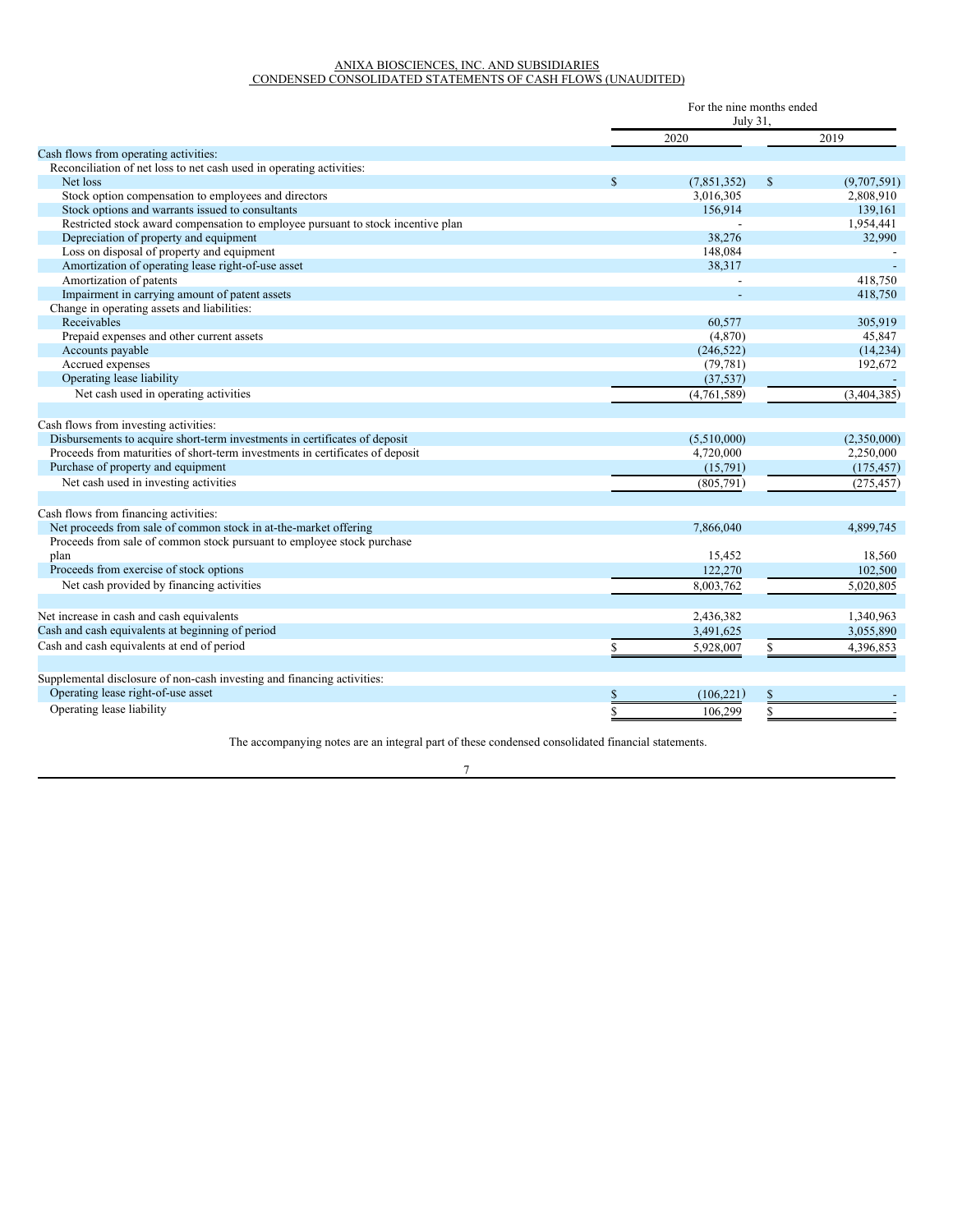#### <span id="page-7-0"></span>ANIXA BIOSCIENCES, INC. AND SUBSIDIARIES NOTES TO CONDENSED CONSOLIDATED FINANCIAL STATEMENTS (UNAUDITED)

#### 1. BUSINESS AND FUNDING

# Description of Business

As used herein, "we," "us," "our," the "Company" or "Anixa" means Anixa Biosciences, Inc. and its consolidated subsidiaries. Our primary operations involve developing therapies and vaccines that are focused on critical unmet needs in oncology and infectious disease. Our therapeutics programs include the development of a chimeric endocrine receptor T-cell technology, a novel form of CAR-T technology, initially focused on treating ovarian cancer, and discovery and ultimately development of anti-viral drug candidates for the treatment of COVID-19 focused on inhibiting certain viral protein functions. Our vaccine program consists of the development of a vaccine against triple negative breast cancer ("TNBC"), the most lethal form of breast cancer.

We hold an exclusive worldwide, royalty-bearing license to use certain intellectual property owned or controlled by The Cleveland Clinic Foundation ("Cleveland Clinic") related to certain breast cancer vaccine technology developed at Cleveland Clinic. We are working in collaboration with Cleveland Clinic to develop a method to vaccinate women against contracting breast cancer, focused specifically on TNBC, the most lethal form of the disease. A specific protein, alpha-lactalbumin, has been identified that is only present during lactation in healthy women, but reappears in many forms of breast cancer, especially TNBC. Studies have shown that vaccinating against this protein prevents breast cancer in mice. We are working with researchers at Cleveland Clinic to advance this vaccine toward human clinical testing, and we are in the process of manufacturing the vaccine and upon completion we will be prepared to file an Investigational New Drug ("IND") application with the U.S. Food and Drug Administration ("FDA"). While we anticipate filing the IND during the third calendar quarter of 2020, we may experience delays in the vaccine manufacturing and characterization process due to the global coronavirus pandemic. We do not currently anticipate any potential delays to significantly alter our expected timeline. The IND application, after review and if approved by the FDA, will enable us to begin testing our vaccine in human subjects.

Our subsidiary, Certainty Therapeutics, Inc. ("Certainty"), is developing immuno-therapy drugs against cancer. Certainty holds an exclusive worldwide, royaltybearing license to use certain intellectual property owned or controlled by The Wistar Institute ("Wistar") relating to Wistar's CAR-T technology. We have initially focused on the development of a treatment for ovarian cancer, but we may also pursue applications of the technology for the development of treatments for additional solid tumors. The license agreement requires Certainty to make certain cash and equity payments to Wistar. With respect to Certainty's equity obligations to Wistar, Certainty issued to Wistar shares of its common stock equal to five percent (5%) of the common stock of Certainty.

Certainty, in collaboration with the H. Lee Moffitt Cancer Center and Research Institute, Inc. ("Moffitt"), is advancing toward human clinical testing its CAR-T technology for treating ovarian cancer. Clinical grade materials are currently being manufactured and upon completion will undergo extensive testing. Once the materials have been successfully tested, we will be prepared to submit an IND application with the FDA. While we anticipate filing the IND by the end of calendar 2020, we may experience delays in completing the manufacturing and testing of clinical materials due to the global coronavirus pandemic. We do not currently anticipate any potential delays to significantly alter our expected timeline. The IND application, after review and approval by the FDA, will enable us to begin testing our therapy in ovarian cancer patients.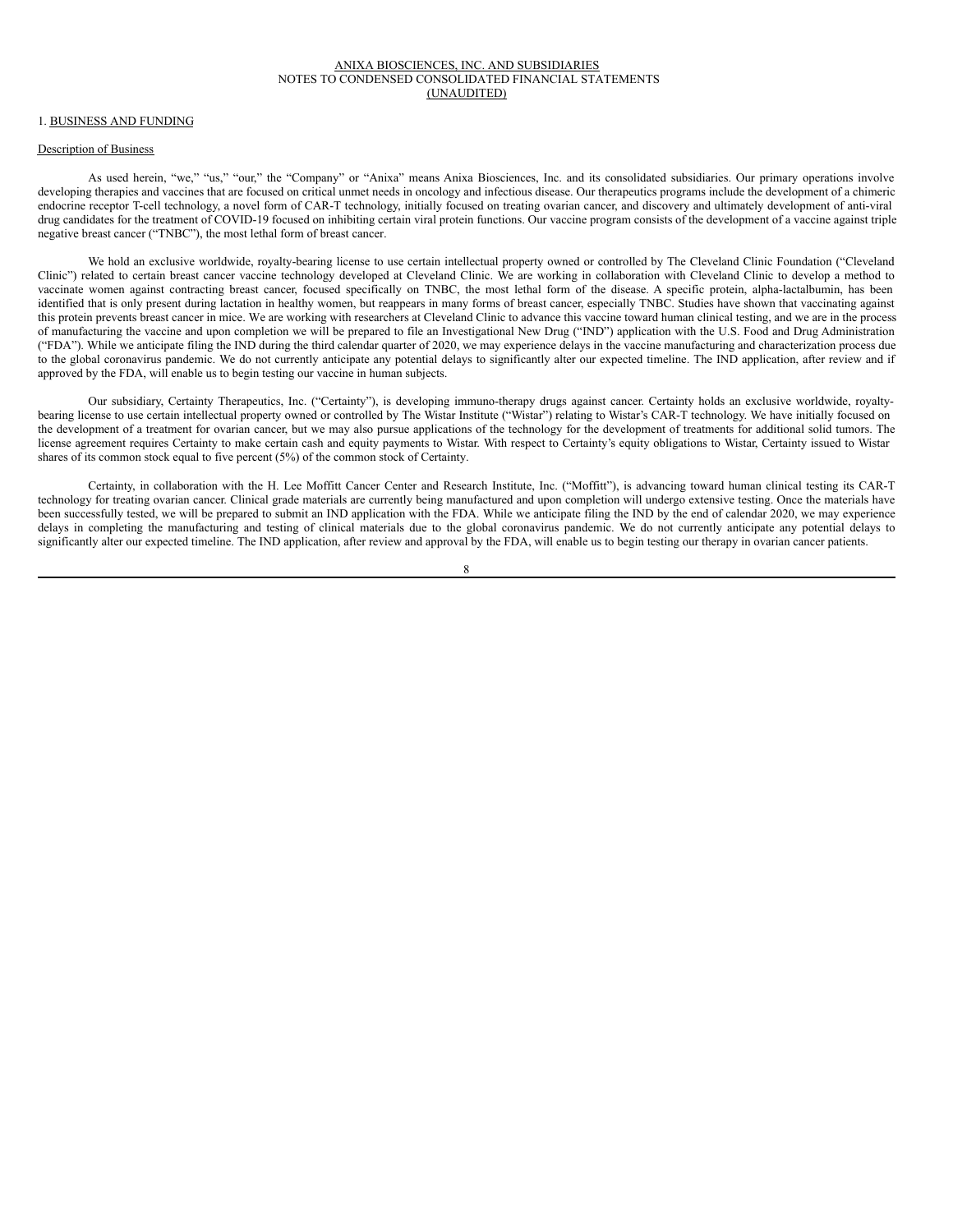In April 2020, in collaboration with OntoChem GmbH ("OntoChem"), we commenced a project to discover and ultimately develop anti-viral drug candidates against COVID-19. Through this collaboration, we are utilizing advanced computational methods, machine learning, and molecular modeling techniques to perform *in silico* screening of over 1.2 billion compounds in chemical libraries (including publicly available compounds and OntoChem's proprietary libraries) to evaluate if any of these compounds could disrupt one of two key enzymes of SARS-CoV-2, the virus that causes the disease COVID-19.

While the screening process is ongoing and we anticipate discovering additional drug candidates, we have identified four compounds that could disrupt the function of a viral enzyme called an endoribonuclease, known as Non-Structural Protein-15 ("NSP-15"), and 27 compounds that target the main protease ("M<sup>pro</sup>") of the virus. Our in silico molecular modeling indicates that any of the NSP-15 or M<sup>pro</sup> inhibitors might disrupt the virus' ability to replicate in humans. The NSP-15 compounds have been synthesized and are in the process of being tested in biological assays. We are currently evaluating which of the M<sup>pro</sup> compounds to synthesize for biological testing. Thein *vitro* biological assays of the NSP-15 compounds are ongoing, and if the biological activity of any of these compounds is verified, they will be tested in animal studies to further evaluate their candidacy as COVID-19 therapeutics.

On July 2, 2020, we implemented a strategic realignment of our business and redirected resources to exclusively focus on the development of therapeutics and vaccines. Accordingly, we suspended operations of our subsidiary, Anixa Diagnostics Corporation, and the development of the Cchek™ artificial intelligence driven platform of non-invasive blood tests for the early detection of cancer.

Over the next several quarters, we expect the development of our breast cancer vaccine, our COVID-19 therapeutic discovery program and Certainty's CAR-T technology to be the primary focus of the Company. As part of our legacy operations, the Company remains engaged in limited patent licensing activities regarding the Cchek™ liquid biopsy platform, as well as in the area of encrypted audio/video conference calling. We do not expect these activities to be a significant part of the Company's ongoing operations nor do we expect these activities to require material financial resources or attention of senior management.

Over the past several years, our revenue was derived from technology licensing and the sale of patented technologies, including revenue from the settlement of litigation. We have not generated any revenue to date from our therapeutics or vaccine programs. In addition, while we pursue our therapeutics and vaccine programs, we may also make investments in and form new companies to develop additional emerging technologies.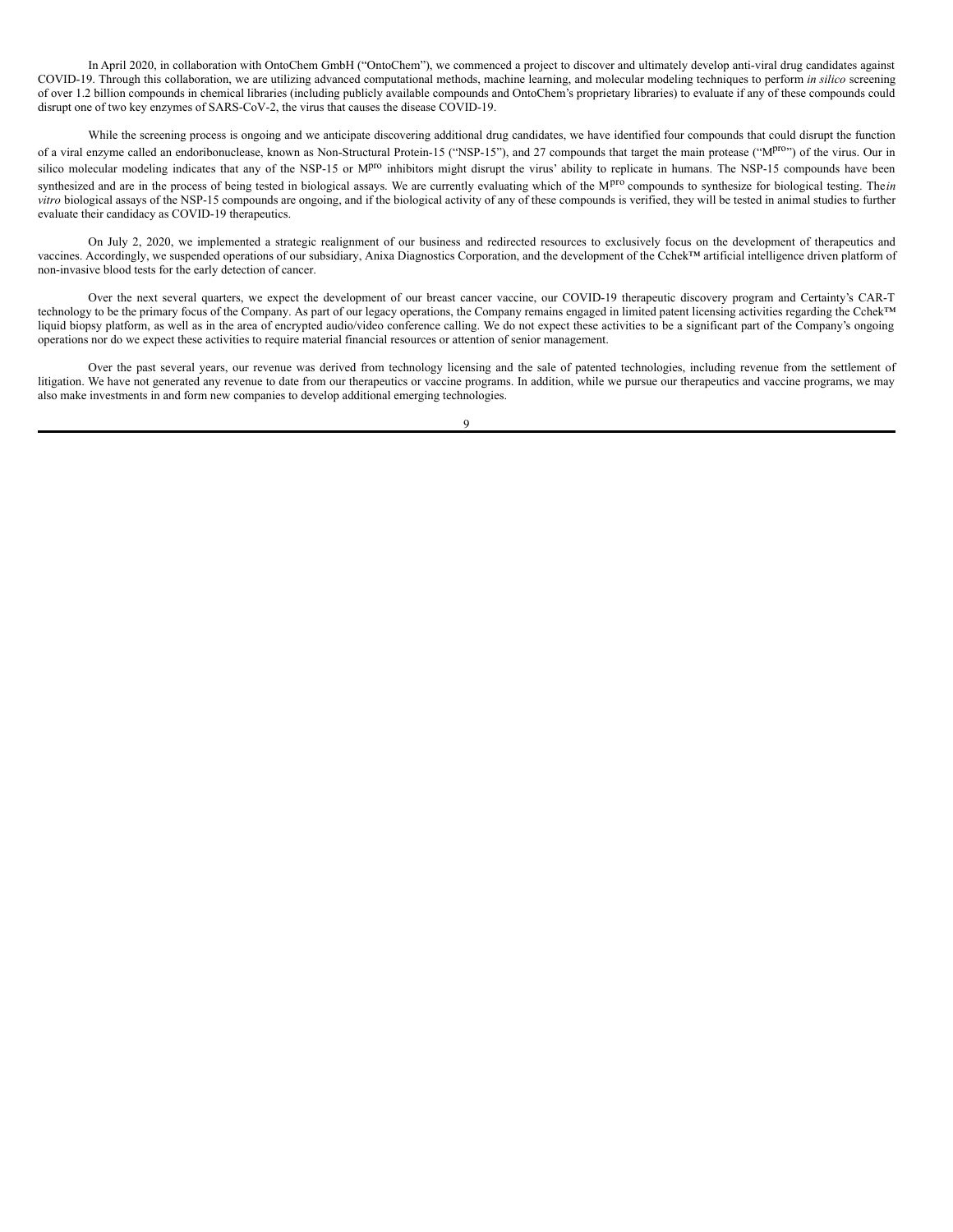#### Funding and Management's Plans

Based on currently available information as of September 8, 2020, we believe that our existing cash, cash equivalents, short-term investments and expected cash flows will be sufficient to fund our activities for the next twelve months. We have implemented a business model that conserves funds by collaborating with third parties to develop our technologies. However, our projections of future cash needs and cash flows may differ from actual results. If current cash on hand, cash equivalents, short-term investments and cash that may be generated from our business operations are insufficient to continue to operate our business, or if we elect to invest in or acquire a company or companies or new technology or technologies that are synergistic with or complementary to our technologies, we may be required to obtain more working capital. During the nine months ended July 31, 2020, we raised an aggregate of approximately \$7,866,000, net of expenses, through the sale of 3,261,282 shares of common stock in our at-themarket equity offerings. This included approximately \$427,000, net of expenses, through the sale of 112,238 shares of common stock in an at-the market equity offering which expired in November 2019 and approximately \$7,439,000, net of expenses, through the sale of 3,149,044 shares of common stock in an at-the-market equity offering under which we may issue up to \$50 million of common stock. Under our current at-the-market equity program which is currently effective and may remain available for us to use in the future, we may sell an additional approximately \$42,260,000 of common stock. We may seek to obtain working capital during our fiscal year 2020 or thereafter through sales of our equity securities or through bank credit facilities or public or private debt from various financial institutions where possible. We cannot be certain that additional funding will be available on acceptable terms, or at all. If we do identify sources for additional funding, the sale of additional equity securities or convertible debt could result in dilution to our stockholders. We can give no assurance that we will generate sufficient cash flows in the future to satisfy our liquidity requirements or sustain future operations, or that other sources of funding, such as sales of equity or debt, would be available or would be approved by our security holders, if needed, on favorable terms or at all. If we fail to obtain additional working capital as and when needed, such failure could have a material adverse impact on our business, results of operations and financial condition. Furthermore, such lack of funds may inhibit our ability to respond to competitive pressures or unanticipated capital needs, or may force us to reduce operating expenses, which would significantly harm the business and development of operations.

#### Basis of Presentation

The accompanying unaudited condensed consolidated financial statements have been prepared in accordance with generally accepted accounting principles in the United States of America ("US GAAP") for interim financial information and with the instructions to Form 10-Q and Rule 8-03 of Regulation S-X. Accordingly, certain information and disclosures required by generally accepted accounting principles in annual financial statements have been omitted or condensed. These interim condensed consolidated financial statements should be read in conjunction with the audited consolidated financial statements and related disclosures included in our Annual Report on Form 10-K for the year ended October 31, 2019. The accompanying October 31, 2019 condensed consolidated balance sheet data was derived from the audited financial statements but does not include all disclosures required by US GAAP. The condensed consolidated financial statements include all adjustments of a normal recurring nature which, in the opinion of management, are necessary for a fair statement of our financial position as of July 31, 2020, and results of operations and cash flows for the interim periods represented. The results of operations for the nine months ended July 31, 2020 are not necessarily indicative of the results to be expected for the entire year.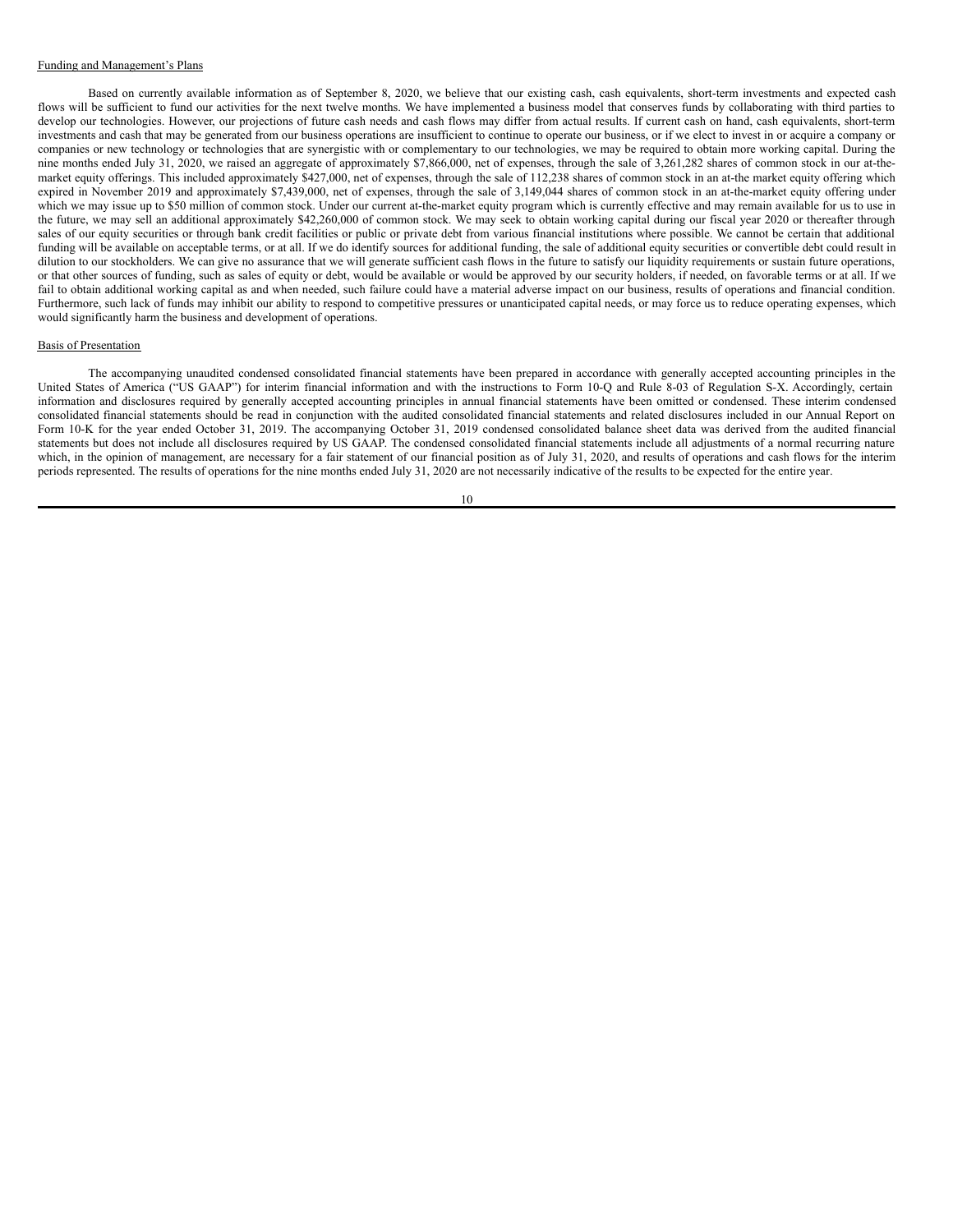#### Noncontrolling Interest

Noncontrolling interest represents Wistar's equity ownership in Certainty and is presented as a component of equity. The following table sets forth the changes in noncontrolling interest for the nine months ended July 31, 2020:

| Balance, October 31, 2019                        | (422.975) |
|--------------------------------------------------|-----------|
| Net loss attributable to noncontrolling interest | (57.032)  |
| Balance, July 31, 2020                           | (480.007) |

# Revenue Recognition

Since fiscal 2016 our revenue has been derived solely from technology licensing and the sale of patented technologies. Revenue is recognized upon transfer of control of intellectual property rights and satisfaction of other contractual performance obligations to licensees in an amount that reflects the consideration we expect to receive.

On November 1, 2018 we adopted Accounting Standards Update 2014-09 ("ASU 2014-09"), Revenue from Contracts with Customers using the modified retrospective method. Upon adoption of ASU 2014-09 we were required to make certain judgments and estimates in connection with the accounting for revenue. Such areas may include determining the existence of a contract and identifying each party's rights and obligations to transfer goods and services, identifying the performance obligations in the contract, determining the transaction price and allocating the transaction price to separate performance obligations, estimating the timing of satisfaction of performance obligations, determining whether a promise to grant a license is distinct from other promised goods or services and evaluating whether a license transfers to a customer at a point in time or over time.

Our revenue arrangements provide for the payment of contractually determined, one-time, paid-up license fees in settlement of litigation and in consideration for the grant of certain intellectual property rights for patented technologies owned or controlled by the Company. These arrangements typically include some combination of the following: (i) the grant of a non-exclusive, retroactive and future license to manufacture and/or sell products covered by patented technologies owned or controlled by the Company, (ii) a covenant-not-to-sue, (iii) the release of the licensee from certain claims, and (iv) the dismissal of any pending litigation. In such instances, the intellectual property rights granted have been perpetual in nature, extending until the expiration of the related patents. Pursuant to the terms of these agreements, we have no further obligations with respect to the granted intellectual property rights, including no obligation to maintain or upgrade the technology, or provide future support or services. Licensees obtained control of the intellectual property rights they have acquired upon execution of the agreement. Accordingly, the performance obligations from these agreements were satisfied and 100% of the revenue was recognized upon the execution of the agreements. The adoption of ASU 2014-09 had no impact on revenue recognized.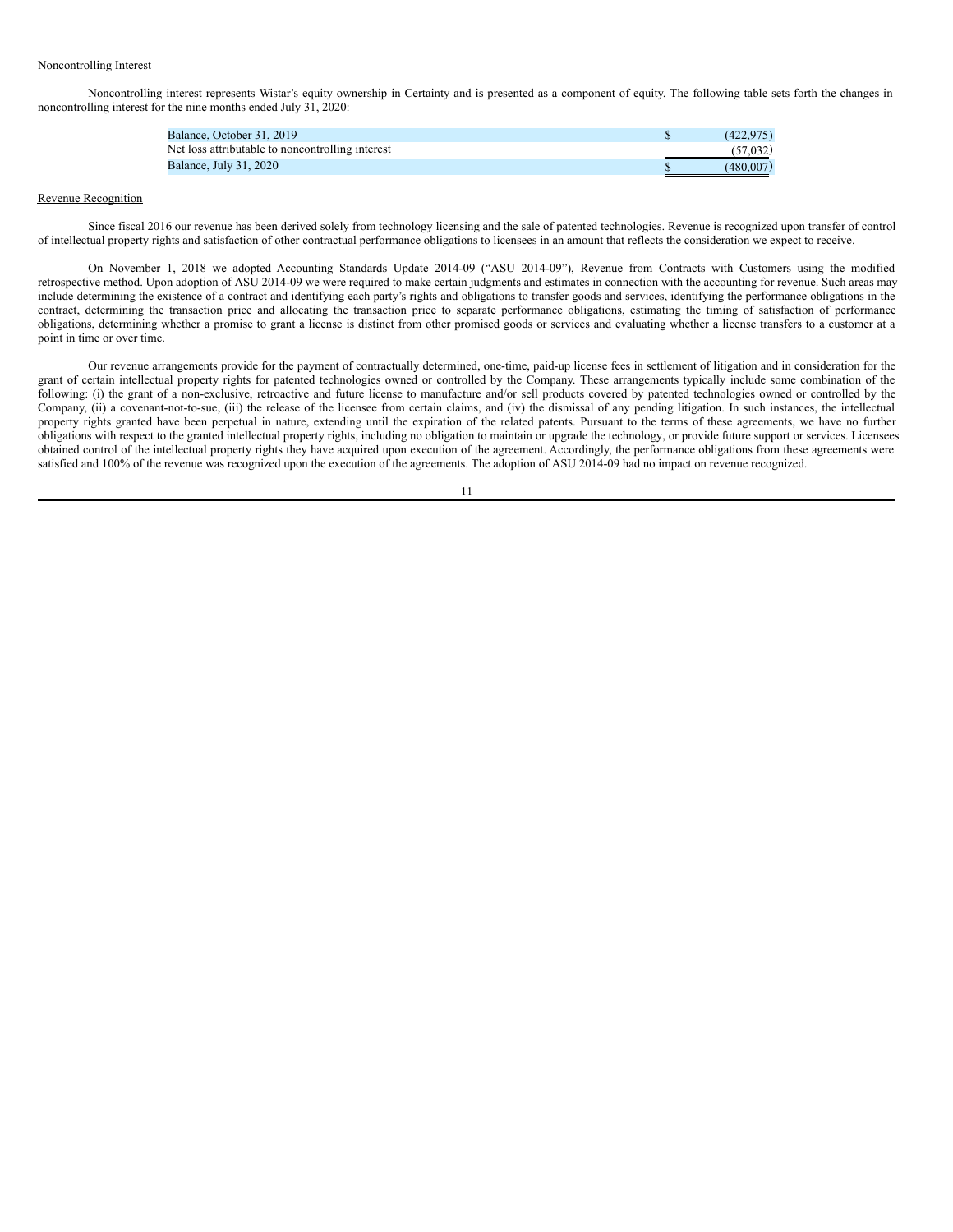#### Cost of Revenues

Cost of revenues include the costs and expenses incurred in connection with our patent licensing and enforcement activities, including inventor royalties paid to original patent owners, contingent legal fees paid to external counsel, other patent-related legal expenses paid to external counsel, licensing and enforcement related research, consulting and other expenses paid to third-parties and the amortization of patent-related investment costs. These costs are included under the caption "Operating costs and expenses" in the accompanying condensed consolidated statements of operations.

#### Research and Development Expenses

Research and development expenses, consisting primarily of employee compensation, payments to third parties for research and development activities and other direct costs associated with developing a platform for non-invasive blood tests for early detection of cancer, developing immuno-therapy drugs against cancer, development of our breast cancer vaccine and development of anti-viral drugs candidates for COVID-19, are expensed in the consolidated financial statements in the period incurred.

# 2. STOCK BASED COMPENSATION

The Company maintains stock equity incentive plans under which the Company grants incentive stock options, non-qualified stock options, stock appreciation rights, stock awards, performance awards, or stock units to employees, directors and consultants.

## Stock Option Compensation Expense

The compensation cost for service-based stock options granted to employees and directors is measured at the grant date, based on the fair value of the award using the Black-Scholes pricing model, and is expensed on a straight-line basis over the requisite service period (the vesting period of the stock option) which is one to four years. We recorded stock-based compensation expense related to service-based stock options granted to employees and directors of approximately \$3,016,000 and \$2,433,000 during the nine months ended July 31, 2020 and 2019, respectively, and approximately \$997,000 and \$784,000 during the three months ended July 31, 2020 and 2019, respectively.

For stock options granted to employees and directors that vest based on market conditions, such as the trading price of the Company's common stock exceeding certain price targets, we use a Monte Carlo Simulation in estimating the fair value at grant date and recognize compensation cost over the implied service period (median time to vest). On May 8, 2018, we issued market condition options to purchase 1,500,000 shares of common stock, to our Chairman, President and Chief Executive Officer, vesting at target trading prices of \$5.00 to \$8.00 per share before May 31, 2021, with implied service periods of three to seven months. In October 2018, the first tranche of 500,000 shares of market condition options became exercisable upon achieving an average closing price above \$5.00 per share for twenty consecutive trading days. We recorded stockbased compensation expense related to market condition stock options granted to employees of approximately \$-0- and \$376,000 during the nine months ended July 31, 2020 and 2019, respectively. We did not have any market condition stock-based compensation expense during the three months ended July 31, 2020 and 2019.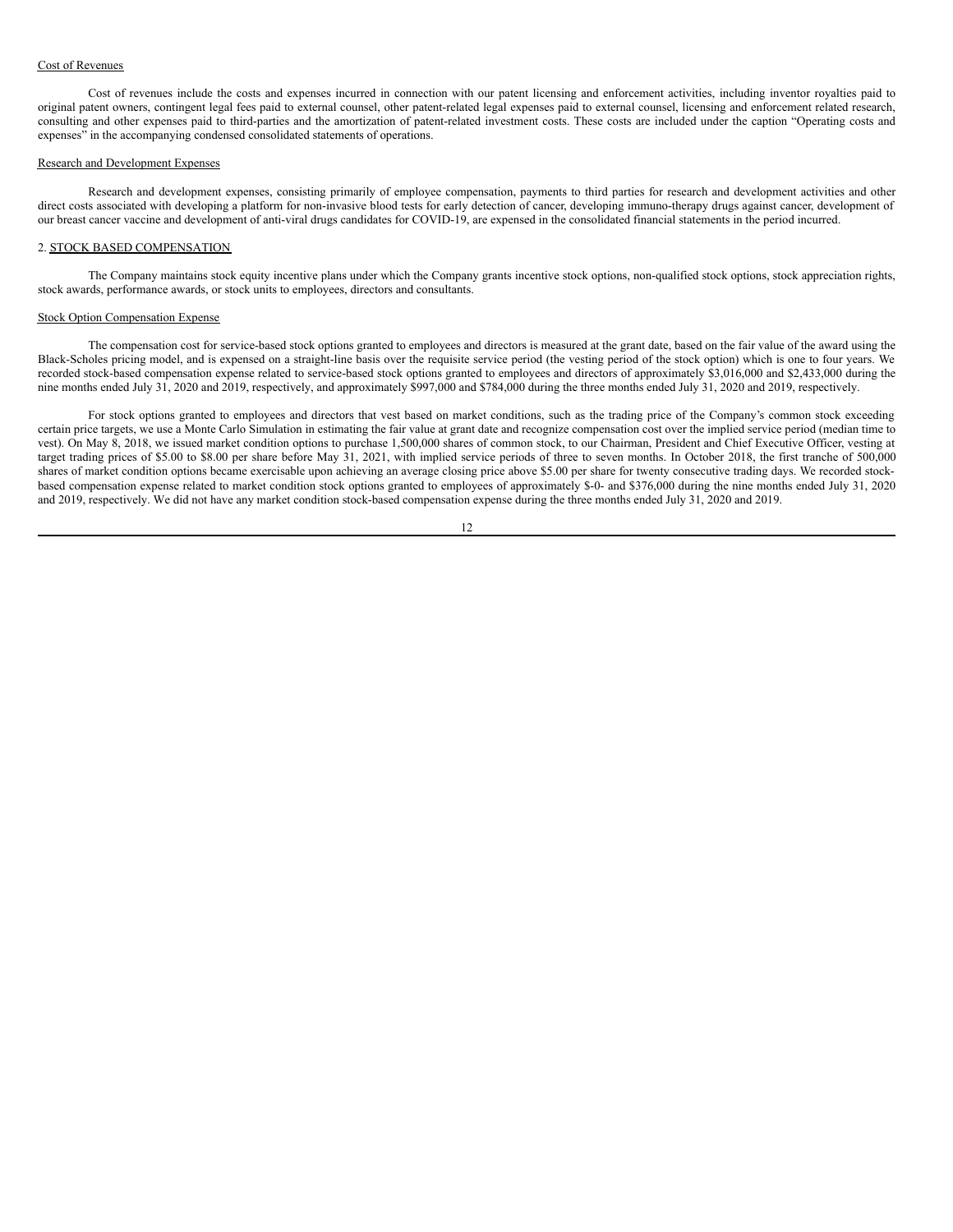On November 1, 2018 we adopted Accounting Standards Update 2018-07 ("ASU 2018-07") for stock options granted to consultants. Upon adoption of ASU 2018-07 we estimated the fair value of unvested service-based and performance-based stock options at the date of adoption, using the Black-Scholes pricing model. Subsequent to adoption of ASU 2018-07, future grants to consultants are measured at the grant date, based on the fair value of the award using the Black-Scholes pricing model, consistent with our policy for grants to employees and directors. In prior periods, in accordance with US GAAP, we estimated the fair value of service-based and performance-based stock options granted to consultants at each reporting period using the Black-Scholes pricing model. We recognize the fair value of stock options granted to consultants as consulting expense over the requisite or implied service period of the grant. We recorded stock-based consulting expense related to stock options granted to consultants of approximately \$157,000 and \$75,000 during the nine months ended July 31, 2020 and 2019, respectively, and approximately \$45,000 and \$25,000 during the three months ended July 31, 2020 and 2019, respectively.

# Stock Option Plans

During the nine months ended July 31, 2020, we had three stock option plans: the Anixa Biosciences, Inc. 2003 Share Incentive Plan (the "2003 Share Plan"), the Anixa Biosciences, Inc. 2010 Share Incentive Plan (the "2010 Share Plan") and the Anixa Biosciences, Inc. 2018 Share Incentive Plan (the "2018 Share Plan"), which were adopted by our Board of Directors on April 21, 2003, July 14, 2010 and January 25, 2018, respectively. The 2018 Share Plan was approved by our shareholders on March 29, 2018.

## Stock Option Activity

During the nine months ended July 31, 2020 and 2019, we granted options to purchase 800,000 shares and 10,000 shares of common stock, respectively, to employees and consultants, with exercise prices ranging from \$3.64 to \$4.04 per share, pursuant to the 2010 Share Plan and the 2018 Share Plan. During the nine months ended July 31, 2020 and 2019, stock options to purchase 51,100 and 40,000 shares of common stock, respectively, were exercised with aggregate proceeds of approximately \$122,000 and \$103,000, respectively.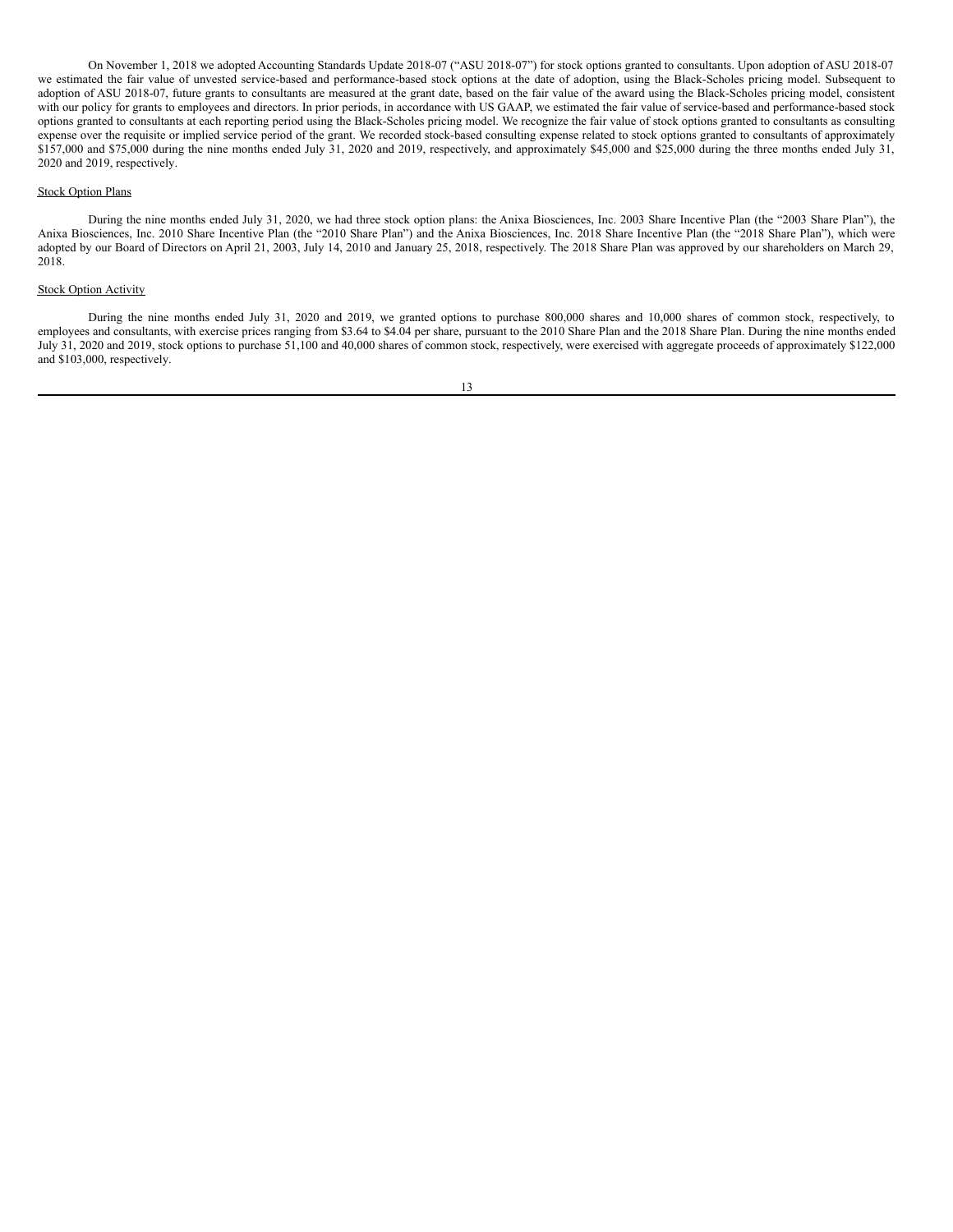## *2003 Plan*

The 2003 Share Plan provided for the grant of nonqualified stock options, stock appreciation rights, stock awards, performance awards and stock units to employees, directors and consultants. In accordance with the provisions of the 2003 Share Plan, the plan terminated with respect to the ability to grant future awards on April 21, 2013. Information regarding the 2003 Share Plan for the nine months ended July 31, 2020 is as follows:

|                                                      |               | Weighted         | Aggregate |       |
|------------------------------------------------------|---------------|------------------|-----------|-------|
|                                                      |               | Average Exercise | Intrinsic |       |
|                                                      | <b>Shares</b> | Price Per Share  | Value     |       |
| Options outstanding at October 31, 2019              | 400           | 17.00            |           |       |
| Forfeited/Expired                                    | (400)         | 17.00            |           |       |
| Options outstanding and exercisable at July 31, 2020 | $\sim$        | $-0-$            |           | $-0-$ |

Information regarding the 2003 Share Plan for the nine months ended July 31, 2019 is as follows:

|                                                      |         |                                     | Weighted |  |                              |
|------------------------------------------------------|---------|-------------------------------------|----------|--|------------------------------|
|                                                      | Shares  | Average Exercise<br>Price Per Share |          |  | Aggregate<br>Intrinsic Value |
| Options outstanding at October 31, 2018              | 12.000  |                                     | 2.77     |  |                              |
| Exercised                                            | (4.000) |                                     | 3.63     |  |                              |
| Options outstanding and exercisable at July 31, 2019 | 8.000   |                                     | 2.34     |  | 23.694                       |

The following table summarizes information about stock options outstanding and exercisable under the 2003 Share Plan as of July 31, 2019:

|                  | Number      |                            |                  |      |
|------------------|-------------|----------------------------|------------------|------|
|                  | Outstanding | Weighted Average Remaining | Weighted         |      |
| Range of         | and         | Contractual Life           | Average Exercise |      |
| Exercise Prices  | Exercisable | (in vears)                 | Price            |      |
| $$0.67 - $17.00$ | 8.000       | 0.19                       |                  | 2.34 |

## *2010 Plan*

The 2010 Share Plan provided for the grant of nonqualified stock options, stock appreciation rights, stock awards, performance awards and stock units to employees, directors and consultants. In accordance with the provisions of the 2010 Share Plan, the plan terminated with respect to the ability to grant future awards on July 14, 2020. Information regarding the 2010 Share Plan for the nine months ended July 31, 2020 is as follows:

|                                         | <b>Shares</b> | Weighted<br>Average Exercise<br>Price Per Share | Aggregate<br>Intrinsic<br>Value |
|-----------------------------------------|---------------|-------------------------------------------------|---------------------------------|
| Options outstanding at October 31, 2019 | 1, 1,998,668  | 2.80                                            |                                 |
| Exercised                               | (51,100)      | 2.39                                            |                                 |
| Forfeited/Expired                       | (20, 534)     | 1.72                                            |                                 |
| Options outstanding at July 31, 2020    | 1 1.927.034   | 2.82                                            | 731,670                         |
| Options exercisable at July 31, 2020    | 1, 1,772,034  | 2.84                                            | 630,120                         |
|                                         |               |                                                 |                                 |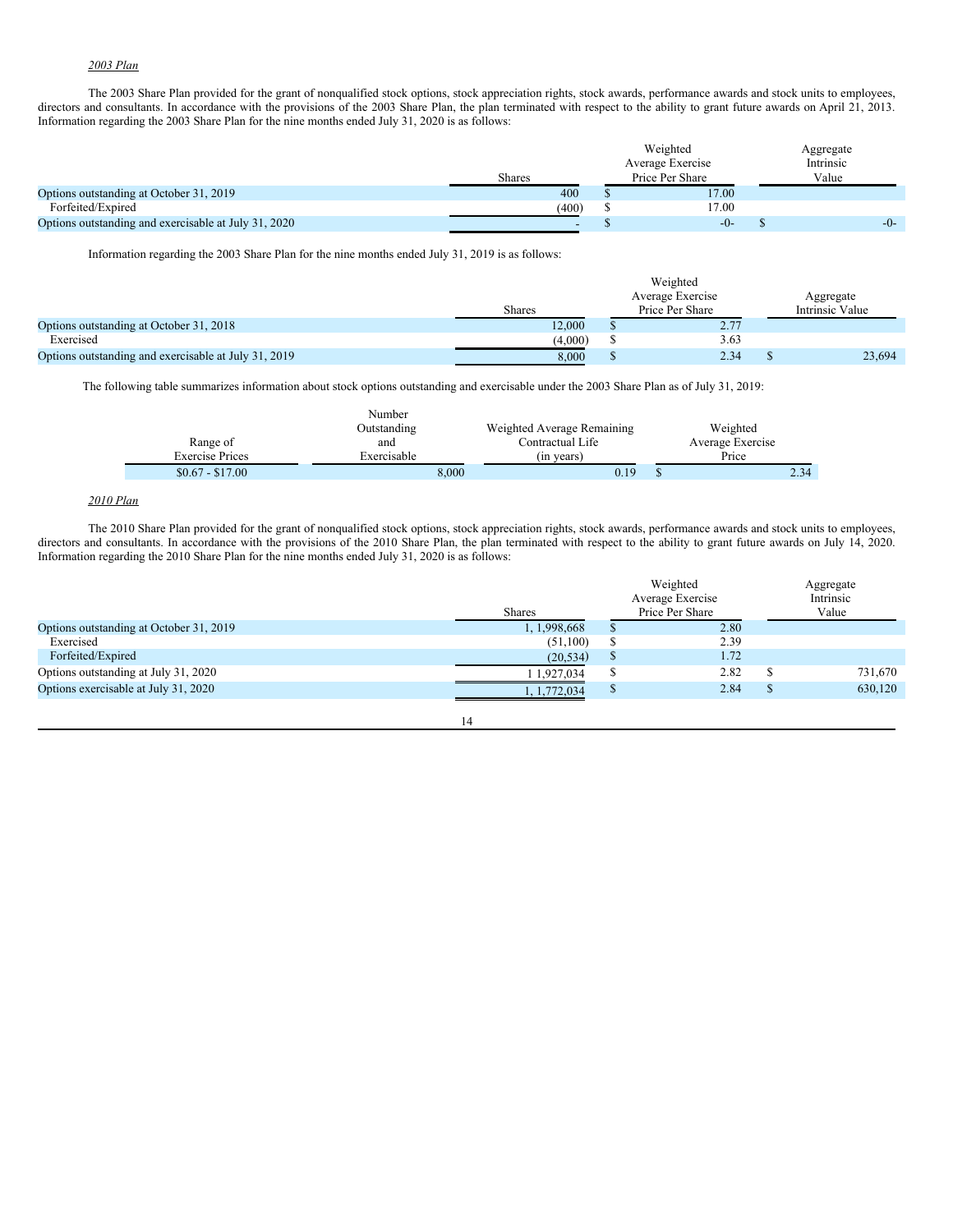The following table summarizes information about stock options outstanding and exercisable under the 2010 Share Plan as of July 31, 2020:

|                        |             | <b>Options Outstanding</b> |                       |      | Options Exercisable |                  |             |            |                       |
|------------------------|-------------|----------------------------|-----------------------|------|---------------------|------------------|-------------|------------|-----------------------|
|                        |             | Weighted                   |                       |      |                     | Weighted         |             |            |                       |
|                        |             | Average                    |                       |      |                     | Average          |             |            |                       |
|                        |             | Remaining                  | Weighted              |      |                     | Remaining        | Weighted    |            |                       |
| Range of               | Number      | Contractual Life           | Average               |      | Number              | Contractual Life | Average     |            |                       |
| <b>Exercise Prices</b> | Outstanding | (in years)                 | <b>Exercise Price</b> |      |                     |                  | Exercisable | (in years) | <b>Exercise Price</b> |
| $$0.67 - $2.30$        | 549,000     | 5.70                       |                       | 1.57 | 494,000             | 5.56             | 1.64        |            |                       |
| $$2.58 - $3.13$        | 846,000     | 3.05                       |                       | 2.79 | 846,000             | 3.41             | 2.79        |            |                       |
| $$3.46 - $5.75$        | 532.034     | 7.45                       |                       | 4.16 | 432.034             | 7.33             | 4.33        |            |                       |

Information regarding the 2010 Share Plan for the nine months ended July 31, 2019 is as follows:

|                                         | Weighted                         |    |       |                     |           |  |  |
|-----------------------------------------|----------------------------------|----|-------|---------------------|-----------|--|--|
|                                         | Average Exercise                 |    |       | Aggregate Intrinsic |           |  |  |
|                                         | Price Per Share<br><b>Shares</b> |    | Value |                     |           |  |  |
| Options outstanding at October 31, 2018 | 2,131,868                        |    | 2.11  |                     |           |  |  |
| Granted                                 | 10.000                           |    | 3.64  |                     |           |  |  |
| Exercised                               | (32,000)                         | S  | 2.27  |                     |           |  |  |
| Forfeited/Expired                       | (99,200)                         | ъ  | 3.78  |                     |           |  |  |
| Options outstanding at July 31, 2019    | 2,010,668                        | D. | 2.03  |                     | 5.422.886 |  |  |
| Options exercisable at July 31, 2019    | 1.639.556                        |    | 1.92  |                     | 4,609,165 |  |  |

The following table summarizes information about stock options outstanding and exercisable under the 2010 Share Plan as of July 31, 2019:

|                        |             | <b>Options Outstanding</b> |                       |          |         | Options Exercisable |             |            |                       |
|------------------------|-------------|----------------------------|-----------------------|----------|---------|---------------------|-------------|------------|-----------------------|
|                        |             | Weighted                   |                       |          |         | Weighted            |             |            |                       |
|                        |             | Average                    |                       |          |         | Average             |             |            |                       |
|                        |             | Remaining                  |                       | Weighted |         | Remaining           | Weighted    |            |                       |
| Range of               | Number      | Contractual Life           |                       | Average  | Number  | Contractual Life    | Average     |            |                       |
| <b>Exercise Prices</b> | Outstanding | (in years)                 | <b>Exercise Price</b> |          |         |                     | Exercisable | (in years) | <b>Exercise Price</b> |
| \$0.67                 | 938,000     | 5.94                       | ъ                     | 0.67     | 799.388 | 5.59                | 0.67        |            |                       |
| $$2.27 - $3.01$        | 600.134     | 3.81                       |                       | 2.58     | 600.134 | 3.81                | 2.58        |            |                       |
| $$3.46 - $7.00$        | 472.534     | 8.51                       |                       | 4.05     | 240,034 | 8.19                | 4.43        |            |                       |

# *2018 Plan*

The 2018 Share Plan provides for the grant of incentive stock options, nonqualified stock options, stock appreciation rights, stock awards, performance awards and stock units to employees, directors and consultants. As of July 31, 2020, the 2018 Share Plan had 2,258,376 shares available for future grants. Information regarding the 2018 Share Plan for the nine months ended July 31, 2020 is as follows:

|                                         |               |                  | Weighted        |  |                     |  |  |
|-----------------------------------------|---------------|------------------|-----------------|--|---------------------|--|--|
|                                         |               | Average Exercise |                 |  | Aggregate Intrinsic |  |  |
|                                         | <b>Shares</b> |                  | Price Per Share |  | Value               |  |  |
| Options outstanding at October 31, 2019 | 3.935,000     | Φ                | 3.74            |  |                     |  |  |
| Granted                                 | 800,000       |                  | 3.85            |  |                     |  |  |
| Forfeited/Expired                       | (258, 376)    | S                | 3.86            |  |                     |  |  |
| Options outstanding at July 31, 2020    | 4.476.624     | Ф                | 3.76            |  | $-0-$               |  |  |
| Options exercisable at July 31, 2020    | 2,403,014     |                  | 3.76            |  | $-0-$               |  |  |
|                                         |               |                  |                 |  |                     |  |  |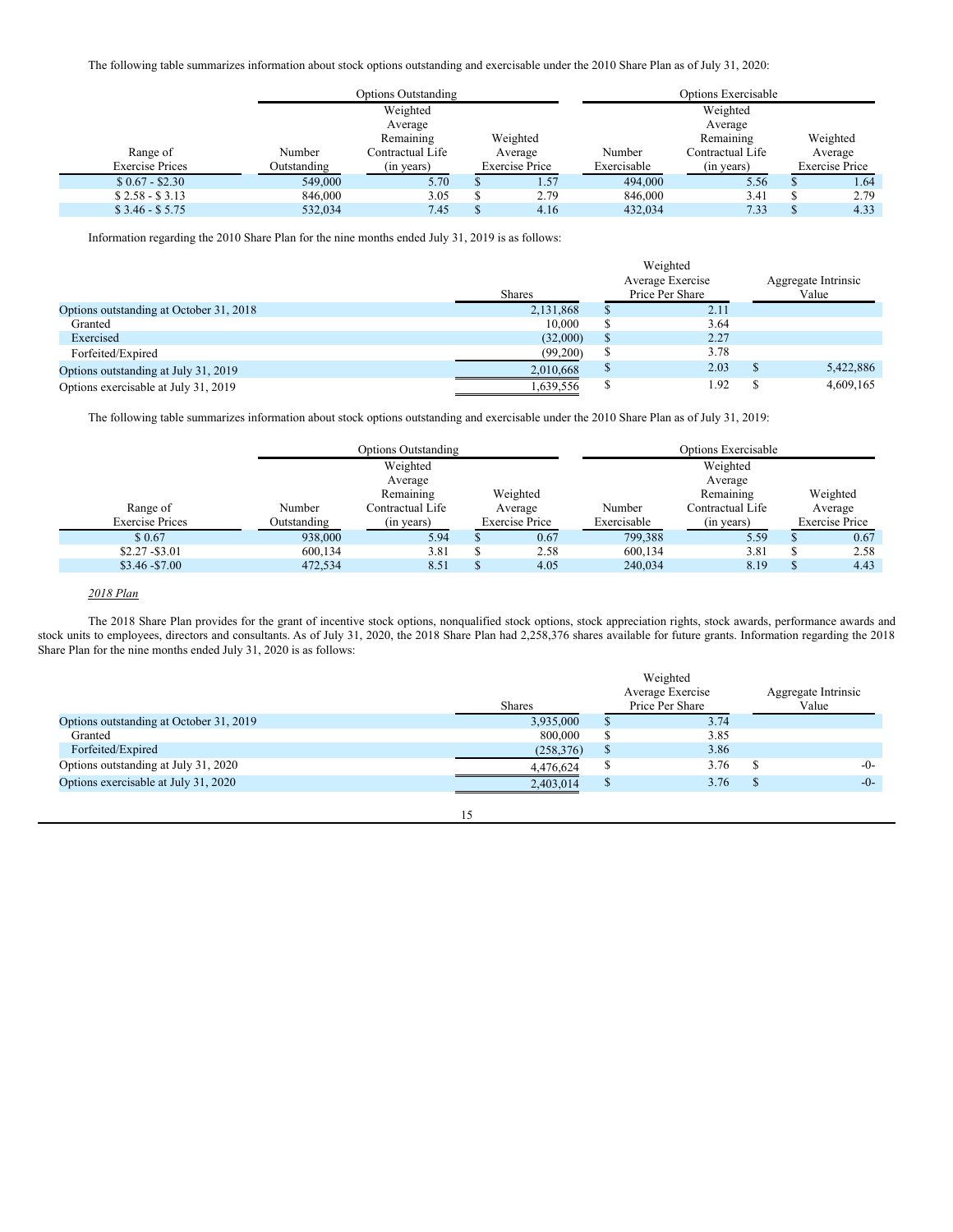The following table summarizes information about stock options outstanding and exercisable under the 2018 Share Plan as of July 31, 2020:

|   |                        |             | <b>Options Outstanding</b> |          |          |             | Options Exercisable |          |
|---|------------------------|-------------|----------------------------|----------|----------|-------------|---------------------|----------|
|   |                        |             | Weighted                   |          |          |             | Weighted            |          |
|   |                        |             | Average                    |          |          |             | Average             |          |
|   |                        |             | Remaining                  |          | Weighted |             | Remaining           | Weighted |
|   |                        |             | Contractual<br>Average     |          |          |             | Contractual         | Average  |
|   | Range of               | Number      | Life                       | Exercise |          | Number      | Life                | Exercise |
|   | <b>Exercise Prices</b> | Outstanding | (in years)                 |          | Price    | Exercisable | (in years)          | Price    |
| S | 3.70                   | 3,100,000   | 7.78                       |          | 3.70     | 1,700,000   | 7.78                | 3.70     |
|   | $3.84 - $4.61$         | 1,376,624   | 7.55                       |          | 3.89     | 703,014     | 6.15                | 3.90     |

Information regarding the 2018 Share Plan for the nine months ended July 31, 2019 is as follows:

|                                         |               | Weighted<br>Average Exercise |      |  | Aggregate<br>Intrinsic |
|-----------------------------------------|---------------|------------------------------|------|--|------------------------|
|                                         | <b>Shares</b> | Price Per Share              |      |  | Value                  |
| Options outstanding at October 31, 2018 | 3,482,000     |                              | 3.73 |  |                        |
| Exercised                               | (4,000)       |                              | 3.84 |  |                        |
| Forfeited/Expired                       | (8,000)       |                              | 3.84 |  |                        |
| Options outstanding at July 31, 2019    | 3,470,000     |                              | 3.73 |  | 3,337,300              |
| Options exercisable at July 31, 2019    | 1,321,111     |                              | 3.73 |  | 1,273,443              |

The following table summarizes information about stock options outstanding and exercisable under the 2018 Share Plan as of July 31, 2019:

|                        |             | <b>Options Outstanding</b> |    |          |             | Options Exercisable |          |
|------------------------|-------------|----------------------------|----|----------|-------------|---------------------|----------|
|                        |             | Weighted                   |    |          |             | Weighted            |          |
|                        |             | Average                    |    |          |             | Average             |          |
|                        |             | Remaining                  |    | Weighted |             | Remaining           | Weighted |
|                        |             | Contractual                |    | Average  |             | Contractual         | Average  |
| Range of               | Number      | Life                       |    | Exercise | Number      | Life                | Exercise |
| <b>Exercise Prices</b> | Outstanding | (in years)                 |    | Price    | Exercisable | (in years)          | Price    |
| $3.70 - $4.61$         | 3,470,000   | 8.78                       |    | 3.73     | 1,321,111   | 8.77                | 3.73     |
|                        |             |                            |    |          |             |                     |          |
|                        |             |                            | 16 |          |             |                     |          |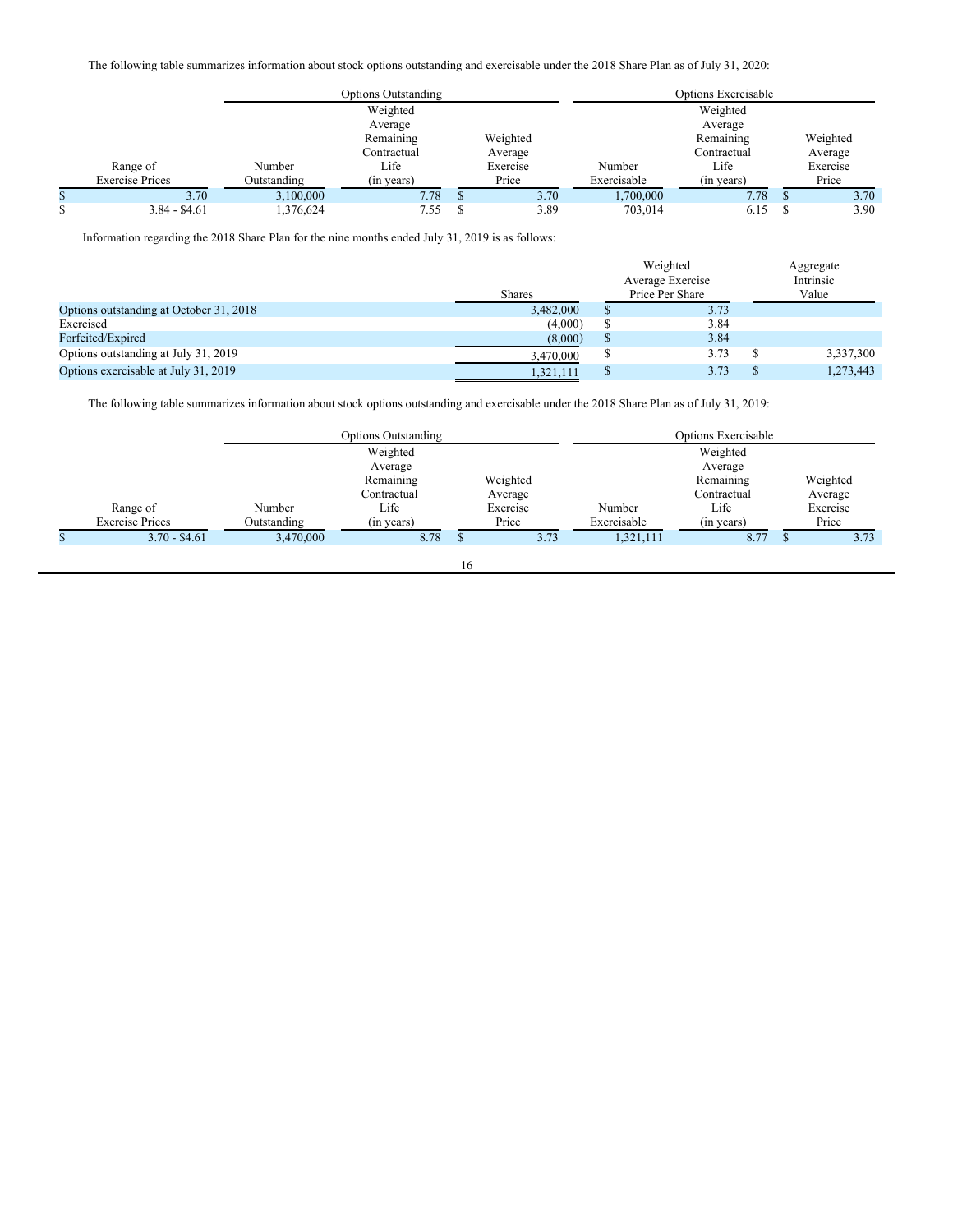## *Outside of Share Plans*

In addition to options granted under the 2003 Share Plan, the 2010 Share Plan and the 2018 Share Plan, during the years ended October 31, 2012 and 2013, the Board of Directors approved the grant of stock options to certain employees and directors. Information regarding stock options that were granted outside of Share Plans for the nine months ended July 31, 2020 is as follows:

|                                                      |               | Weighted         |      | Aggregate |  |
|------------------------------------------------------|---------------|------------------|------|-----------|--|
|                                                      |               | Average Exercise |      | Intrinsic |  |
|                                                      | <b>Shares</b> | Price Per Share  |      | Value     |  |
| Options outstanding at October 31, 2019              | .698,000      |                  | 2.58 |           |  |
| Options outstanding and exercisable at July 31, 2020 | .698.000      |                  | 2.58 | 348,090   |  |

The following table summarizes information about stock options outstanding and exercisable that were granted outside of Share Plans as of July 31, 2020:

|                        | Number      | Weighted Average |                       |      |
|------------------------|-------------|------------------|-----------------------|------|
|                        | Outstanding | Remaining        | Weighted              |      |
| Range of               | and         | Contractual Life | Average               |      |
| <b>Exercise Prices</b> | Exercisable | (in vears)       | <b>Exercise Price</b> |      |
| 2.58                   | .698,000    | 2.00             |                       | 2.58 |

Information regarding stock options that were granted outside of Share Plans for the nine months ended July 31, 2019 is as follows:

|                                                      |          | Weighted         | Aggregate |
|------------------------------------------------------|----------|------------------|-----------|
|                                                      |          | Average Exercise | Intrinsic |
|                                                      | Shares   | Price Per Share  | Value     |
| Options outstanding at October 31, 2018              | .780,000 | 1.58             |           |
| Options outstanding and exercisable at July 31, 2019 | .780.000 | 1.58             | 5,583,900 |

The following table summarizes information about stock options outstanding and exercisable that were granted outside of Share Plans as of July 31, 2019:

|                        | Number      | Weighted Average |  |                       |
|------------------------|-------------|------------------|--|-----------------------|
|                        | Outstanding | Remaining        |  | Weighted              |
| Range of               | and         | Contractual Life |  | Average               |
| <b>Exercise Prices</b> | Exercisable | (in years)       |  | <b>Exercise Price</b> |
| 0.67                   | 1.046.000   | 3.30             |  | 0.67                  |
| 2.58-\$5.56            | 734,000     | 2.85             |  | 2.88                  |

# Stock Awards

For stock awards granted to employees, directors and consultants that vest upon grant we recognize expense at the date of grant based on the grant date market price of the underlying common stock. We did not grant any stock awards that vested upon grant during the nine months ended July 31, 2020 or 2019.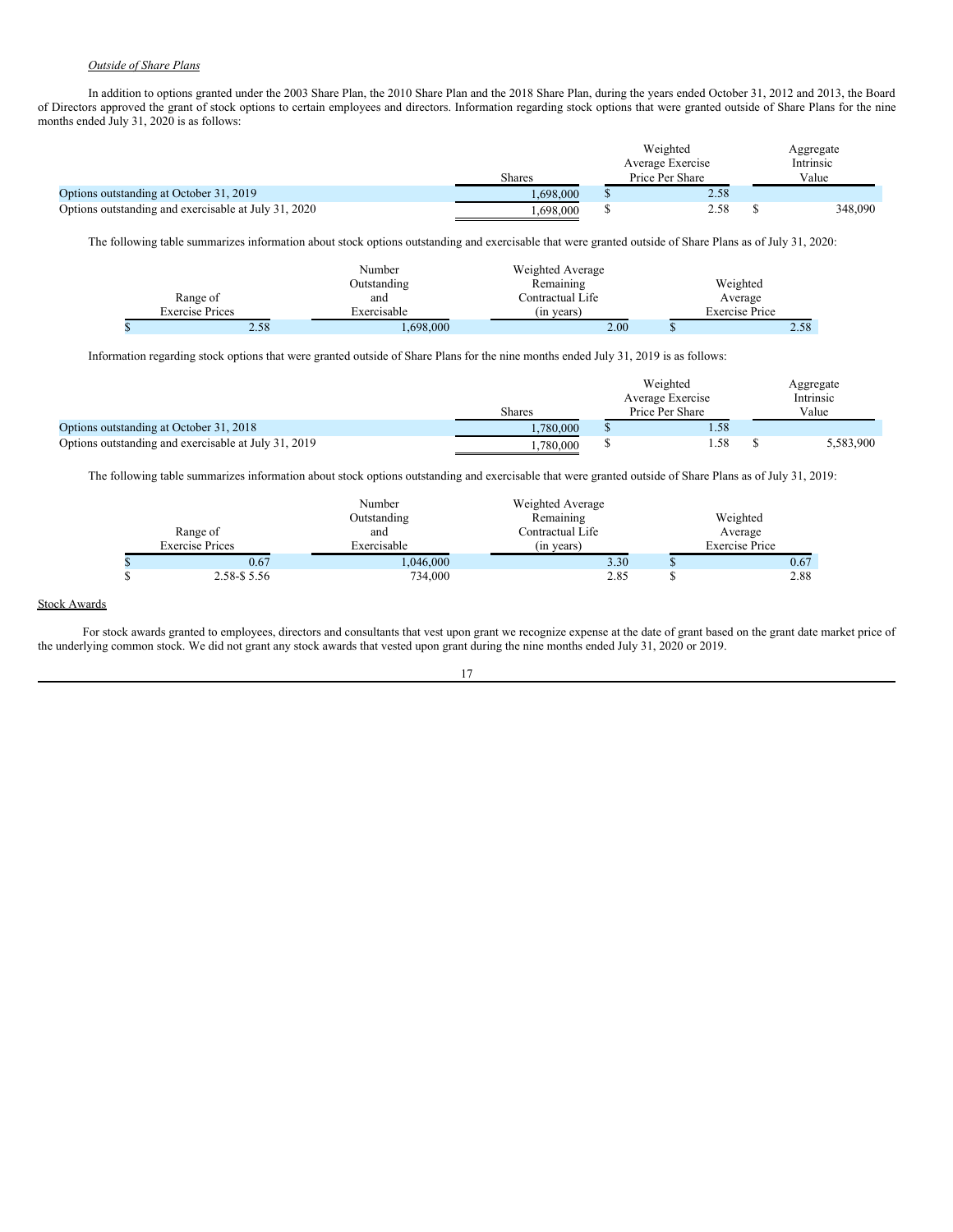On May 8, 2018, a restricted stock award of 1,500,000 shares of common stock was granted under the 2018 Share Plan to our Chairman, President and Chief Executive Officer. The restricted stock award vests in its entirety upon achievement of a target trading price of \$11.00 per share of the Company's common stock before May 31, 2021. For restricted stock awards vesting upon achievement of a price target of our common stock we use a Monte Carlo Simulation in estimating the fair value at grant date and recognize compensation cost over the implied service period (median time to vest). During the nine-month and three-month periods ended July 31, 2019, we recorded compensation expense related to the restricted stock award of approximately \$1,954,000 and \$-0-, respectively. We did not record any compensation expense related to the restricted stock award during the nine-month period ended July 31, 2020.

#### Employee Stock Purchase Plan

The Company maintains the Anixa Biosciences, Inc. Employee Stock Purchase Plan which permits eligible employees to purchase shares at not less than 85% of the market value of the Company's common stock on the offering date or the purchase date of the applicable offering period, whichever is lower. The plan was adopted by our Board of Directors on August 13, 2018 and approved by our shareholders on September 27, 2018. During the nine months ended July 31, 2020, employees purchased 9,618 shares with aggregate proceeds of approximately \$15,000. During the nine months ended July 31, 2019, employees purchased 5,411 shares with aggregate proceeds of approximately \$19,000.

# **Warrants**

During the nine months ended July 31, 2019 we issued a warrant, expiring on November 1, 2023, to purchase 25,000 shares of common stock at \$4.04 per share, vesting over 12 months, to a consultant for investor relations services. On November 1, 2019 the warrant was exchanged for a stock option with the same terms as the warrant. During the nine-month and three-month periods ended July 31, 2019, we recorded consulting expense of approximately \$64,000 and \$21,000, respectively, based on the fair value of the warrant recognized on a straight-line basis over the vesting period. No warrants were issued during the nine months ended July 31, 2020.

As of July 31, 2020, we also had warrants outstanding to purchase 500,000 shares of common stock at \$5.03 per share expiring on November 30, 2021.

#### 3. FAIR VALUE MEASUREMENTS

US GAAP defines fair value and establishes a framework for measuring fair value. We have categorized our financial assets and liabilities, based on the priority of the inputs to the valuation technique, into a three-level fair value hierarchy as set forth below. If the inputs used to measure the financial instruments fall within different levels of the hierarchy, the categorization is based on the lowest level input that is significant to the fair value measurement of the instrument.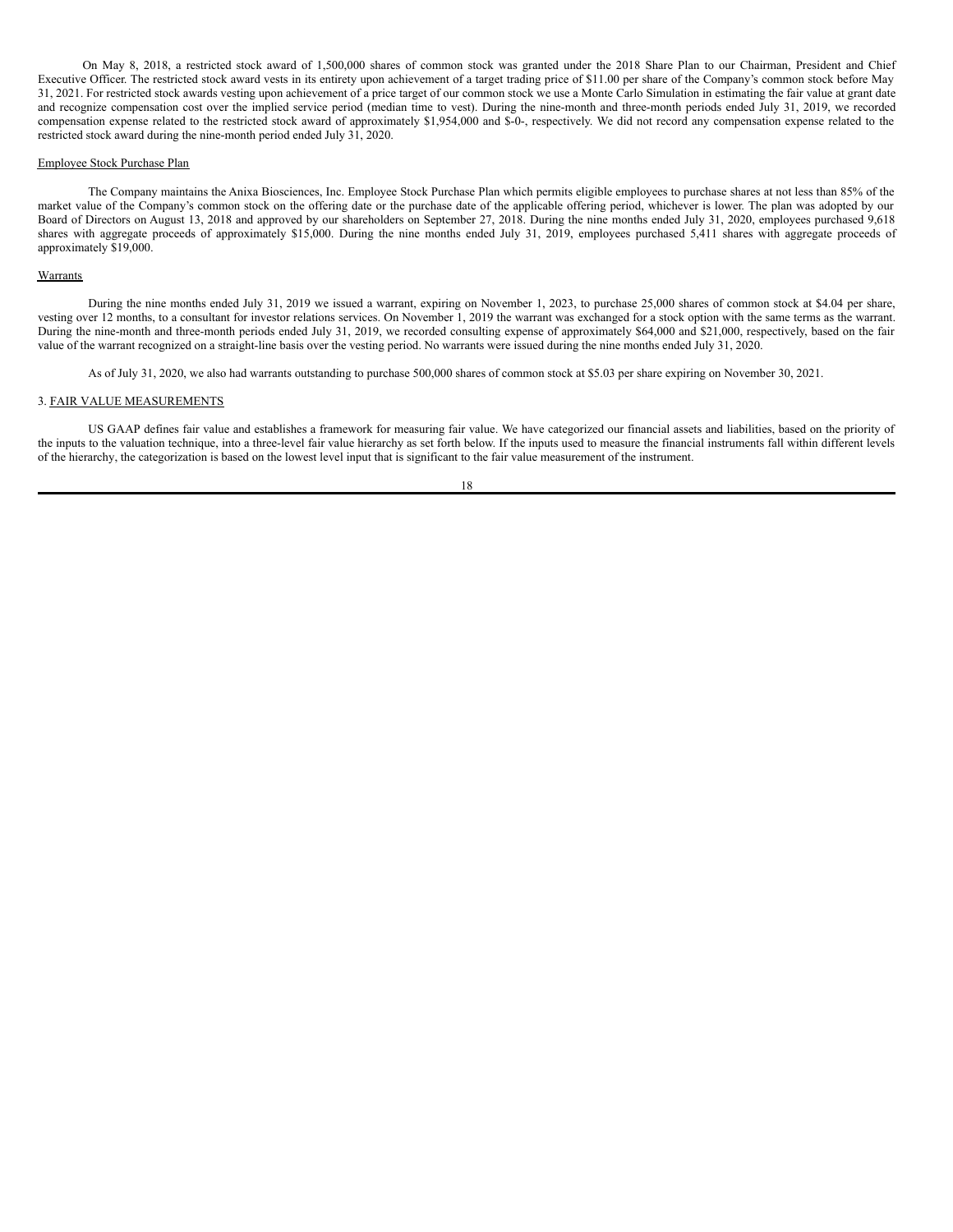Financial assets and liabilities recorded in the accompanying condensed consolidated balance sheets are categorized based on the inputs to the valuation techniques as follows:

Level 1 - Financial assets and liabilities whose values are based on unadjusted quoted prices for identical assets or liabilities in an active market which we have the ability to access at the measurement date.

Level 2 - Financial assets and liabilities whose values are based on quoted market prices in markets where trading occurs infrequently or whose values are based on quoted prices of instruments with similar attributes in active markets.

Level 3 – Financial assets and liabilities whose values are based on prices or valuation techniques that require inputs that are both unobservable and significant to the overall fair value measurement. These inputs reflect management's own assumptions about the assumptions a market participant would use in pricing the asset and liabilities.

The following table presents the hierarchy for our financial assets measured at fair value on a recurring basis as of July 31, 2020:

|                           | Level 1                  | Level 2                  | Level 3                  |  | Total     |
|---------------------------|--------------------------|--------------------------|--------------------------|--|-----------|
| Money market funds:       |                          |                          |                          |  |           |
| Cash and cash equivalents | 5.154.304                | $\overline{\phantom{a}}$ | $\overline{\phantom{a}}$ |  | 5,154,304 |
| Certificates of deposit:  |                          |                          |                          |  |           |
| Cash and cash equivalents | 500,000                  |                          |                          |  | 500,000   |
| Short-term investments    | $\overline{\phantom{0}}$ | 3.140,000                |                          |  | 3,140,000 |
| Total financial assets    | 5,654,304                | 3.140.000                | -                        |  | 8,794,304 |

The following table presents the hierarchy for our financial assets measured at fair value on a recurring basis as of October 31, 2019:

|                           | Level 1                  | Level 2                  | Level 3                  | Total     |
|---------------------------|--------------------------|--------------------------|--------------------------|-----------|
| Money market funds:       |                          |                          |                          |           |
| Cash and cash equivalents | 2.706.944                | $\overline{\phantom{a}}$ |                          | 2,706,944 |
| Certificates of deposit:  |                          |                          |                          |           |
| Cash and cash equivalents | 500,000                  | $\overline{\phantom{a}}$ |                          | 500,000   |
| Short-term investments    | $\overline{\phantom{0}}$ | 2,350,000                |                          | 2,350,000 |
| Total financial assets    | 3.206.944                | 2,350,000                | $\overline{\phantom{a}}$ | 5.556.944 |

Our non-financial assets that are measured on a non-recurring basis include our property and equipment and which are measured using fair value techniques whenever events or changes in circumstances indicate a condition of impairment exists. The estimated fair value of accounts receivable, prepaid expenses, accounts payable and accrued expenses approximates their individual carrying amounts due to the short-term nature of these measurements. Cash and cash equivalents are stated at carrying value which approximates fair value.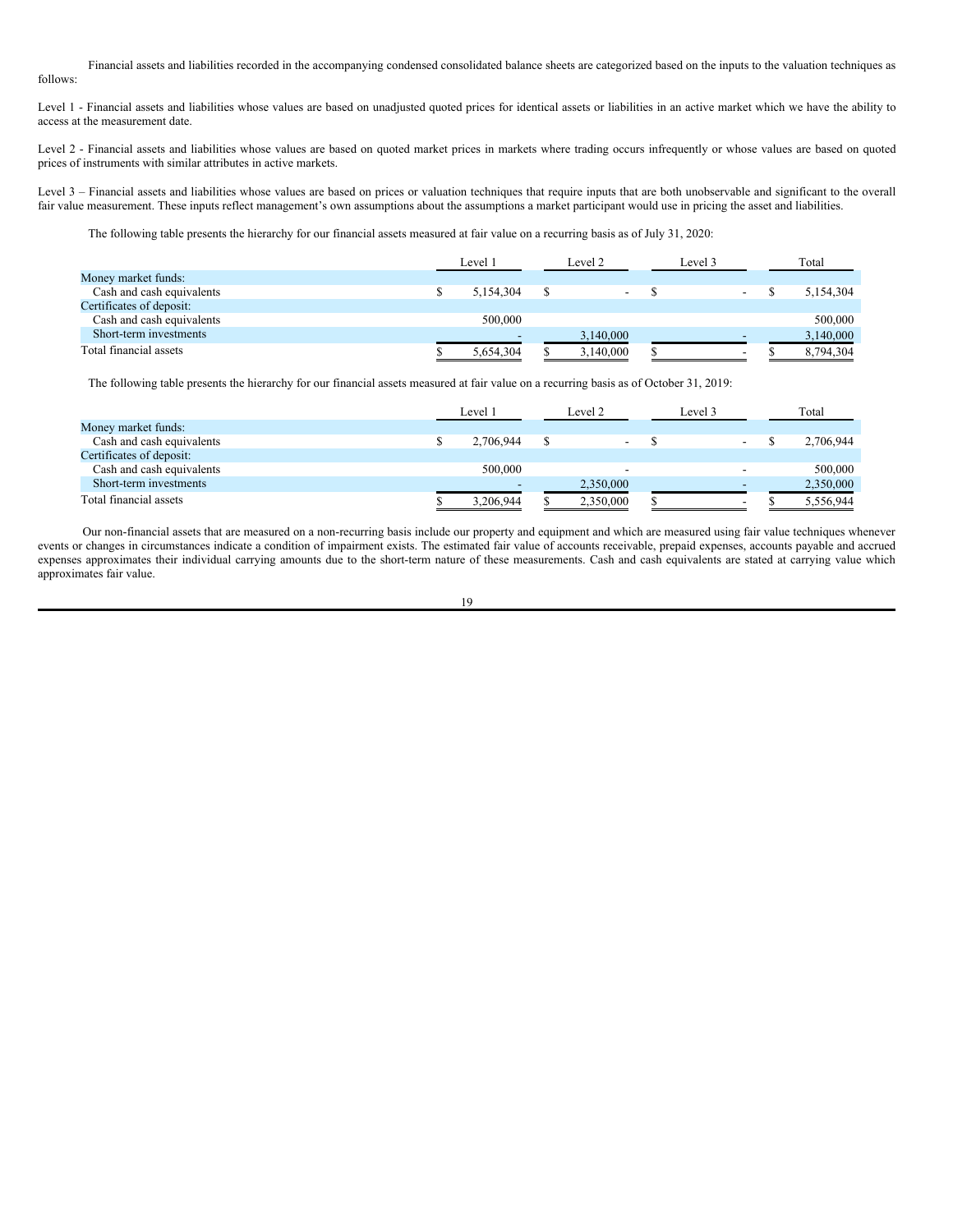#### 4. ACCRUED EXPENSES

Accrued expenses consist of the following as of:

|                                                     | July 31.<br>2020 | October 31,<br>2019 |
|-----------------------------------------------------|------------------|---------------------|
| Payroll and related expenses                        | 238,565          | 72,850              |
| Accrued royalty and contingent legal fees           | 449.691          | 449.691             |
| Accrued collaborative research and license expenses | 37.114           | 371,710             |
| Accrued severance costs                             | 83.624           |                     |
| Accrued other                                       | 6.723            | 1.247               |
|                                                     | 815.717          | 895.498             |

# 5. NET LOSS PER SHARE OF COMMON STOCK

Basic net loss per common share ("Basic EPS") is computed by dividing net loss by the weighted average number of common shares outstanding. Diluted net loss per common share ("Diluted EPS") is computed by dividing net loss by the weighted average number of common shares and dilutive common share equivalents and convertible securities then outstanding. Diluted EPS for all periods presented is the same as Basic EPS, as the inclusion of the effect of common share equivalents then outstanding would be anti-dilutive. For this reason, excluded from the calculation of Diluted EPS for the nine and three months ended July 31, 2020 and 2019, were stock options to purchase 8,101,658 and 7,268,668 shares, respectively, and warrants to purchase 500,000 and 545,000 shares, respectively.

# 6. EFFECT OF RECENTLY ADOPTED AND ISSUED PRONOUNCEMENTS

In February 2016, the Financial Accounting Standards Board (FASB) issued Accounting Standards Update 2016-02 ("ASU 2016-02") Accounting Standards Codification Topic 842, Leases (ASC 842), which supersedes Topic 840, Leases, and which requires lessees to recognize most leases on the balance sheet. The new lease standard does not substantially change lessor accounting. For public companies, the standard was effective for the first interim reporting period within annual periods beginning after December 15, 2018, although early adoption was permitted. Lessees and lessors were required to apply the new standard at the beginning of the earliest period presented in the financial statements in which they first apply the new guidance. In July 2018, FASB issued ASU 2018-11, Leases, which provides an additional transition option for an entity to apply the provisions of ASC 842 by recognizing a cumulative effect adjustment at the effective date of adoption without adjusting the prior comparative periods presented. The requirements of this standard include a significant increase in required disclosures. The Company adopted ASU 2016-02 on November 1, 2019. The adoption of this standard did not have a material impact on our condensed consolidated financial statements. See Note 8 regarding the accounting and disclosures related to our office lease.

## 7. INCOME TAXES

We recognize deferred tax assets and liabilities for the estimated future tax effects of events that have been recognized in our financial statements or tax returns. Under this method, deferred tax assets and liabilities are determined based on the difference between the financial statement and tax bases of assets and liabilities using enacted tax rates in effect in the years in which the differences are expected to reverse. A valuation allowance is established, when necessary, to reduce deferred tax assets to the amount expected to be realized. We have provided a full valuation allowance against our deferred tax asset due to our historical pre-tax losses and the uncertainty regarding the realizability of these deferred tax assets.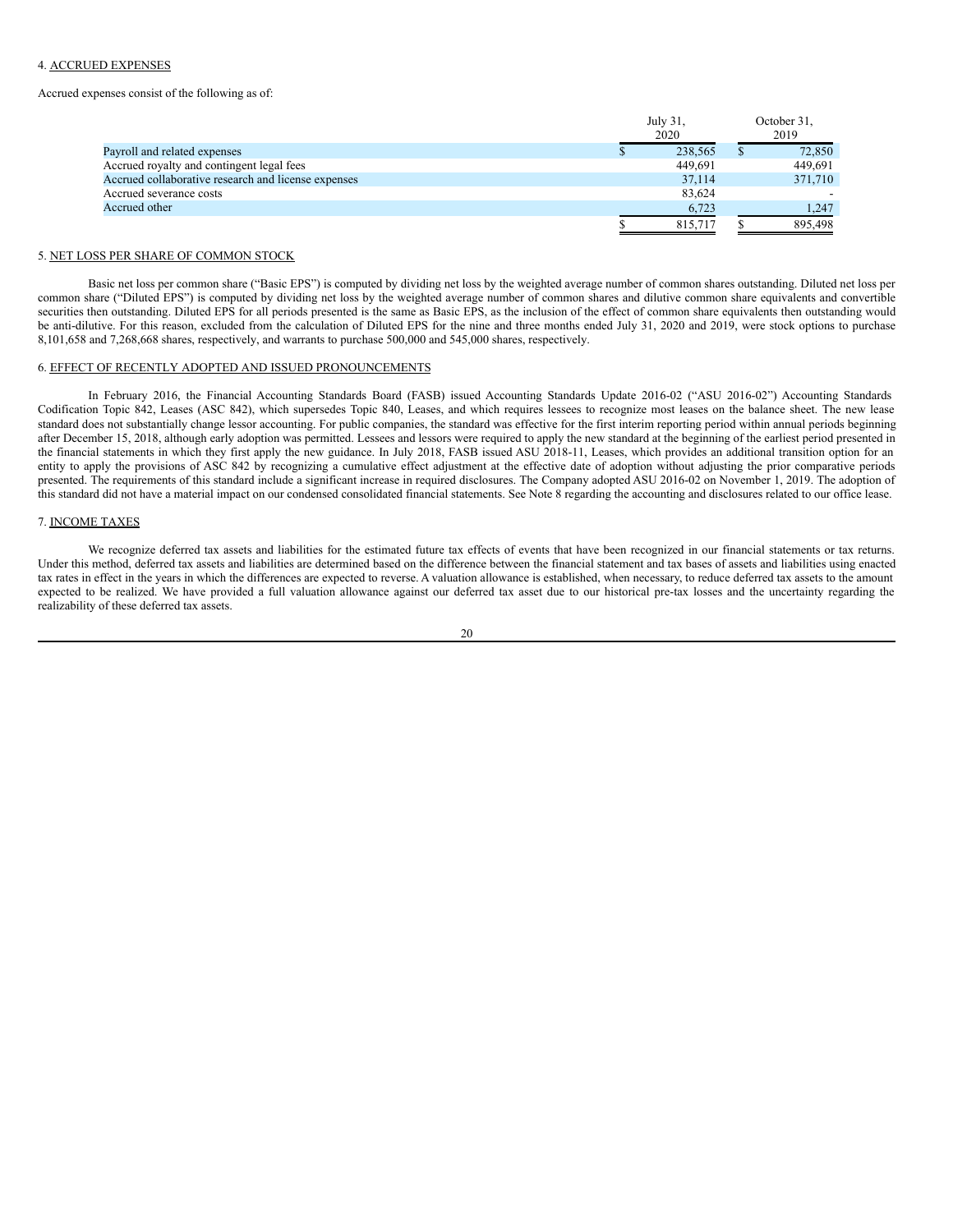We have substantial net operating loss carryforwards for Federal, New York State and California income tax returns. These net operating loss carryforwards could be subject to limitations under Internal Revenue Code section 382. We have no unrecognized income tax benefits as of July 31, 2020 and October 31, 2019 and we account for interest and penalties related to income tax matters, if any, in general and administrative expenses.

## 8. LEASES

We lease approximately 2,000 square feet of office space at 3150 Almaden Expressway, San Jose, California (our principal executive offices) from an unrelated party pursuant to an operating lease that expires September 30, 2021. Our base rent is approximately \$5,000 per month and the lease provides for annual increases of approximately 3% and an escalation clause for increases in certain operating costs. Under an operating lease that expired on May 31, 2019 we also leased approximately 3,000 square feet of office space at 12100 Wilshire Boulevard, Los Angeles, California (our former executive offices) from an unrelated party. As of August 1, 2018, we had subleased these facilities. Rent expense was approximately \$48,000 and \$46,000, respectively, for the nine months ended July 31, 2020 and 2019, and approximately \$16,000 and \$16,000, respectively, for the three months ended July 31, 2020 and 2019.

On November 1, 2019, the Company adopted ASC 842, which increases transparency and comparability by recognizing a lessee's rights and obligations resulting from leases by recording them on the balance sheet as lease assets and lease liabilities. The new guidance requires the recognition of the right-of-use ("ROU") assets and related operating lease liabilities on the balance sheet. The Company adopted the new guidance using the modified retrospective approach on November 1, 2019. As a result, the condensed consolidated balance sheet as of October 31, 2019 was not restated and is not comparative.

The adoption of ASC 842 resulted in the recognition of ROU assets of \$106,221, and lease liabilities for operating leases of \$106,299 on the Company's condensed consolidated balance sheet as of November 1, 2019. The difference between the ROU assets and the operating lease liability represents the difference between the lease cost and the amount of rent paid in October.

The Company elected the package of practical expedients permitted within the standard, which allow an entity to forgo reassessing (i) whether a contract contains a lease, (ii) classification of leases, and (iii) whether capitalized costs associated with a lease meet the definition of initial direct costs. Also, the Company elected the expedient allowing an entity to use hindsight to determine the lease term and impairment of ROU assets and the expedient to allow the Company to not have to separate lease and nonlease components. The Company has also elected the short-term lease accounting policy under which Anixa would not recognize a lease liability or ROU asset for any lease that at the commencement date has a lease term of twelve months or less and does not include a purchase option that Anixa is more than reasonably certain to exercise.

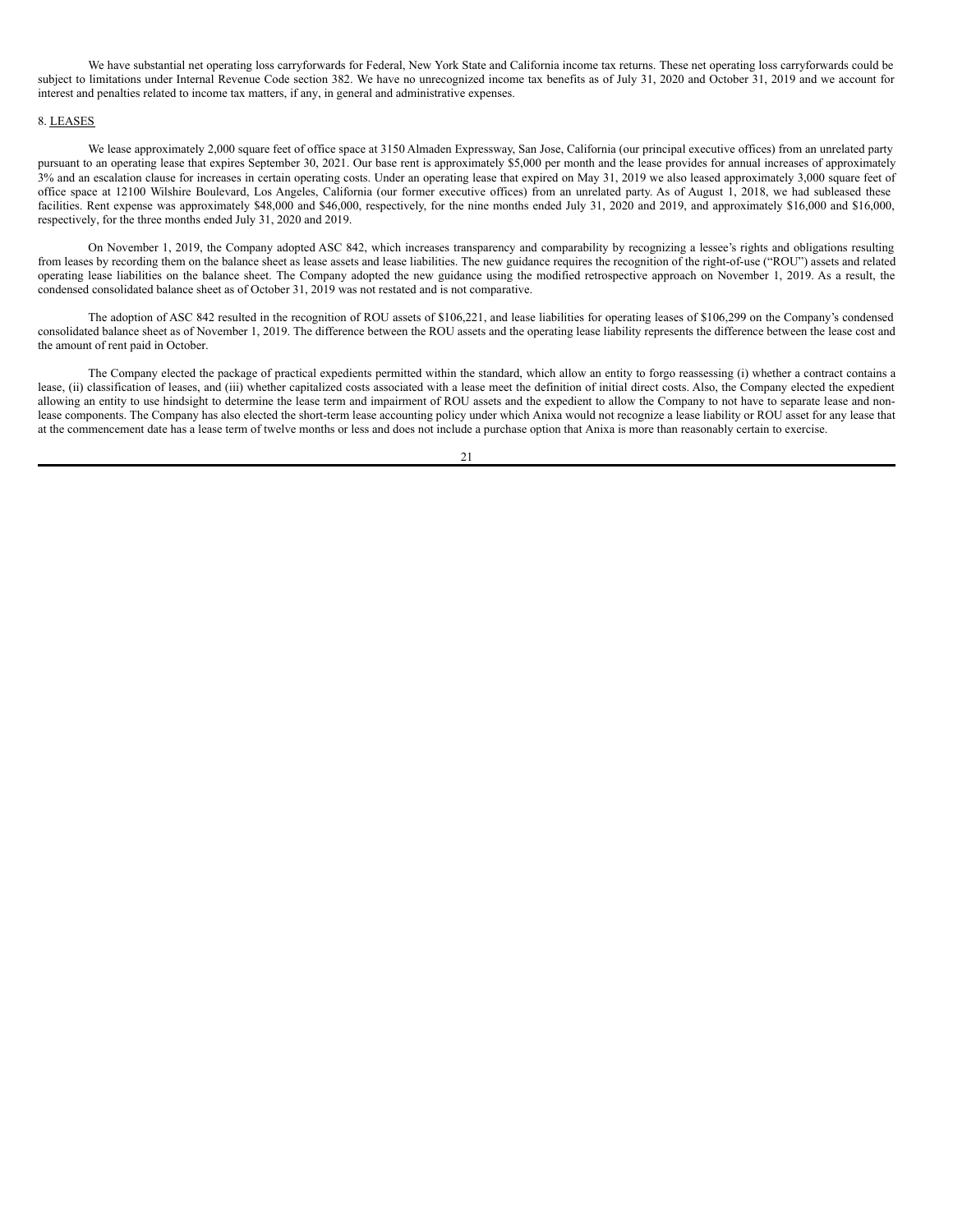For operating leases, the lease liability is initially and subsequently measured at the present value of the unpaid lease payments. The remaining 14-month lease term as of July 31, 2020 for the Company's lease includes the noncancelable period of the lease. The lease does not contain a Company option to extend the lease or an option to extend the lease controlled by the lessor. All ROU assets are reviewed for impairment.

Balance sheet information related to the Company's lease is presented below:

|                                     | <b>Balance Sheet</b><br>Location       | July 31,<br>2020 | November 1.<br>2019 |         | October 31,<br>2019 |
|-------------------------------------|----------------------------------------|------------------|---------------------|---------|---------------------|
| <b>Operating Lease:</b>             |                                        |                  |                     |         |                     |
| Right-of-use asset                  | Operating lease right-of-use asset     | 67.982           |                     | 106,221 |                     |
| Right-of-use liability, current     | Operating lease liability              | 58.195           |                     | 51,101  |                     |
| Right-of-use liability, non-current | Operating lease liability, non-current | 10.567           |                     | 55.198  |                     |

As of July 31, 2020, the annual minimum lease payments of our operating lease liabilities were as follows:

| For Years Ending October 31,                         | <b>Operating Leases</b> |
|------------------------------------------------------|-------------------------|
| 2020 (excluding the nine months ended July 31, 2020) | 15,816                  |
| 2021                                                 | 59,136                  |
| Total future minimum payments, undiscounted          | 74.952                  |
| Less: Imputed interest                               | (6,190)                 |
| Present value of future minimum lease payments       | 68.762                  |

# 9. COMMITMENT AND CONTINGENCES

# Litigation Matters

We are not involved in any litigation or other legal proceedings and management is not aware of any pending litigation or legal proceeding against us that would have a material adverse effect upon our results of operations or financial condition.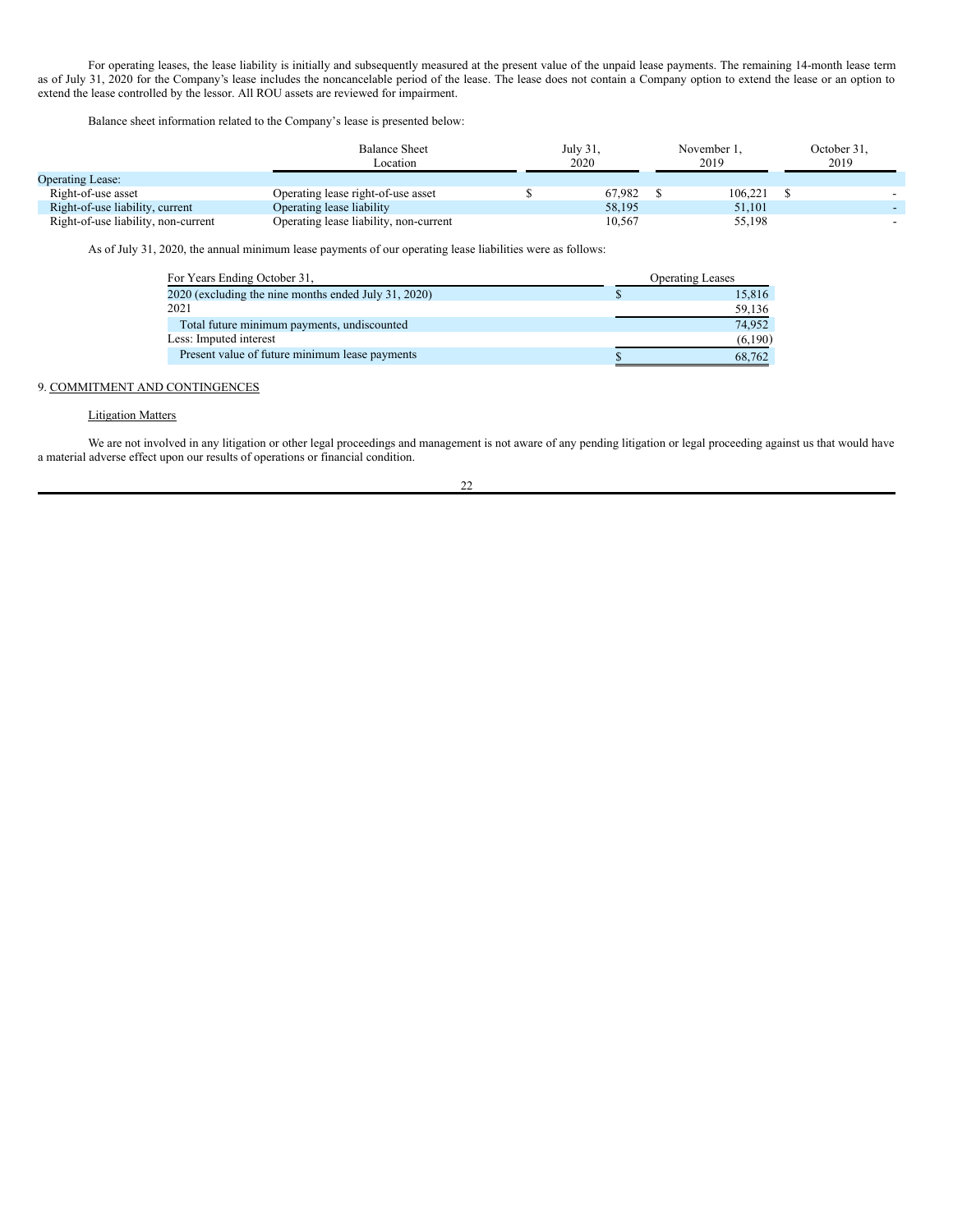#### 10. SEGMENT INFORMATION

We follow the accounting guidance of ASC 280 "Segment Reporting" ("ASC 280"). Reportable operating segments are determined based on the management approach. The management approach, as defined by ASC 280, is based on the way that the chief operating decision-maker organizes the segments within an enterprise for making operating decisions and assessing performance. While our results of operations are primarily reviewed on a consolidated basis, the chief operating decision-maker manages the enterprise in five reportable segments, each with different operating and potential revenue generating characteristics: (i) CAR-T Therapeutics, (ii) Cancer Vaccines, (iii) Anti-Viral Therapeutics, (iv) Cancer Diagnostics and (v) our legacy Patent Licensing activities. The following represents selected financial information for our segments for the three and nine months ended July 31, 2020 and 2019 and as of July 31, 2020 and October 31, 2019:

|                                                                              | For the Three Months Ended<br>July 31, |             |               | For the Nine Months Ended<br>July 31, |      |                  |              |             |
|------------------------------------------------------------------------------|----------------------------------------|-------------|---------------|---------------------------------------|------|------------------|--------------|-------------|
|                                                                              | 2020                                   |             | 2019          |                                       | 2020 |                  | 2019         |             |
| Net Loss:                                                                    |                                        |             |               |                                       |      |                  |              |             |
| <b>CAR-T</b> Therapeutics                                                    | S                                      | (402, 223)  | -S            | (723, 128)                            | - \$ | $(1,527,586)$ \$ |              | (4,240,347) |
| <b>Cancer Vaccines</b>                                                       |                                        | (172, 881)  |               | (573,005)                             |      | (538, 748)       |              | (573,005)   |
| <b>Anti-Viral Therapeutics</b>                                               |                                        | (268, 704)  |               |                                       |      | (578, 208)       |              |             |
| <b>Cancer Diagnostics</b>                                                    |                                        | (1,727,256) |               | (876, 667)                            |      | (5,196,929)      |              | (3,929,021) |
| Patent Licensing                                                             |                                        | (5,723)     |               | 6,752                                 |      | (9,881)          |              | (965, 218)  |
| Total                                                                        |                                        | (2,576,787) |               | (2,166,048)                           |      | (7,851,352)      |              | (9,707,591) |
| Total operating costs and expenses                                           | $\mathbb{S}$                           | 2,584,053   | <sup>\$</sup> | 2,184,412                             | -S   | 7,884,059        | <sup>S</sup> | 10,011,374  |
| Less non-cash share-based compensation                                       |                                        | (1,041,799) |               | (830, 898)                            |      | (3,173,219)      |              | (4,902,512) |
| Operating costs and expenses excluding non-cash share-based<br>compensation  |                                        | 1,542,254   |               | 1,353,514                             |      | 4,710,840        |              | 5,108,862   |
| Operating costs and expenses excluding non-cash share based<br>compensation: |                                        |             |               |                                       |      |                  |              |             |
| <b>CAR-T</b> Therapeutics                                                    | $\mathbf S$                            | 182,007     | <sup>S</sup>  | 442,621                               | -8   | 752,170          | $\mathbf{s}$ | 1,688,301   |
| <b>Cancer Vaccines</b>                                                       |                                        | 70,061      |               | 407,010                               |      | 235,391          |              | 407,010     |
| Anti-Viral Therapeutics                                                      |                                        | 149,075     |               |                                       |      | 370,093          |              |             |
| <b>Cancer Diagnostics</b>                                                    |                                        | 1,136,629   |               | 487,169                               |      | 3,345,441        |              | 1,905,137   |
| Patent Licensing                                                             |                                        | 4,482       |               | 16,714                                |      | 7,745            |              | 1,108,414   |
| Total                                                                        |                                        | 1,542,254   |               | 1,353,514                             |      | 4,710,840        |              | 5,108,862   |

|                                |   | July 31,<br>2020 | October 31,<br>2019 |
|--------------------------------|---|------------------|---------------------|
| Total assets:                  |   |                  |                     |
| <b>CAR-T</b> Therapeutics      | S | 4,110,341 \$     | 2,382,460           |
| <b>Cancer Vaccines</b>         |   | 1,575,525        | 489,881             |
| <b>Anti-Viral Therapeutics</b> |   | 3,349,814        |                     |
| <b>Cancer Diagnostics</b>      |   | 78,723           | 3,119,246           |
| Patent Licensing               |   | 247,378          | 302,106             |
| Total                          |   | 9,361,781        | 6,293,693           |

Operating costs and expenses excluding non-cash share-based compensation expense is the measurement the chief operating decision-maker uses in managing the enterprise.

#### 11. IMPACT OF CORONAVIRUS PANDEMIC

On March 10, 2020, the World Health Organization declared the COVID-19 outbreak a pandemic. The virus and actions taken to mitigate its spread have had and are expected to continue to have a broad adverse impact on the economies and financial markets of many countries, including the geographical areas in which the Company operates and conducts its business and which the Company's partners operate and conduct their business. We are currently following the recommendations of local health authorities to minimize exposure risk for our team members and visitors. However, the scale and scope of this pandemic is unknown and the duration of the business disruption and related financial impact cannot be reasonably estimated at this time. While we have implemented specific business continuity plans to reduce the potential impact of COVID-19, there is no guarantee that our continuity plans will be successful.

We have already experienced certain disruptions to our business such as temporary closure of our offices and similar disruptions have occurred for our partners. Specifically, the outbreak has caused shutdowns of the laboratories and other service providers that we rely on to develop our CAR-T and breast cancer vaccine programs, and those laboratories and service providers that have been operating or that have begun operating recently have been doing so with more limited capacity due to social distancing requirements. As a result, our progress has been slowed and there is no assurance that we will be able to meet our previously announced timelines regarding the IND filings for our CAR-T therapy for ovarian cancer and for our breast cancer vaccine.

The extent to which COVID-19 or any other health epidemic may impact our results will depend on future developments, which are highly uncertain and cannot be predicted, including new information which may emerge concerning the severity of COVID-19 and the actions to contain COVID-19 or treat its impact, among others. Accordingly, COVID-19 could have a material adverse effect on our business, results of operations, financial condition and prospects.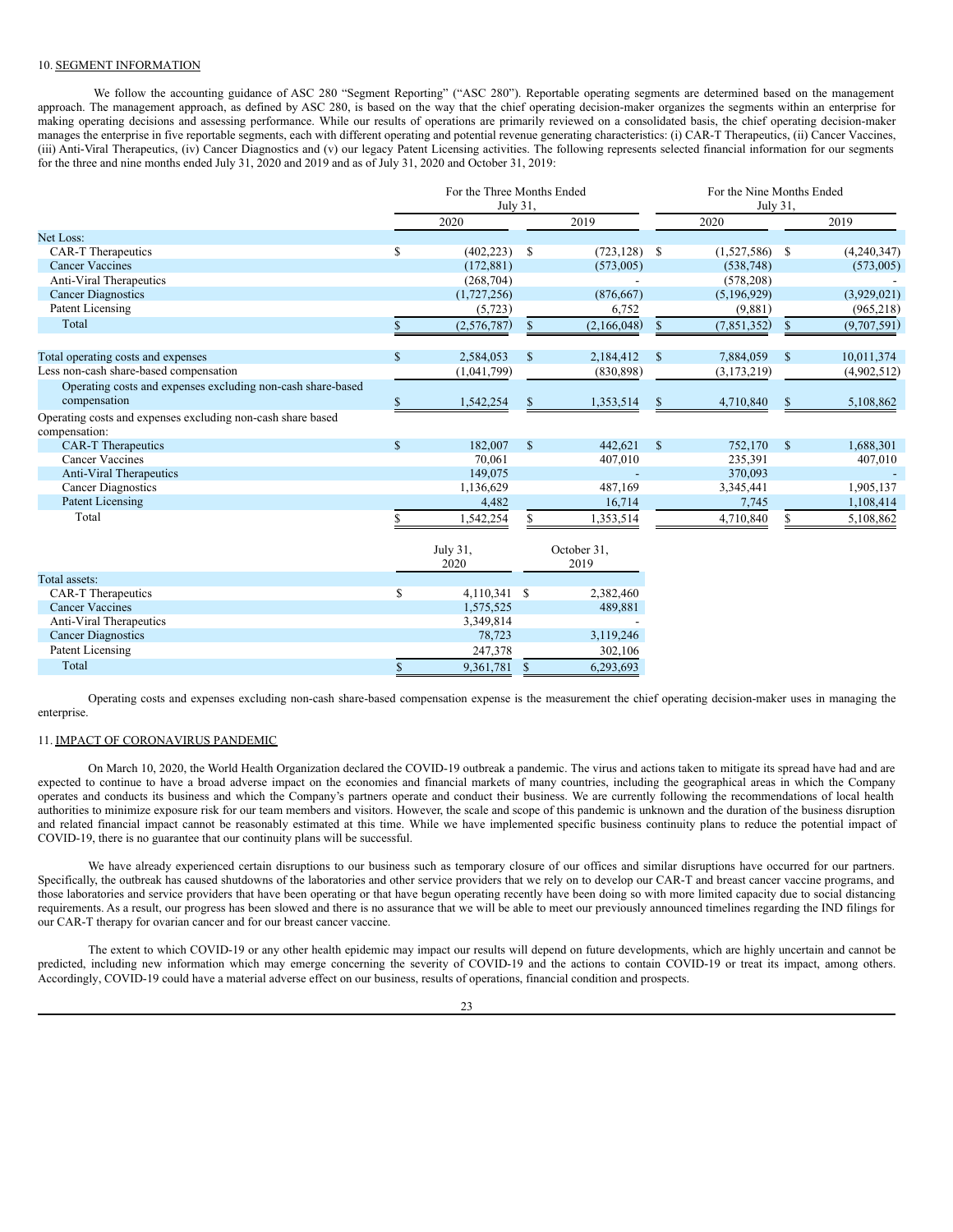## <span id="page-23-0"></span>**Item 2. Management's Discussion and Analysis of Financial Condition and Results of Operations.**

Information included in this Quarterly Report on Form 10-Q (this "Report") contains forward-looking statements within the meaning of Section 27A of the Securities Act of 1933, as amended, and Section 21E of the Securities Exchange Act of 1934, as amended (the "Exchange Act"). Forward-looking statements are not statements of historical facts, but rather reflect our current expectations concerning future events and results. We generally use the words "believes," "expects," "intends," "plans," "anticipates," "likely," "will" and similar expressions to identify forward-looking statements. Such forward-looking statements, including those concerning our expectations, involve risks, uncertainties and other factors, some of which are beyond our control, which may cause our actual results, performance or achievements, or industry results, to be materially different from any future results, performance or achievements expressed or implied by such forward-looking statements. These risks, uncertainties and factors include, but are not limited to, those factors set forth in our Annual Report on Form 10-K for the fiscal year ended October 31, 2019 and the condensed consolidated financial statements included in this Report. Except as required by applicable law, including the securities laws of the United States, we undertake no obligation to publicly update or revise any forward-looking statements, whether as a result of new information, future events or otherwise. You are cautioned not to unduly rely on such forward-looking statements when evaluating the information presented in this Report.

#### **GENERAL**

We discuss the description of our business in the Notes to our condensed consolidated financial statements.

#### **RESULTS OF OPERATIONS**

#### **Nine months ended July 31, 2020 compared with nine months ended July 31, 2019**

#### *Revenue*

We did not record any revenue for the nine months ended July 31, 2020. For the nine months ended July 31, 2019, we recorded revenue of \$250,000 from one license agreement. The license agreement provided for a one-time, non-recurring, lump sum payment in exchange for a non-exclusive retroactive and future license, and covenant not to sue. Pursuant to the terms of the agreement, we have no further obligations with respect to the granted intellectual property rights, including no obligation to maintain or upgrade the technology, or provide future support or services. Accordingly, the performance obligations from this license agreement were satisfied and 100% of the revenue was recognized upon execution of the license agreement. As discussed in Note 1 to our condensed consolidated financial statements, as part of our legacy operations, the Company remains engaged in limited patent licensing activities which we do not expect to be a significant part of our ongoing operations or revenue.

#### *Patent assertion expenses*

Patent assertion expenses decreased from approximately \$166,000 in the nine months ended July 31, 2019 to \$-0- in the nine months ended July 31, 2020. The decrease was primarily due to the decrease in related revenues. Inventor royalties and contingent legal fees are expensed in the period that the related revenues are recognized. Litigation and licensing expenses related to patent assertion, other than contingent legal fees, are expensed in the period incurred.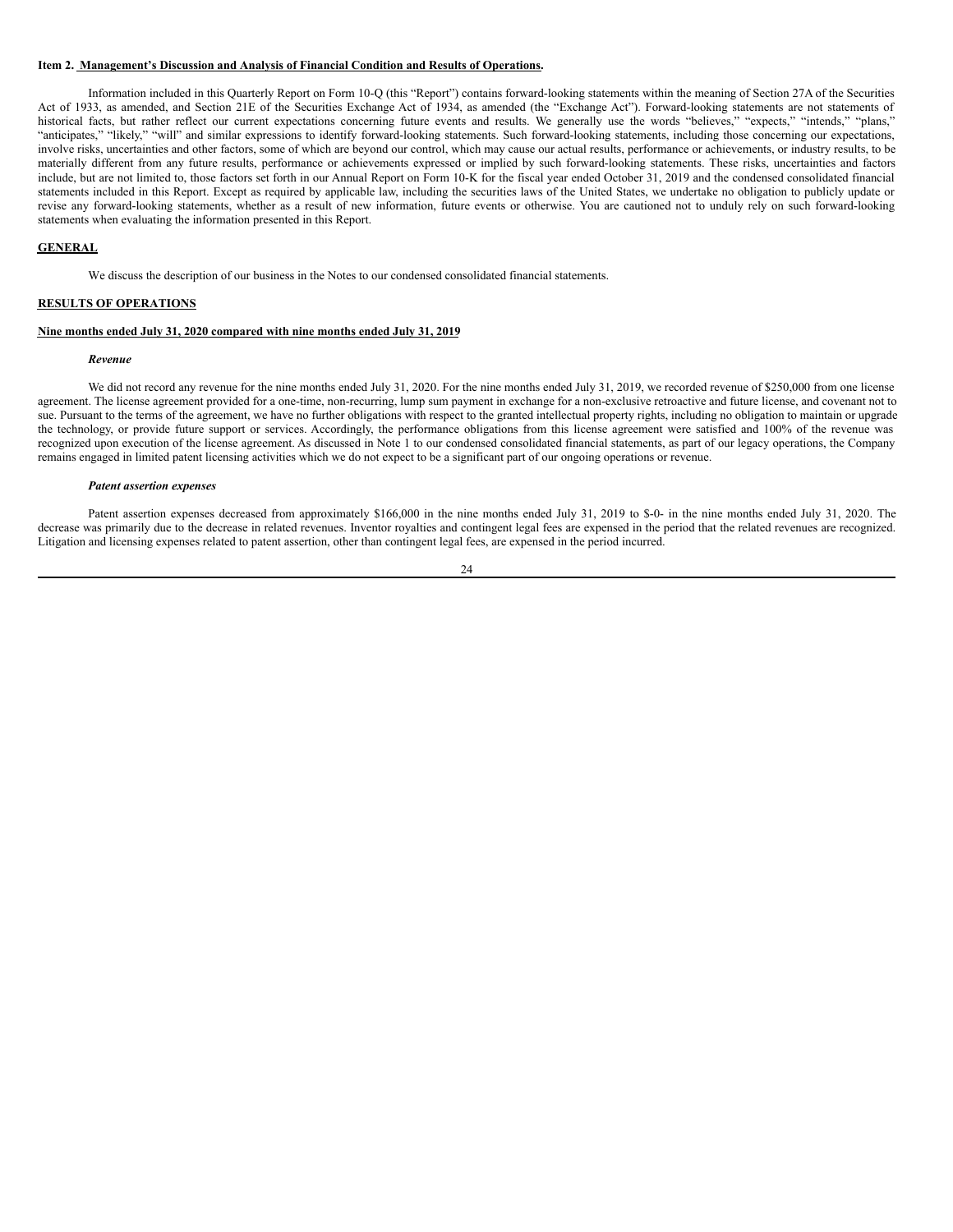#### *Amortization of Patents*

Amortization of patents was \$-0- in the nine months ended July 31, 2020 compared to approximately \$419,000 in the comparable prior year. We capitalize patent and patent rights acquisition costs and amortize the cost over the estimated economic useful life. The decrease in amortization of patents was due to the patent asset being fully amortized in fiscal year 2019.

#### *Research and Development Expenses*

Research and development expenses are related to the development of our cancer diagnostics and therapeutics programs and our anti-viral drug program, and decreased by approximately \$628,000 to approximately \$3,974,000 in the nine months ended July 31, 2020, from approximately \$4,602,000 in the nine months ended July 31, 2019. The decrease in research and development expenses was primarily due to a decrease in employee stock award compensation expense of approximately \$1,251,000 and a decrease in employee stock option compensation expense of approximately \$75,000, offset by an increase in outside research and development expense, excluding license expense, of approximately \$406,000 primarily related to the development of Cchek™, our non-invasive blood tests for early detection of cancer, an increase in employee compensation and related costs, other than stock option compensation expense and stock awards of approximately \$136,000 and an increase in consulting expense related to our Cchek™ program of approximately \$129,000.

Research and development expenses incurred in the nine months ended July 31, 2020 associated with each of our development programs consisted of approximately \$2,578,000 for cancer diagnostics, approximately \$798,000 for CAR-T therapeutics, approximately \$329,000 for anti-viral therapeutics, and approximately \$269,000 for cancer vaccines.

#### *General and Administrative Expenses*

General and administrative expenses decreased by approximately \$643,000 to approximately \$3,762,000 in the nine months ended July 31, 2020, from approximately \$4,405,000 in the nine months ended July 31, 2019. The decrease in general and administrative expenses in 2020 was principally due to a decrease in employee stock award compensation expense of approximately \$704,000, a decrease in legal and accounting fees of approximately \$338,000 in fiscal year 2020 primarily related to fees incurred in fiscal year 2019 in connection with a putative shareholder derivative complaint which was settled in August 2019, a decrease in expense resulting from the discharge in January 2020 of a disputed liability of approximately \$337,000 upon the expiration of the vendor's statutory right to pursue collection of the disputed liability which reduced expenses in fiscal year 2020, a decrease in expense resulting from a patent expense reimbursement to Cleveland Clinic of approximately \$164,000 in fiscal 2019 which reduced expenses in fiscal year 2020 and a decrease in investor relations and public relations expense of approximately \$80,000, offset by an increase in employee compensation and related costs, other than stock option compensation expense and stock award compensation expense, of approximately \$502,000 which included approximately \$157,000 of severance costs related to the suspension of the Cchek™ liquid biopsy program, an increase in employee stock option expense of approximately \$283,000, an increase in corporate insurance expense of approximately \$156,000 primarily due to an increase in directors and officers insurance premium and an increase in consultant stock option expense of approximately \$73,000.

25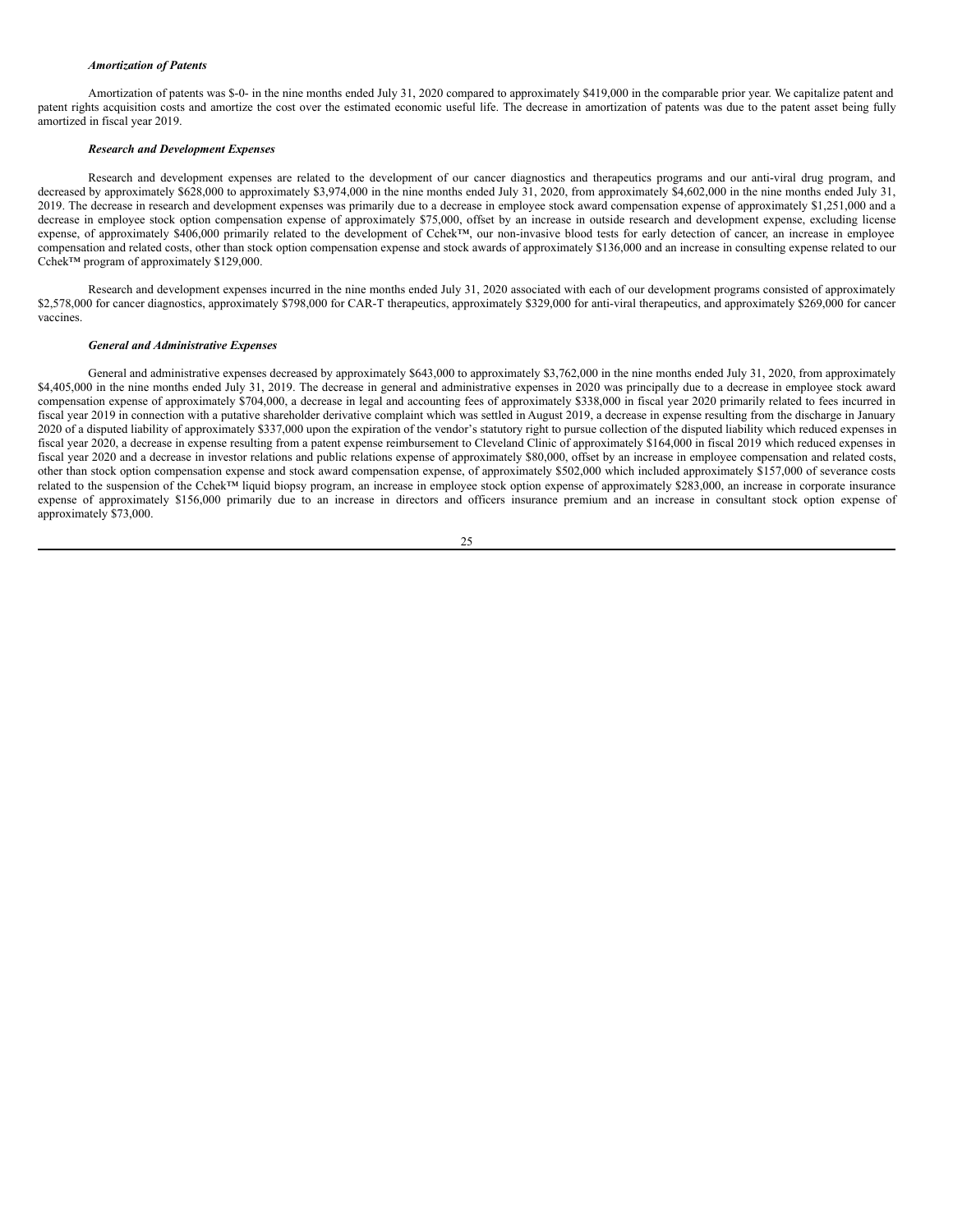## *Impairment in Carrying Amount of Patent Assets*

The impairment in carrying amount of patent assets related to our legacy patent licensing activities of approximately \$419,000 in the nine months ended July 31, 2019 resulted from the write down of the value of our patent assets to the estimated undiscounted future cash flows we anticipated receiving from the patent assets as of January 31, 2019. Our estimates of future cash flows were based on our most recent assessment of the market for potential licensees, as well as the status of ongoing negotiations with potential licensees.

#### *Other Expense*

Other expense was \$148,000 in the nine months ended July 31, 2020 compared to \$-0- in the comparable prior year. Other expense in fiscal year 2020 represents loss on disposal of property and equipment.

#### *Interest Income*

Interest income decreased by approximately \$21,000 to approximately \$33,000 in the nine months ended July 31, 2020, from approximately \$54,000 in the comparable prior year period as a result of a decrease in interest rates.

#### *Net Loss Attributable to Noncontrolling Interest*

The net loss attributable to noncontrolling interest, representing Wistar's 5% ownership interest in Certainty's net loss, decreased by approximately \$91,000 to approximately \$57,000 in the nine months ended July 31, 2020, from approximately \$148,000 in the nine months ended July 31, 2019, as Certainty's net loss decreased. The decrease in Certainty's net loss was primarily due to decreases in employee stock option compensation expense and employee stock award compensation expense.

## **Three months ended July 31, 2020 compared with three months ended July31, 2019**

#### *Revenue*

We had no revenue during the three-month periods ended July 31, 2020 and 2019.

#### *Amortization of Patents*

Amortization of patents was \$-0- in the three months ended July 31, 2020 compared to approximately \$42,000 in the comparable prior year. We capitalize patent and patent rights acquisition costs and amortize the cost over the estimated economic useful life. The decrease in amortization of patents was due to the patent asset being fully amortized in fiscal year 2019.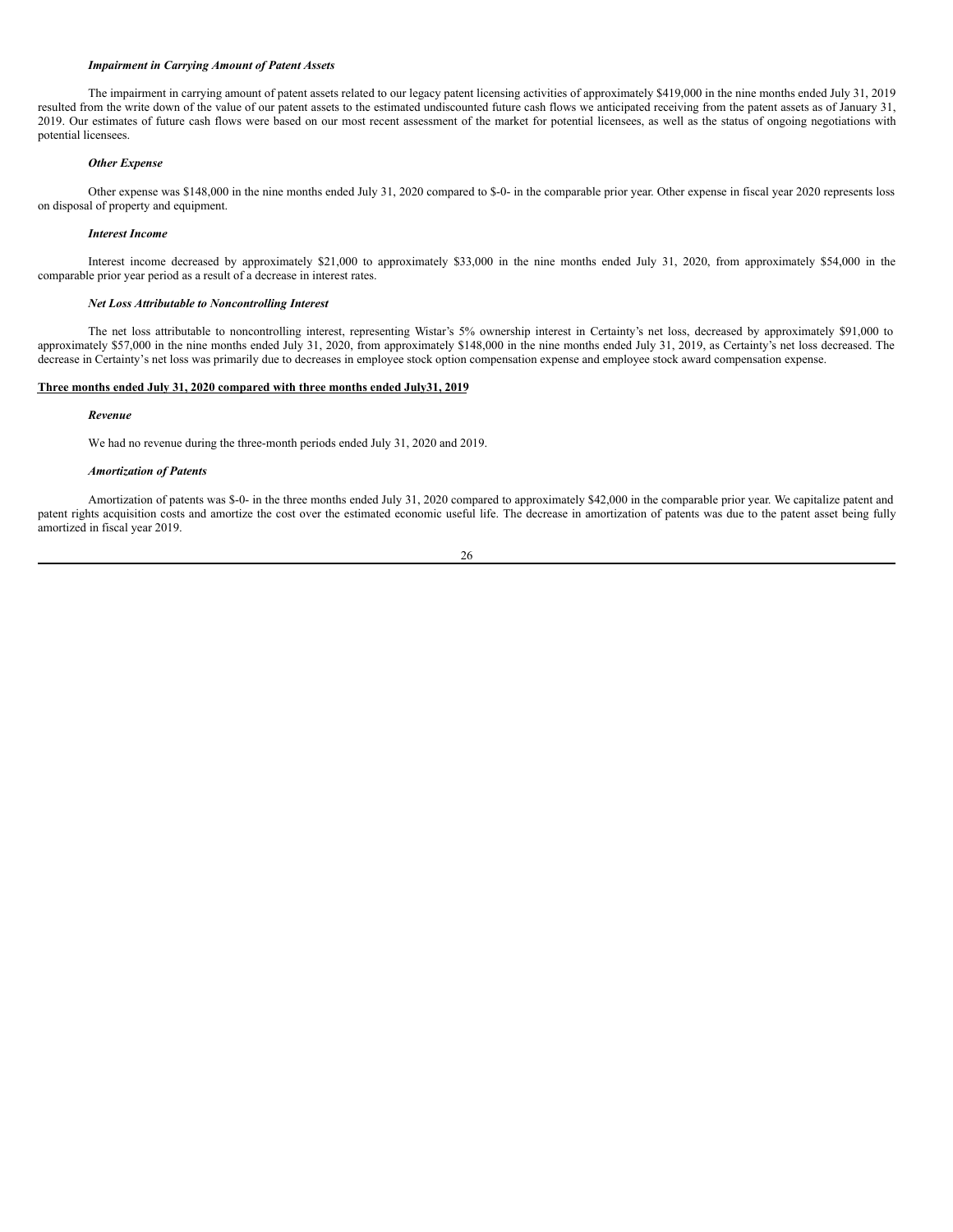### *Research and Development Expenses*

Research and development expenses are related to the development of our cancer diagnostics and therapeutics programs and our anti-viral drug program, and increased by approximately \$168,000 to approximately \$1,254,000 in the three months ended July 31, 2020, from approximately \$1,086,000 in the three months ended July 31, 2019. The increase in research and development expenses was primarily due to an increase in consulting expense of approximately \$108,000 related to our Cchek™ liquid biopsy program, an increase in employee compensation and related costs, other than stock option compensation expense and stock award compensation expense, of approximately \$94,000, an increase in employee stock option expense of approximately \$54,000, offset by a decrease of approximately \$100,000 of license fees paid to Cleveland Clinic.

Research and development expenses incurred in the three months ended July 31, 2020 associated with each of our development programs consisted of approximately \$749,000 for cancer diagnostics, approximately \$233,000 for CAR-T therapeutics, approximately \$173,000 for anti-viral therapeutics, and approximately \$99,000 for cancer vaccines.

### *General and Administrative Expenses*

General and administrative expenses increased by approximately \$125,000 to approximately \$1,182,000 in the three months ended July 31, 2020, from approximately \$1,057,000 in the three months ended July 31, 2019. The increase in general and administrative expenses in fiscal year 2020 was principally due to an increase in employee compensation and related costs, other than stock option compensation expense and stock award compensation expense, of approximately \$174,000 which included approximately \$157,000 of severance costs related to the suspension of the Cchek™ liquid biopsy program, an increase in employee stock option compensation expense of approximately \$159,000, an increase in legal and accounting fees of approximately \$101,000, offset by a decrease in expense resulting from a patent expense reimbursement to Cleveland Clinic of approximately \$164,000 in fiscal 2019 which reduced expenses in fiscal year 2020 and a decrease in consulting expense of approximately \$118,000 primarily related to commercialization of the Cchek™ program.

#### *Other Expense*

Other expense was \$148,000 in the three months ended July 31, 2020 compared to \$-0- in the comparable prior year. Other expense in fiscal year 2020 represents loss on disposal of property and equipment.

#### *Interest Income*

Interest income decreased by approximately \$11,000 to approximately \$7,000 in the three months ended July 31, 2020, from approximately \$18,000 in the comparable prior year period as a result of a decrease in interest rates.

## *Net Loss Attributable to Noncontrolling Interest*

The net loss attributable to noncontrolling interest, representing Wistar's 5% ownership interest in Certainty's net loss, decreased by approximately \$11,000 to approximately \$15,000 in the three months ended July 31, 2020, from approximately \$26,000 in the three months ended July 31, 2019, as Certainty's net loss decreased. The decrease in Certainty's net loss was primarily due to decreases in employee stock option compensation expense and employee stock award compensation expense.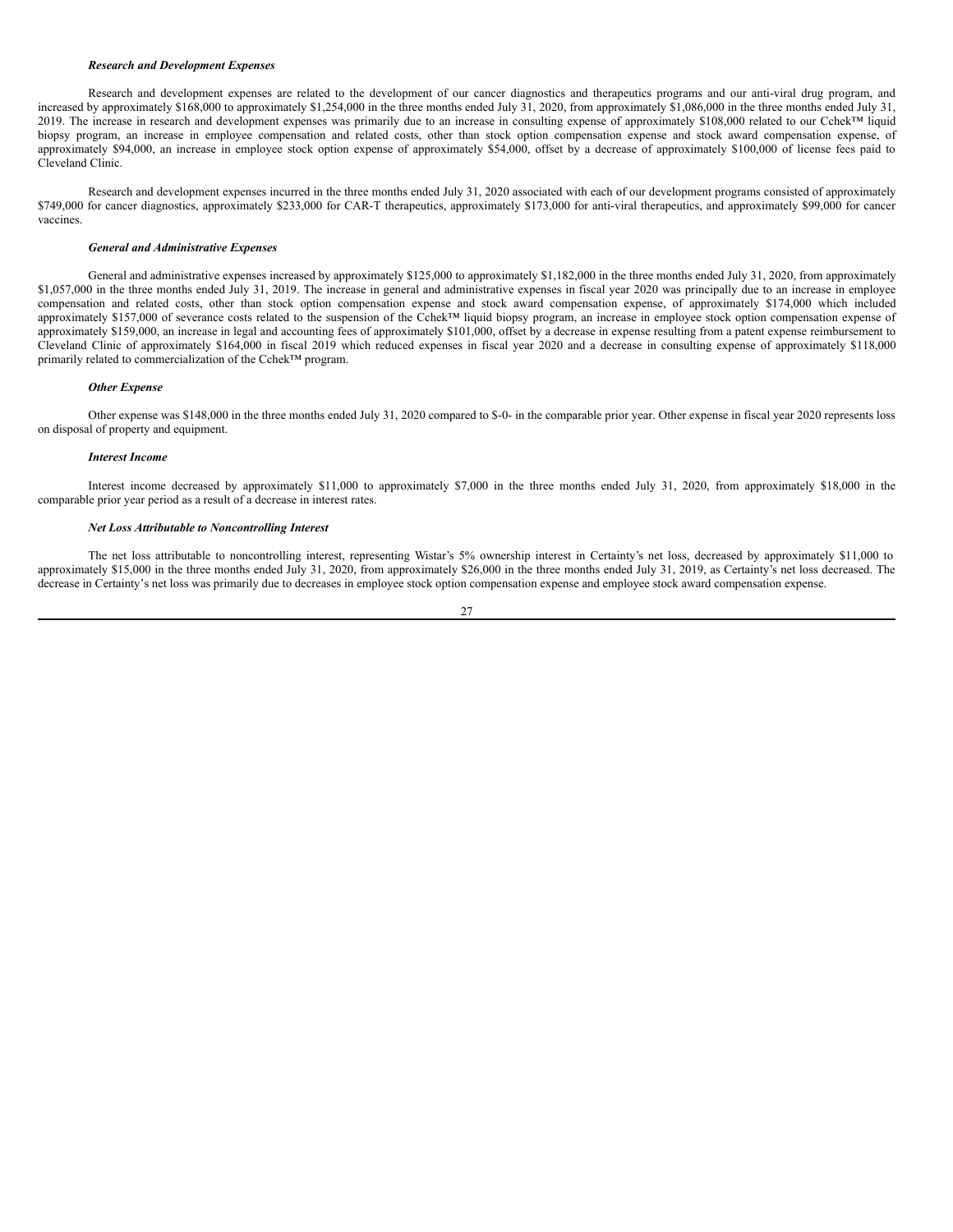## **LIQUIDITY AND CAPITAL RESOURCES**

Our primary sources of liquidity are cash, cash equivalents and short-term investments.

Based on currently available information as of September 8, 2020, we believe that our existing cash, cash equivalents, short-term investments and expected cash flows will be sufficient to fund our activities for the next twelve months. We have implemented a business model that conserves funds by collaborating with third parties to develop our technologies. However, our projections of future cash needs and cash flows may differ from actual results. If current cash on hand, cash equivalents, short-term investments and cash that may be generated from our business operations are insufficient to continue to operate our business, or if we elect to invest in or acquire a company or companies or new technology or technologies that are synergistic with or complementary to our technologies, we may be required to obtain more working capital. During the nine months ended July 31, 2020, we raised an aggregate of approximately \$7,866,000, net of expenses, through the sale of 3,261,282 shares of common stock in our at-themarket equity offerings. This included approximately \$427,000, net of expenses, through the sale of 112,238 shares of common stock in an at-the market equity offering which expired in November 2019 and approximately \$7,439,000, net of expenses, through the sale of 3,149,044 shares of common stock in an at-the-market equity offering under which we may issue up to \$50 million of common stock. Under our current at-the-market equity program which is currently effective and may remain available for us to use in the future, we may sell an additional approximately \$42,260,000 of common stock. We may seek to obtain working capital during our fiscal year 2020 or thereafter through sales of our equity securities or through bank credit facilities or public or private debt from various financial institutions where possible. We cannot be certain that additional funding will be available on acceptable terms, or at all. If we do identify sources for additional funding, the sale of additional equity securities or convertible debt could result in dilution to our stockholders. We can give no assurance that we will generate sufficient cash flows in the future to satisfy our liquidity requirements or sustain future operations, or that other sources of funding, such as sales of equity or debt, would be available or would be approved by our security holders, if needed, on favorable terms or at all. If we fail to obtain additional working capital as and when needed, such failure could have a material adverse impact on our business, results of operations and financial condition. Furthermore, such lack of funds may inhibit our ability to respond to competitive pressures or unanticipated capital needs, or may force us to reduce operating expenses, which would significantly harm the business and development of operations.

During the nine months ended July 31, 2020, cash used in operating activities was approximately \$4,762,000. Cash used in investing activities was approximately \$806,000, resulting from the purchased of certificates of deposit totaling \$5,510,000 and the purchase of property and equipment of approximately \$16,000, which was offset by the proceeds on maturities of certificates of deposit totaling \$4,720,000. Cash provided by financing activities was approximately \$8,004,000, resulting from the sale of 3,261,282 shares of common stock in our at-the-market equity offering over the past nine months of approximately \$7,866,000 (which is ongoing), the proceeds from sale of common stock pursuant to employee stock purchase plan of approximately \$15,000 and the proceeds from exercise of stock options of approximately \$122,000. As a result, our cash, cash equivalents, and short-term investments at July 31, 2020 increased approximately \$3,226,000 to approximately \$9,068,000 from approximately \$5,842,000 at the end of fiscal year 2019.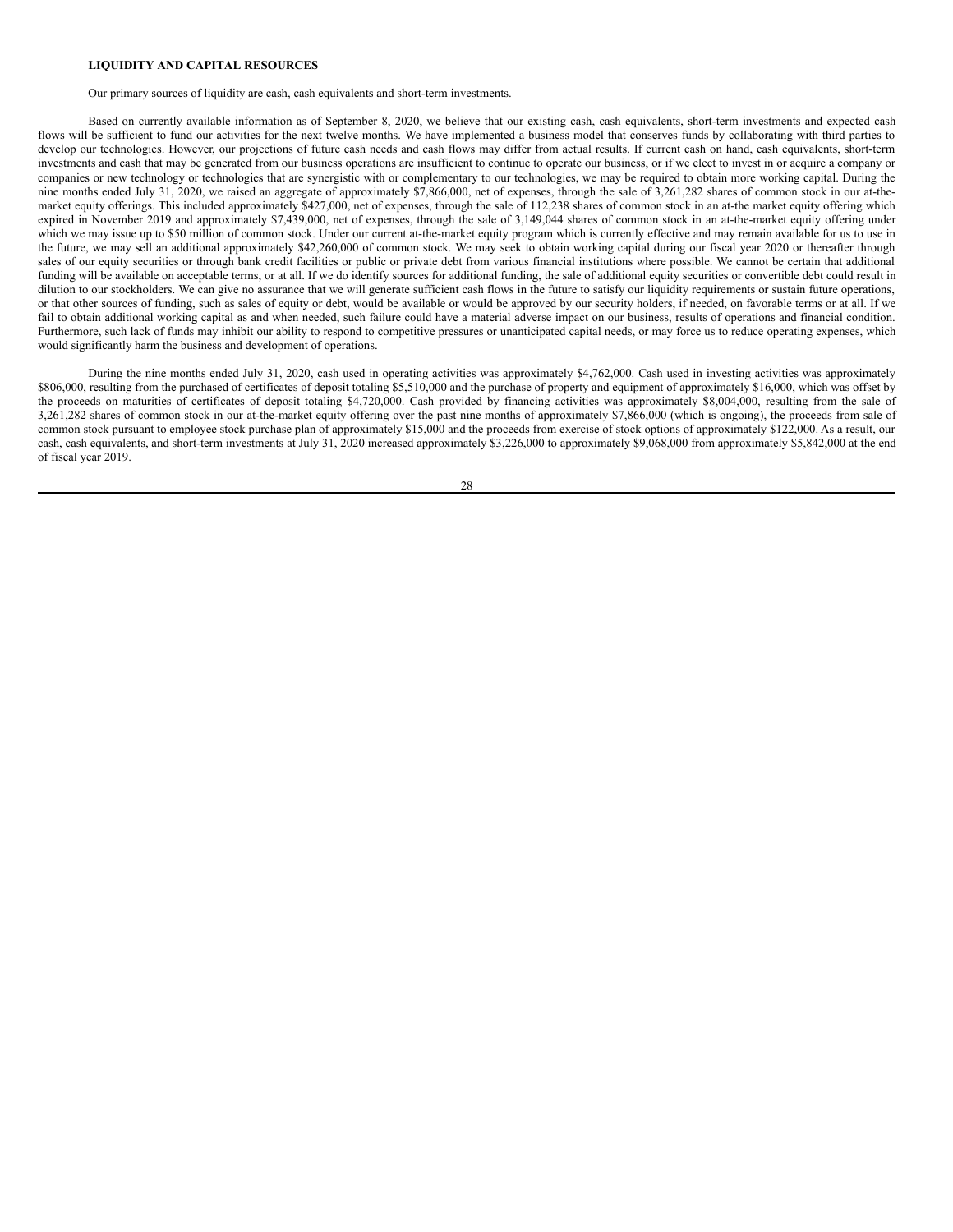#### **CRITICAL ACCOUNTING POLICIES**

The Company's condensed consolidated financial statements are prepared in conformity with accounting principles generally accepted in the United States of America. In preparing these financial statements, we make assumptions, judgments and estimates that can have a significant impact on amounts reported in our condensed consolidated financial statements. We base our assumptions, judgments and estimates on historical experience and various other factors that we believe to be reasonable under the circumstances. Actual results could differ materially from these estimates under different assumptions or conditions. On a regular basis, we evaluate our assumptions, judgments and estimates and make changes accordingly.

We believe that, of the significant accounting policies discussed in Note 2 to our consolidated financial statements in our Annual Report on Form 10-K for the fiscal year ended October 31, 2019, the following accounting policies require our most difficult, subjective or complex judgments:

Revenue Recognition; and

Stock-Based Compensation.

#### **Revenue Recognition**

Our revenue has been derived solely from technology licensing and the sale of patented technologies. Revenue is recognized upon transfer of control of intellectual property rights and satisfaction of other contractual performance obligations to licensees in an amount that reflects the consideration we expect to receive.

On November 1, 2018 we adopted Accounting Standards Update 2014-09 ("ASU 2014-09"), Revenue from Contracts with Customers using the modified retrospective method. Upon adoption of ASU 2014-09 we are required to make certain judgments and estimates in connection with the accounting for revenue. Such areas may include determining the existence of a contract and identifying each party's rights and obligations to transfer goods and services, identifying the performance obligations in the contract, determining the transaction price and allocating the transaction price to separate performance obligations, estimating the timing of satisfaction of performance obligations, determining whether a promise to grant a license is distinct from other promised goods or services and evaluating whether a license transfers to a customer at a point in time or over time.

Our revenue arrangements provide for the payment of contractually determined, one-time, paid-up license fees in settlement of litigation and in consideration for the grant of certain intellectual property rights for patented technologies owned or controlled by the Company. These arrangements typically include some combination of the following: (i) the grant of a non-exclusive, retroactive and future license to manufacture and/or sell products covered by patented technologies owned or controlled by the Company, (ii) a covenant-not-to-sue, (iii) the release of the licensee from certain claims, and (iv) the dismissal of any pending litigation. In such instances, the intellectual property rights granted have been perpetual in nature, extending until the expiration of the related patents. Pursuant to the terms of these agreements, we have no further obligations with respect to the granted intellectual property rights, including no obligation to maintain or upgrade the technology, or provide future support or services. Licensees obtained control of the intellectual property rights they have acquired upon execution of the agreement. Accordingly, the performance obligations from these agreements were satisfied and 100% of the revenue was recognized upon the execution of the agreements. The adoption of ASU 2014-09 had no impact on revenue recognized.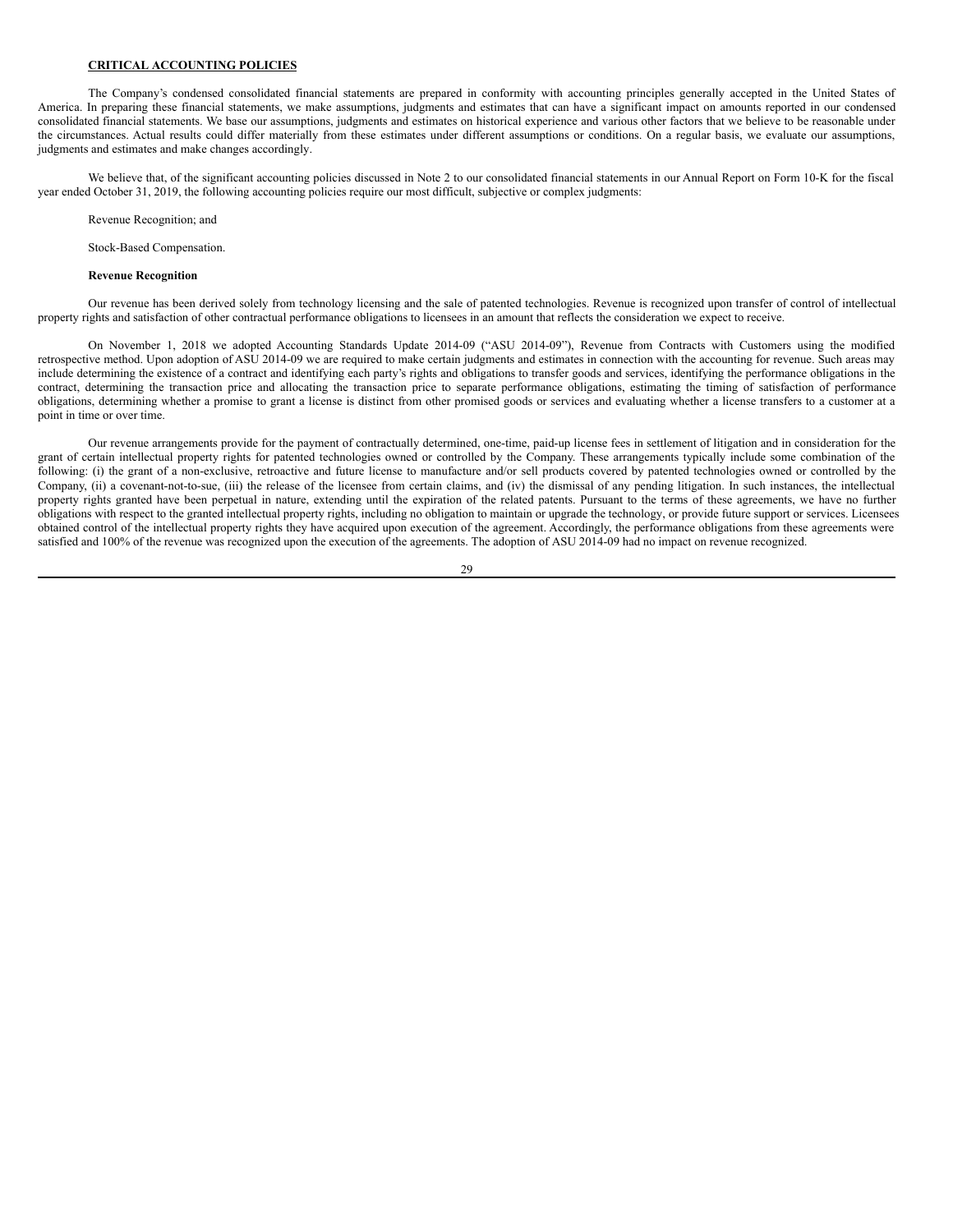#### **Stock-Based Compensation**

The compensation cost for service-based stock options granted to employees and directors is measured at the grant date, based on the fair value of the award using the Black-Scholes pricing model, and is recognized as an expense on a straight-line basis over the requisite service period (the vesting period of the stock option) which is one to four years. For employee options vesting if the trading price of the Company's common stock exceeds certain price targets we use a Monte Carlo Simulation in estimating the fair value at grant date and recognize compensation cost over the implied service period.

For stock awards granted to employees and directors that vest at date of grant we recognize expense based on the grant date market price of the underlying common stock. For restricted stock awards vesting upon achievement of a price target of our common stock we use a Monte Carlo Simulation in estimating the fair value at grant date and recognize compensation cost over the implied service period (median time to vest).

On November 1, 2018 we adopted Accounting Standards Update 2018-07 ("ASU 2018-027") for stock-based compensation to non-employees. Upon adoption of ASU 2018-07 we estimated the fair value of unvested awards at the date of adoption, using the Black-Scholes pricing model. Future grants to consultants will be measured at the grant date, based on the fair value of the award using the Black-Scholes pricing model, consistent with our policy for grants to employees and directors.

The Black-Scholes pricing model and the Monte Carlo Simulation we use to estimate fair value requires valuation assumptions of expected term, expected volatility, risk-free interest rates and expected dividend yield. The expected term of stock options represents the weighted average period the stock options are expected to remain outstanding. We use the simplified method, which is a weighted average of the vesting term and contractual term, to determine expected term. The simplified method was adopted since we do not believe that historical experience is representative of future performance because of the impact of the changes in our operations and the change in terms from historical options. Under the Black-Scholes pricing model, we estimated the expected volatility of our shares of common stock based upon the historical volatility of our share price over a period of time equal to the expected term of the grants. We estimated the risk-free interest rate based on the implied yield available on the applicable grant date of a U.S. Treasury note with a term equal to the expected term of the underlying grants. We made the dividend yield assumption based on our history of not paying dividends and our expectation not to pay dividends in the future.

We will reconsider use of the Black-Scholes pricing model and Monte Carlo Simulation if additional information becomes available in the future that indicates other models would be more appropriate. If factors change and we employ different assumptions in future periods, the compensation expense that we record may differ significantly from what we have recorded in the current period.

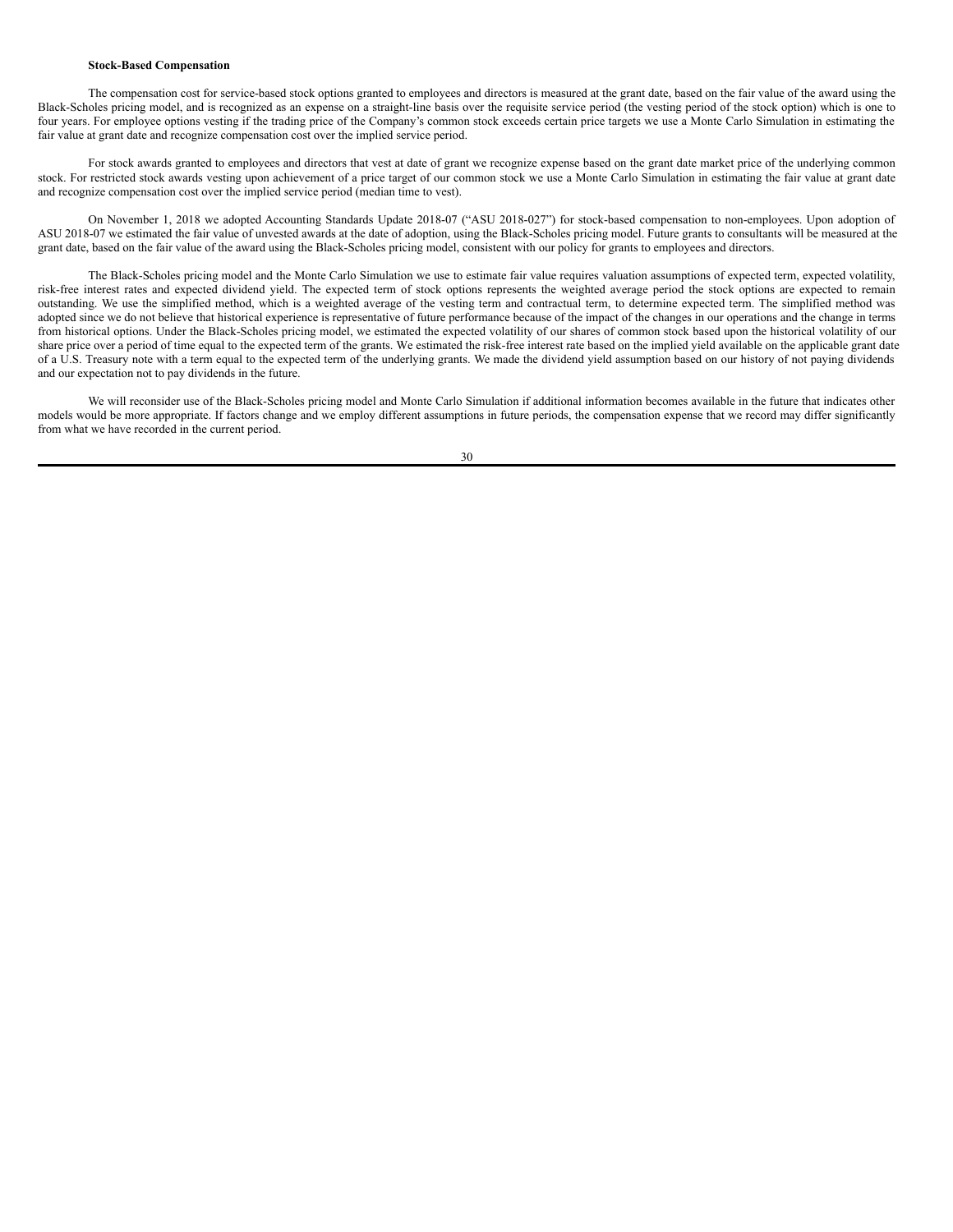#### **EFFECT OF RECENTLY ISSUED PRONOUNCEMENTS**

We discuss the effect of recently issued pronouncements in the Notes to our Condensed Consolidated Financial Statements.

## <span id="page-30-0"></span>**Item 3. Quantitative and Qualitative Disclosures About Market Risk.**

As of July 31, 2020, we had investments in short-term, fixed rate and highly liquid instruments that have historically been reinvested when they mature throughout the year. Although our existing instruments are not considered at risk with respect to changes in interest rates or markets for these instruments, our rate of return on these securities could be affected at the time of reinvestment, if any.

# <span id="page-30-1"></span>**Item 4. Controls and Procedures.**

We carried out an evaluation, under the supervision and with the participation of our management including our President and Chief Executive Officer and our Chief Operating Officer and Chief Financial Officer, of the effectiveness of the design and operation of our disclosure controls and procedures pursuant to Rule 13-15(b) of the Exchange Act. Based upon that evaluation, our President and Chief Executive Officer and our Chief Operating Officer and Chief Financial Officer concluded that our disclosure controls and procedures are effective as of the end of the period covered by this Report.

There was no change in our internal control over financial reporting during the third quarter of fiscal year 2020 that has materially affected, or is reasonably likely to materially affect, our internal control over financial reporting.

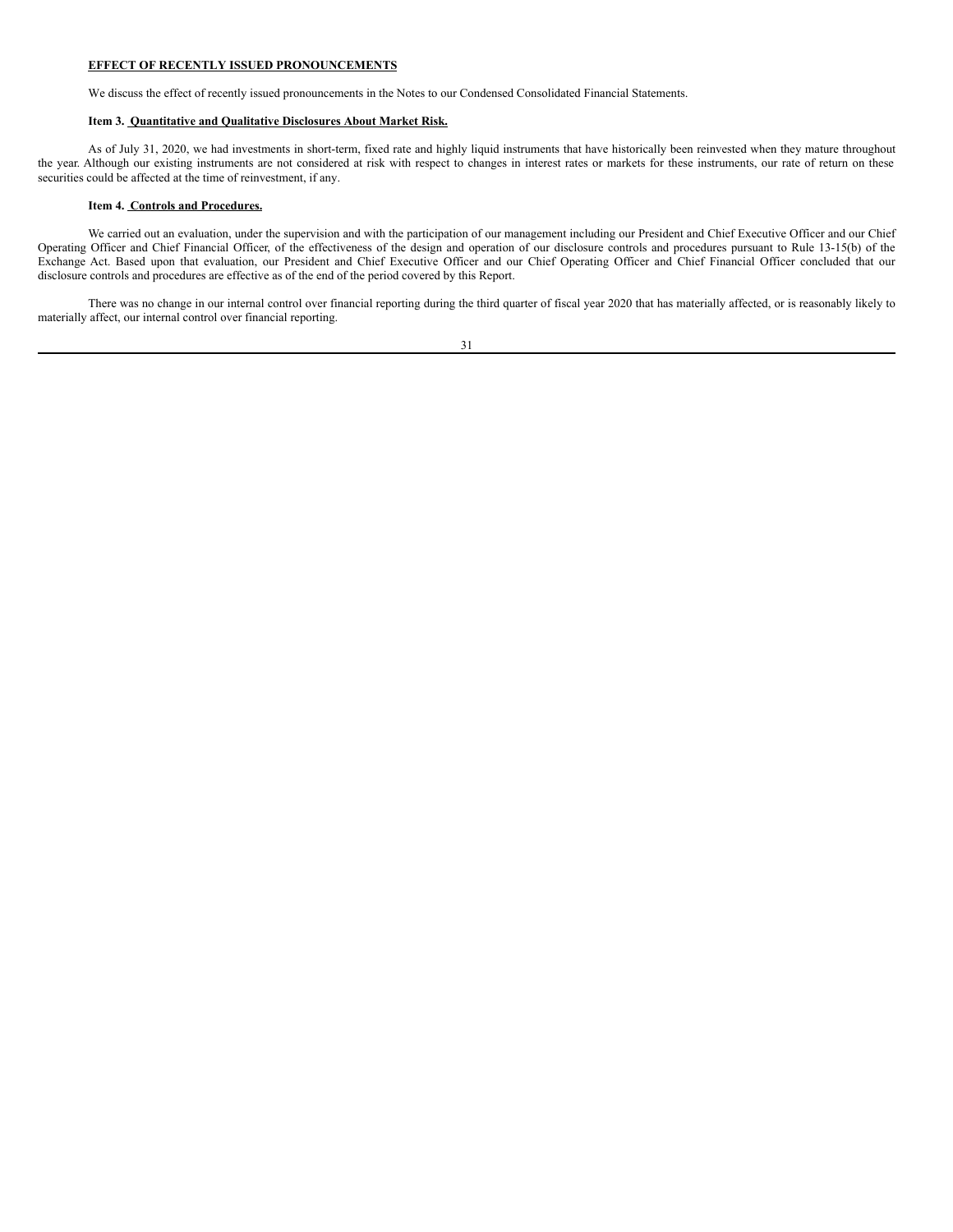## <span id="page-31-0"></span>**PART II. OTHER INFORMATION**

# <span id="page-31-1"></span>**Item 1. Legal Proceedings.**

We are not involved in any litigation or other legal proceedings and management is not aware of any pending litigation or legal proceeding against us that would have a material adverse effect upon our results of operations or financial condition.

# <span id="page-31-2"></span>**Item 1A. Risk Factors.**

There have been no material changes in our risk factors from those disclosed in our Annual Report on Form 10-K for the fiscal year ended October 31, 2019 and in our Quarterly Report on Form 10-Q for the quarterly period ended April 30, 2020.

## <span id="page-31-3"></span>**Item 2. Unregistered Sales of Equity Securities and Use of Proceeds.** None.

<span id="page-31-4"></span>**Item 3. Defaults Upon Senior Securities**. None.

<span id="page-31-5"></span>**Item 4**. **Mine Safety Disclosures**. Not Applicable.

#### <span id="page-31-6"></span>**Item 5. Other Information**. None.

# <span id="page-31-7"></span>**Item 6. Exhibits.**

- 31.1 Certification of Chief Executive Officer, pursuant to Section 302 of the [Sarbanes-Oxley](#page-33-0) Act of 2002, dated September 8, 2020.
- 31.2 Certification of Chief Financial Officer, pursuant to Section 302 of the [Sarbanes-Oxley](#page-34-0) Act of 2002, dated September 8, 2020.
- 32.1 Statement of Chief Executive Officer, pursuant to Section 1350 of Title 18 of the United States Code, dated [September](#page-35-0) 8, 2020.
- 32.2 Statement of Chief Financial Officer, pursuant to Section 1350 of Title 18 of the United States Code, dated [September](#page-36-0) 8, 2020.
	- 32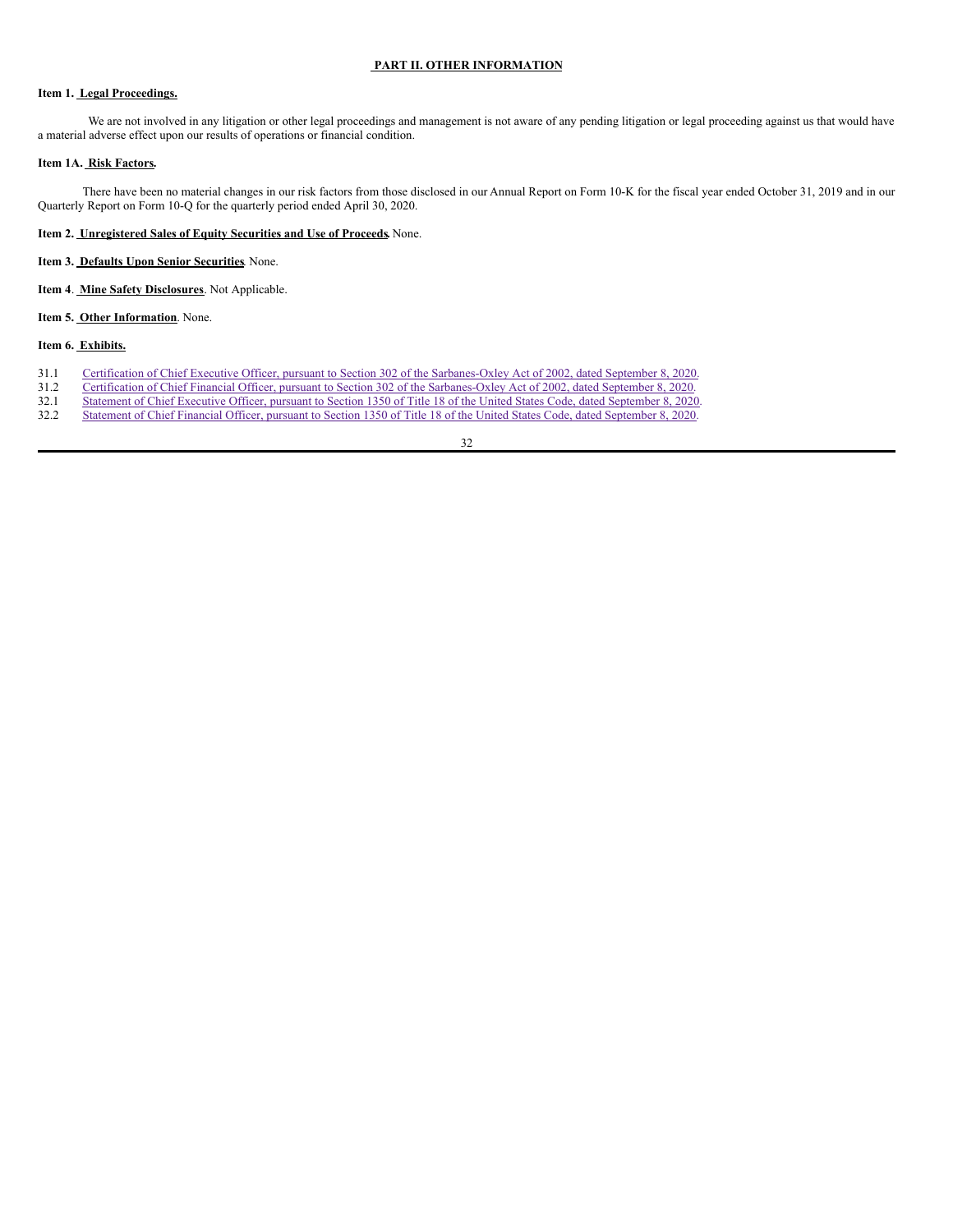# <span id="page-32-0"></span>**SIGNATURES**

Pursuant to the requirements of the Securities Exchange Act of 1934, the registrant has duly caused this Report to be signed on its behalf by the undersigned, thereunto duly authorized.

|                   | ANIXA BIOSCIENCES, INC.                      |
|-------------------|----------------------------------------------|
|                   | By: $/s/Dr$ . Amit Kumar                     |
|                   | Dr. Amit Kumar                               |
|                   | Chairman, President and                      |
|                   | Chief Executive Officer                      |
| September 8, 2020 | (Principal Executive Officer)                |
|                   | By: /s/ Michael J. Catelani                  |
|                   | Michael J. Catelani                          |
|                   | Chief Operating Officer and                  |
|                   | Chief Financial Officer                      |
| September 8, 2020 | (Principal Financial and Accounting Officer) |
|                   | 33                                           |
|                   |                                              |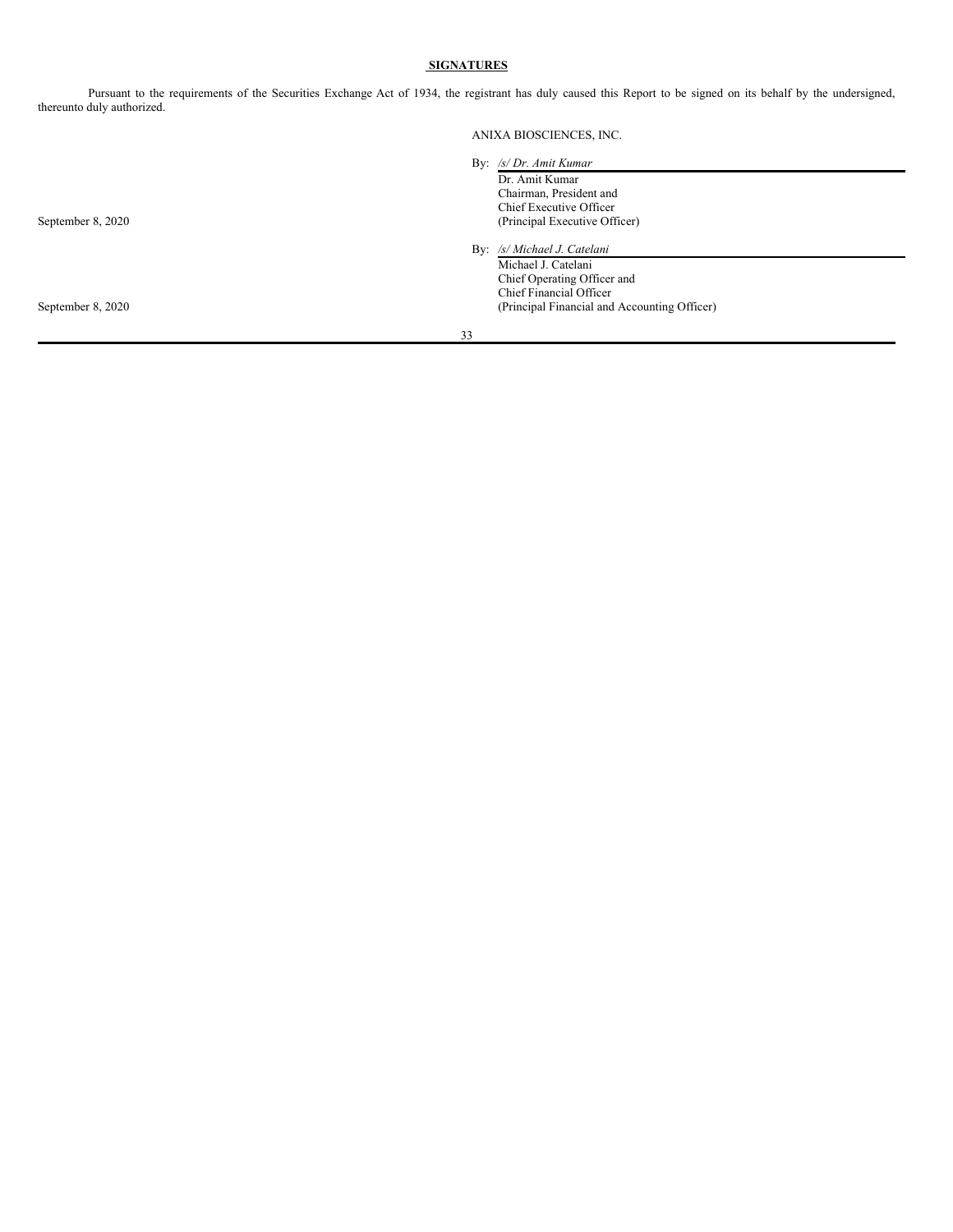#### CERTIFICATION

<span id="page-33-0"></span>I, Dr. Amit Kumar, certify that:

- 1. I have reviewed this quarterly report on Form 10-Q of Anixa Biosciences, Inc.;
- 2. Based on my knowledge, this report does not contain any untrue statement of a material fact or omit to state a material fact necessary to make the statements made, in light of the circumstances under which such statements were made, not misleading with respect to the period covered by this report;
- 3. Based on my knowledge, the financial statements, and other financial information included in this report, fairly present in all material respects the financial condition, results of operations and cash flows of the registrant as of, and for, the periods presented in this report;
- 4. The registrant's other certifying officer(s) and I are responsible for establishing and maintaining disclosure controls and procedures (as defined in Exchange Act Rules 13a-15(e) and 15d-15(e)) and internal control over financial reporting (as defined in Exchange Act Rules 13a-15(f) and 15d-15(f)) for the registrant and have:
	- (a) Designed such disclosure controls and procedures, or caused such disclosure controls and procedures to be designed under our supervision, to ensure that material information relating to the registrant, including its consolidated subsidiaries, is made known to us by others within those entities, particularly during the period in which this report is being prepared;
	- (b) Designed such internal control over financial reporting, or caused such internal control over financial reporting to be designed under our supervision, to provide reasonable assurance regarding the reliability of financial reporting and the preparation of financial statements for external purposes in accordance with generally accepted accounting principles;
	- (c) Evaluated the effectiveness of the registrant's disclosure controls and procedures and presented in this report our conclusions about the effectiveness of the disclosure controls and procedures, as of the end of the period covered by this report based on such evaluation; and
	- (d) Disclosed in this report any change in the registrant's internal control over financial reporting that occurred during the registrant's most recent fiscal quarter (the registrant's fourth fiscal quarter in the case of an annual report) that has materially affected, or is reasonably likely to materially affect, the registrant's internal control over financial reporting; and
- 5. The registrant's other certifying officer(s) and I have disclosed, based on our most recent evaluation of internal control over financial reporting, to the registrant's auditors and the audit committee of the registrant's board of directors (or persons performing the equivalent functions):
	- (a) All significant deficiencies and material weaknesses in the design or operation of internal control over financial reporting which are reasonably likely to adversely affect the registrant's ability to record, process, summarize and report financial information; and
	- (b) Any fraud, whether or not material, that involves management or other employees who have a significant role in the registrant's internal control over financial reporting.

By: */s/ Dr. Amit Kumar*

Dr. Amit Kumar Chairman, President and Chief Executive Officer September 8, 2020 (Principal Executive Officer)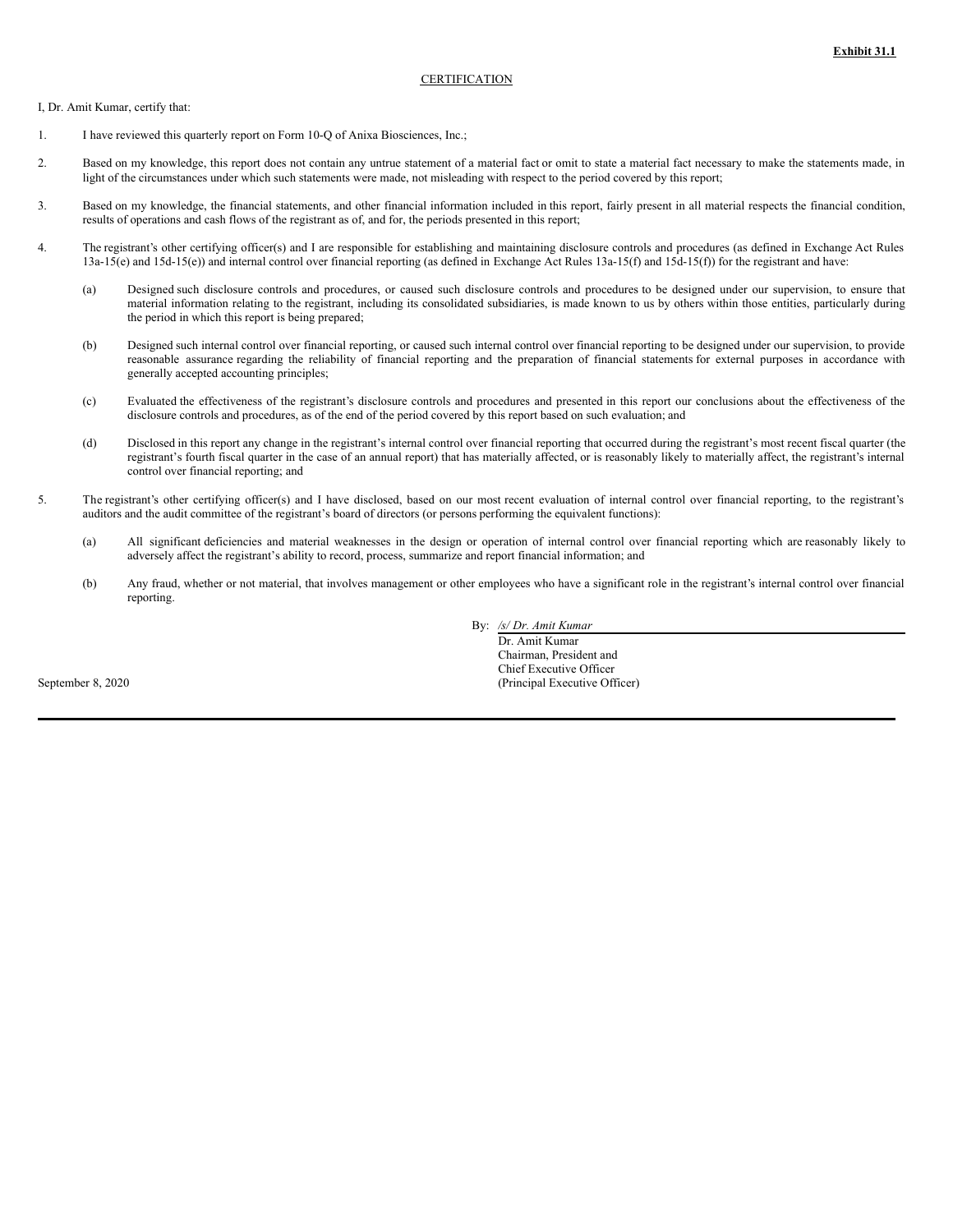#### CERTIFICATION

<span id="page-34-0"></span>I, Michael J. Catelani, certify that:

- 1. I have reviewed this quarterly report on Form 10-Q of Anixa Biosciences, Inc.;
- 2. Based on my knowledge, this report does not contain any untrue statement of a material fact or omit to state a material fact necessary to make the statements made, in light of the circumstances under which such statements were made, not misleading with respect to the period covered by this report;
- 3. Based on my knowledge, the financial statements, and other financial information included in this report, fairly present in all material respects the financial condition, results of operations and cash flows of the registrant as of, and for, the periods presented in this report;
- 4. The registrant's other certifying officer(s) and I are responsible for establishing and maintaining disclosure controls and procedures (as defined in Exchange Act Rules 13a-15(e) and 15d-15(e)) and internal control over financial reporting (as defined in Exchange Act Rules 13a-15(f) and 15d-15(f)) for the registrant and have:
	- (a) Designed such disclosure controls and procedures, or caused such disclosure controls and procedures to be designed under our supervision, to ensure that material information relating to the registrant, including its consolidated subsidiaries, is made known to us by others within those entities, particularly during the period in which this report is being prepared;
	- (b) Designed such internal control over financial reporting, or caused such internal control over financial reporting to be designed under our supervision, to provide reasonable assurance regarding the reliability of financial reporting and the preparation of financial statements for external purposes in accordance with generally accepted accounting principles;
	- (c) Evaluated the effectiveness of the registrant's disclosure controls and procedures and presented in this report our conclusions about the effectiveness of the disclosure controls and procedures, as of the end of the period covered by this report based on such evaluation; and
	- (d) Disclosed in this report any change in the registrant's internal control over financial reporting that occurred during the registrant's most recent fiscal quarter (the registrant's fourth fiscal quarter in the case of an annual report) that has materially affected, or is reasonably likely to materially affect, the registrant's internal control over financial reporting; and
- 5. The registrant's other certifying officer(s) and I have disclosed, based on our most recent evaluation of internal control over financial reporting, to the registrant's auditors and the audit committee of the registrant's board of directors (or persons performing the equivalent functions):
	- (a) All significant deficiencies and material weaknesses in the design or operation of internal control over financial reporting which are reasonably likely to adversely affect the registrant's ability to record, process, summarize and report financial information; and
	- (b) Any fraud, whether or not material, that involves management or other employees who have a significant role in the registrant's internal control over financial reporting.

By: */s/ Michael J. Catelani*

Michael J. Catelani Chief Operating Officer and Chief Financial Officer September 8, 2020 (Principal Financial and Accounting Officer)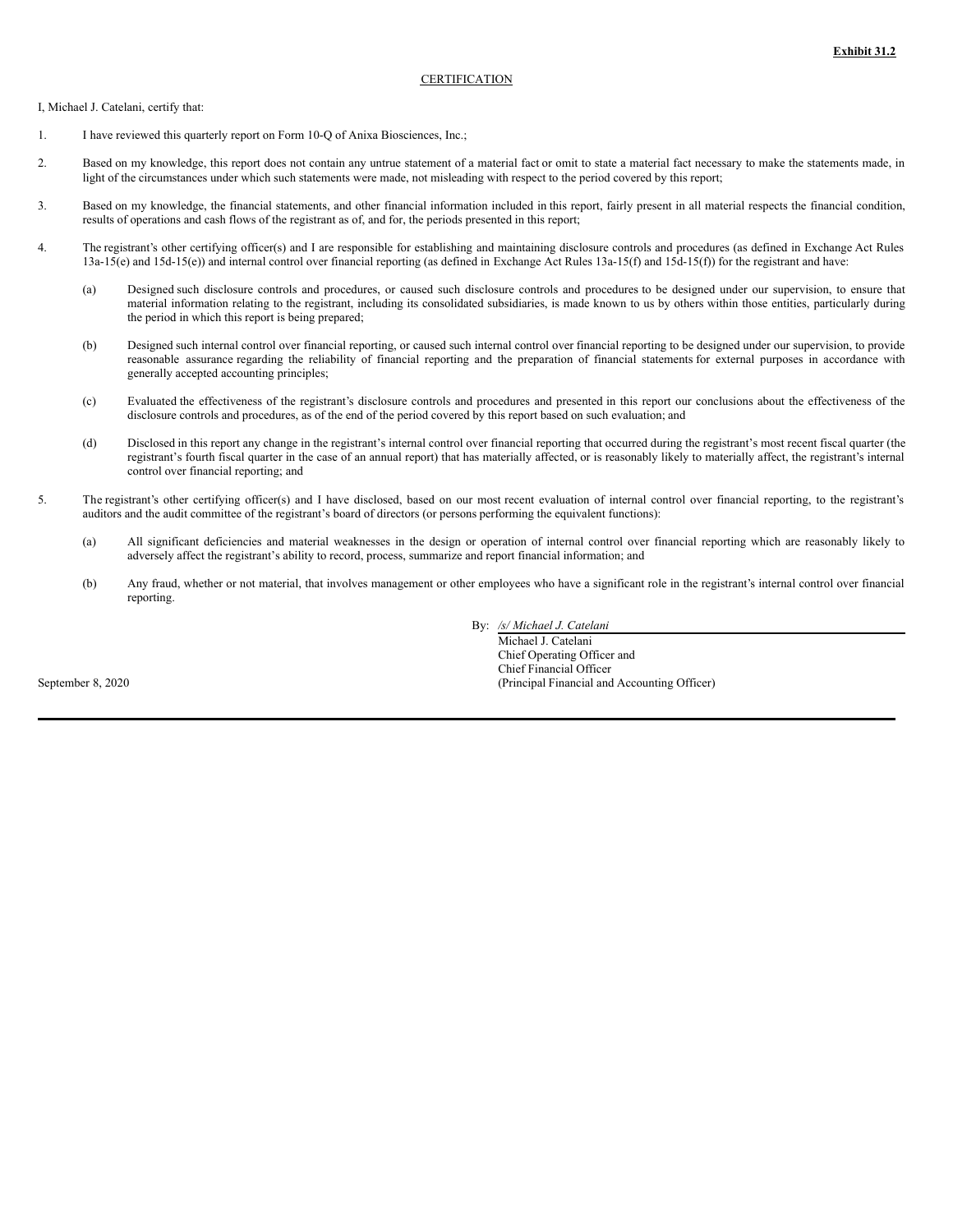## Statement of Chief Executive Officer Pursuant to Section 1350 of Title 18 of the United States Code

<span id="page-35-0"></span>Pursuant to Section 1350 of Title 18 of the United States Code, the undersigned, Dr. Amit Kumar, the Chairman, President and Chief Executive Officer of Anixa Biosciences, Inc., hereby certifies that:

- 1. The Company's Form 10-Q Quarterly Report for the period ended July 31, 2020 (the "Report") fully complies with the requirements of Section 13(a) or 15(d) of the Securities Exchange Act of 1934; and
- 2. The information contained in the Report fairly presents, in all material respects, the financial condition and results of operations of the Company.

By: */s/ Dr. Amit Kumar*

Dr. Amit Kumar Chairman, President and Chief Executive Officer September 8, 2020 (Principal Executive Officer)